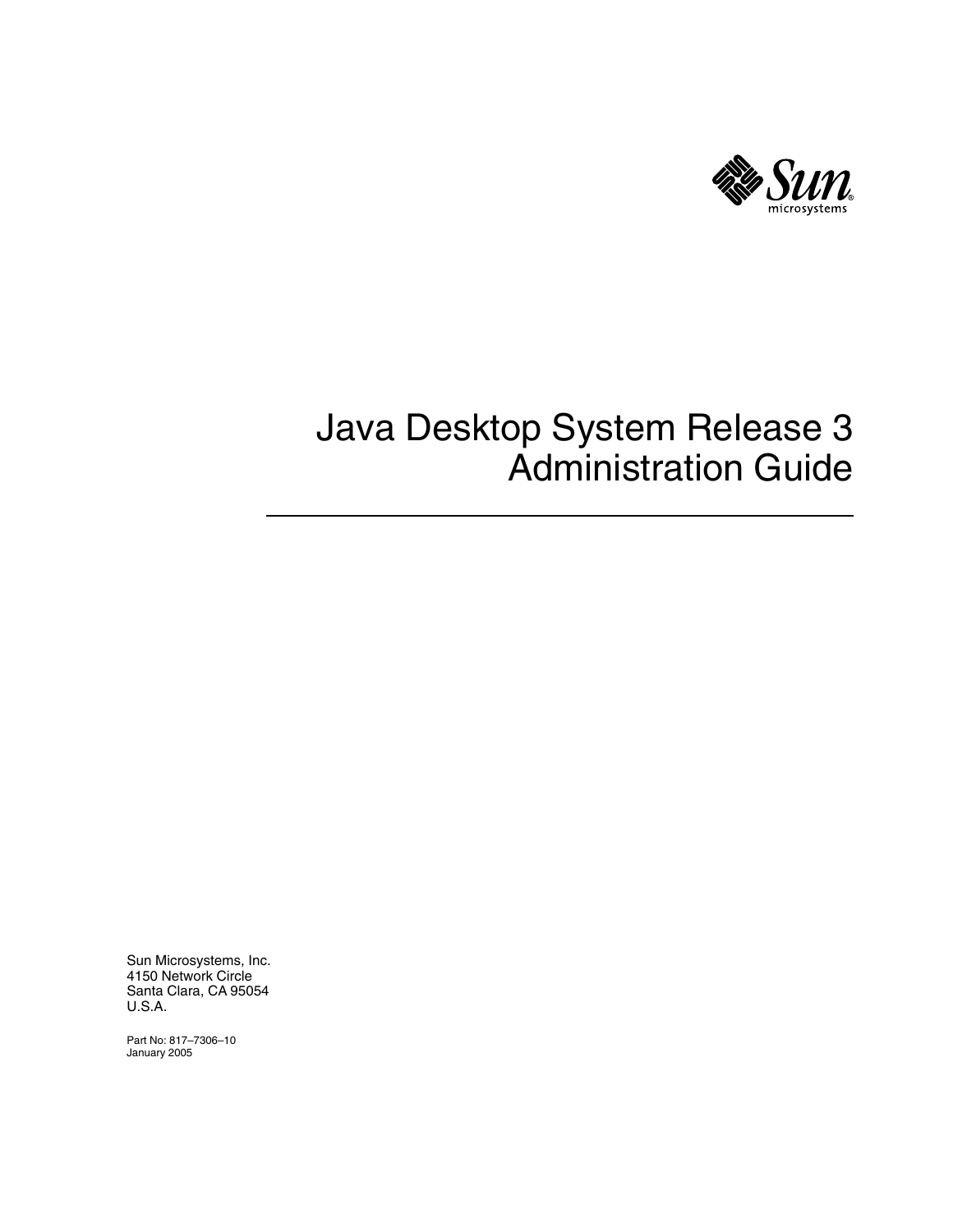Copyright 2005 Sun Microsystems, Inc. 4150 Network Circle, Santa Clara, CA 95054 U.S.A. All rights reserved.

This product or document is protected by copyright and distributed under licenses restricting its use, copying, distribution, and decompilation. No part of this product or document may be reproduced in any form by any means without prior written authorization of Sun and its licensors, if any.<br>Third-party software, including font technology, is copyrighted and licensed

Parts of the product may be derived from Berkeley BSD systems, licensed from the University of California. UNIX is a registered trademark in the U.S. and other countries, exclusively licensed through X/Open Company, Ltd.

Sun, Sun Microsystems, the Sun logo, docs.sun.com, AnswerBook, AnswerBook2, Java, mediaLib, Sun Ray, and Solaris are trademarks, registered<br>trademarks, or service marks of Sun Microsystems, Inc. in the U.S. and other count an architecture developed by Sun Microsystems, Inc. Contains Macromedia Flash Player technology by Macromedia, Inc., Copyright© 1995-2002<br>Macromedia, Inc. All rights reserved. Macromedia, Flash and Macromedia Flash are tra United States and internationally.

The OPEN LOOK and Sun™ Graphical User Interface was developed by Sun Microsystems, Inc. for its users and licensees. Sun acknowledges the pioneering efforts of Xerox in researching and developing the concept of visual or graphical user interfaces for the computer industry. Sun holds a<br>non-exclusive license from Xerox to the Xerox Graphical User Interface, wh and otherwise comply with Sun's written license agreements.

U.S. Government Rights – Commercial software. Government users are subject to the Sun Microsystems, Inc. standard license agreement and applicable provisions of the FAR and its supplements.

DOCUMENTATION IS PROVIDED "AS IS" AND ALL EXPRESS OR IMPLIED CONDITIONS, REPRESENTATIONS AND WARRANTIES, INCLUDING ANY IMPLIED WARRANTY OF MERCHANTABILITY, FITNESS FOR A PARTICULAR PURPOSE OR NON-INFRINGEMENT, ARE DISCLAIMED, EXCEPT TO THE EXTENT THAT SUCH DISCLAIMERS ARE HELD TO BE LEGALLY INVALID.

Copyright 2005 Sun Microsystems, Inc. 4150 Network Circle, Santa Clara, CA 95054 U.S.A. Tous droits réservés.

Ce produit ou document est protégé par un copyright et distribué avec des licences qui en restreignent l'utilisation, la copie, la distribution, et la<br>décompilation. Aucune partie de ce produit ou document ne peut être rep aux polices de caractères, est protégé par un copyright et licencié par des fournisseurs de Sun.

Des parties de ce produit pourront être dérivées du système Berkeley BSD licenciés par l'Université de Californie. UNIX est une marque déposée aux Etats-Unis et dans d'autres pays et licenciée exclusivement par X/Open Company, Ltd.

Sun, Sun Microsystems, le logo Sun, docs.sun.com, AnswerBook, AnswerBook2, Java, mediaLib, Sun Ray, et Solaris sont des marques de fabrique ou des marques déposées, ou marques de service, de Sun Microsystems, Inc. aux Etats-Unis et dans d'autres pays. Toutes les marques SPARC sont utilisées sous licence et sont des marques de fabrique ou des marques déposées de SPARC International, Inc. aux Etats-Unis et dans d'autres pays. Les produits portant les marques SPARC sont basés sur une architecture développée par Sun Microsystems, Inc. Inclue la technologie Macromedia Flash<br>Player de Macromedia, Inc., Copyright© 1995-2002 Macromedia, Inc. Tous droits

L'interface d'utilisation graphique OPEN LOOK et Sun™a été développée par Sun Microsystems, Inc. pour ses utilisateurs et licenciés. Sun reconnaît<br>les efforts de pionniers de Xerox pour la recherche et le développement du de l'informatique. Sun détient une licence non exclusive de Xerox sur l'interface d'utilisation graphique Xerox, cette licence couvrant également les licenciés de Sun qui mettent en place l'interface d'utilisation graphique OPEN LOOK et qui en outre se conforment aux licences écrites de Sun.

CETTE PUBLICATION EST FOURNIE "EN L'ETAT" ET AUCUNE GARANTIE, EXPRESSE OU IMPLICITE, N'EST ACCORDEE, Y COMPRIS DES GARANTIES CONCERNANT LA VALEUR MARCHANDE, L'APTITUDE DE LA PUBLICATION A REPONDRE A UNE UTILISATION PARTICULIERE, OU LE FAIT QU'ELLE NE SOIT PAS CONTREFAISANTE DE PRODUIT DE TIERS. CE DENI DE GARANTIE NE S'APPLIQUERAIT PAS, DANS LA MESURE OU IL SERAIT TENU JURIDIQUEMENT NUL ET NON AVENU.





041201@10536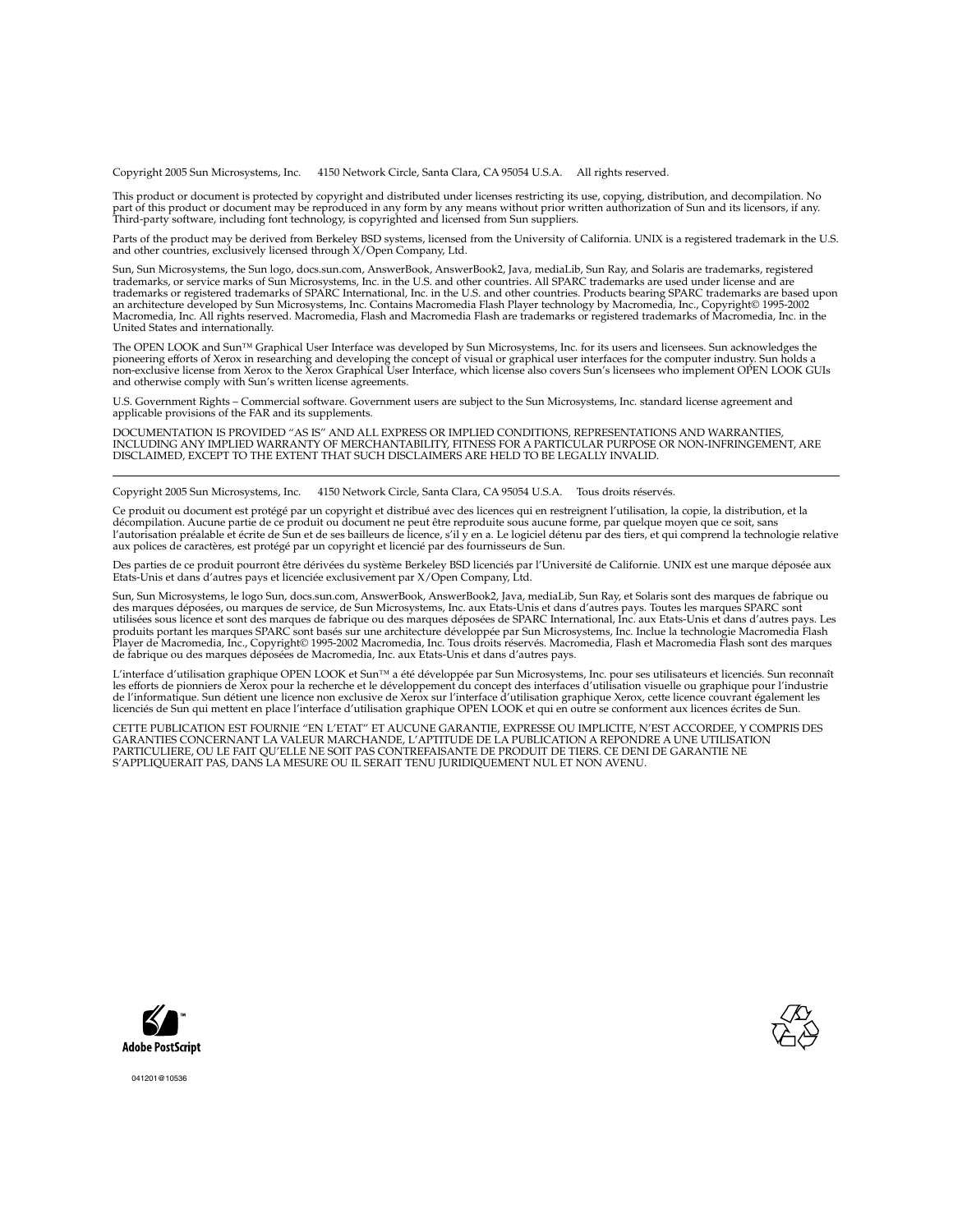## **Contents**

#### **[Preface 7](#page-6-0)**

**[1 Using GConf 13](#page-12-0)** [Introducion to GConf 13](#page-12-0) [GConf Repository 14](#page-13-0) [GConf Configuration Sources 15](#page-14-0) [GConf Schemas 16](#page-15-0) [GConf Schema Definition Files 17](#page-16-0) [GConf Daemon 18](#page-17-0) [Configuring the Java Desktop System to Use One Instance of the GConf](#page-18-0) [Daemon 19](#page-18-0) [GConf Command Line Tool 20](#page-19-0) [Setting Preference Values 23](#page-22-0) [Setting General Preferences 24](#page-23-0) [To Set HTTP Proxy Preferences 24](#page-23-0) [To Set the Number of Workspaces 24](#page-23-0) [To Set Keyboard Accessibility Preferences 25](#page-24-0) [To Set Keyboard Shortcut Preferences 25](#page-24-0) [Setting Panel and Panel Object Preferences 26](#page-25-0) [Setting Look-and-Feel Preferences 30](#page-29-0) [To Set Font Preferences 30](#page-29-0) [To Set Background Preferences 30](#page-29-0) [To Set Splash Image Preferences 31](#page-30-0) [To Restore Default Preference Values 31](#page-30-0)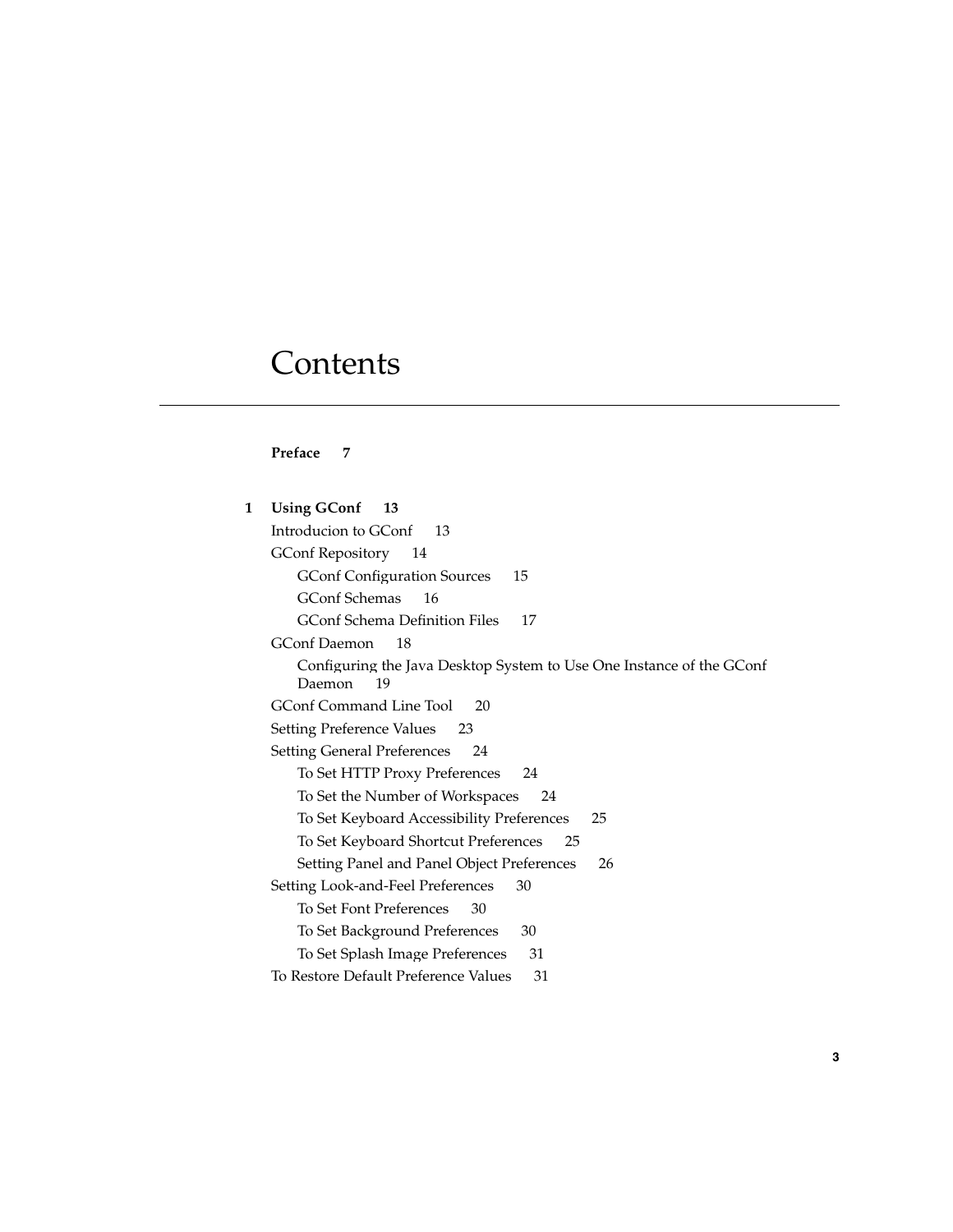**[2 Customizing Menus 33](#page-32-0)**

[Introduction to Menus 33](#page-32-0) [File Abstraction Layer 34](#page-33-0) [Vfolders and Menus 34](#page-33-0) [Desktop Entry Files 36](#page-35-0) [Directory Entry Files 38](#page-37-0) [Editing Menus 38](#page-37-0) [Adding Menus 39](#page-38-0) [To Add an Item to a Menu 40](#page-39-0) [To Edit the Properties of a Menu 40](#page-39-0) [To Edit a Menu Item 40](#page-39-0) [To Delete an Item from a Menu 41](#page-40-0) [To Configure Menus That Users Cannot Modify 41](#page-40-0)

#### **[3 Installing Themes 43](#page-42-0)**

[Introduction to Themes 43](#page-42-0) [Theme Index File 44](#page-43-0) [To Install a New Controls Option 45](#page-44-0) [To Install a New Window Frame Option 46](#page-45-0) [To Install a New Icons Option 46](#page-45-0) [Installing New Icons for Themes 47](#page-46-0) [To Create a Custom Controls Option 48](#page-47-0)

#### **[4 Configuring Fonts 49](#page-48-0)**

[Introduction to Configuring Fonts 49](#page-48-0) [Font Substitution 49](#page-48-0) [To Add a Font for All Users 50](#page-49-0) [To Add a Font for an Individual User 50](#page-49-0)

#### **[5 MIME Types 53](#page-52-0)**

[Introduction to MIME Types 53](#page-52-0) [MIME Database 54](#page-53-0) [Structure of the MIME Database 54](#page-53-0) [Attributes in Match Elements 56](#page-55-0) [Files Generated From the MIME Database 57](#page-56-0) [Adding a MIME Type to the MIME Database 58](#page-57-0) [Adding an Application to the Desktop 59](#page-58-0)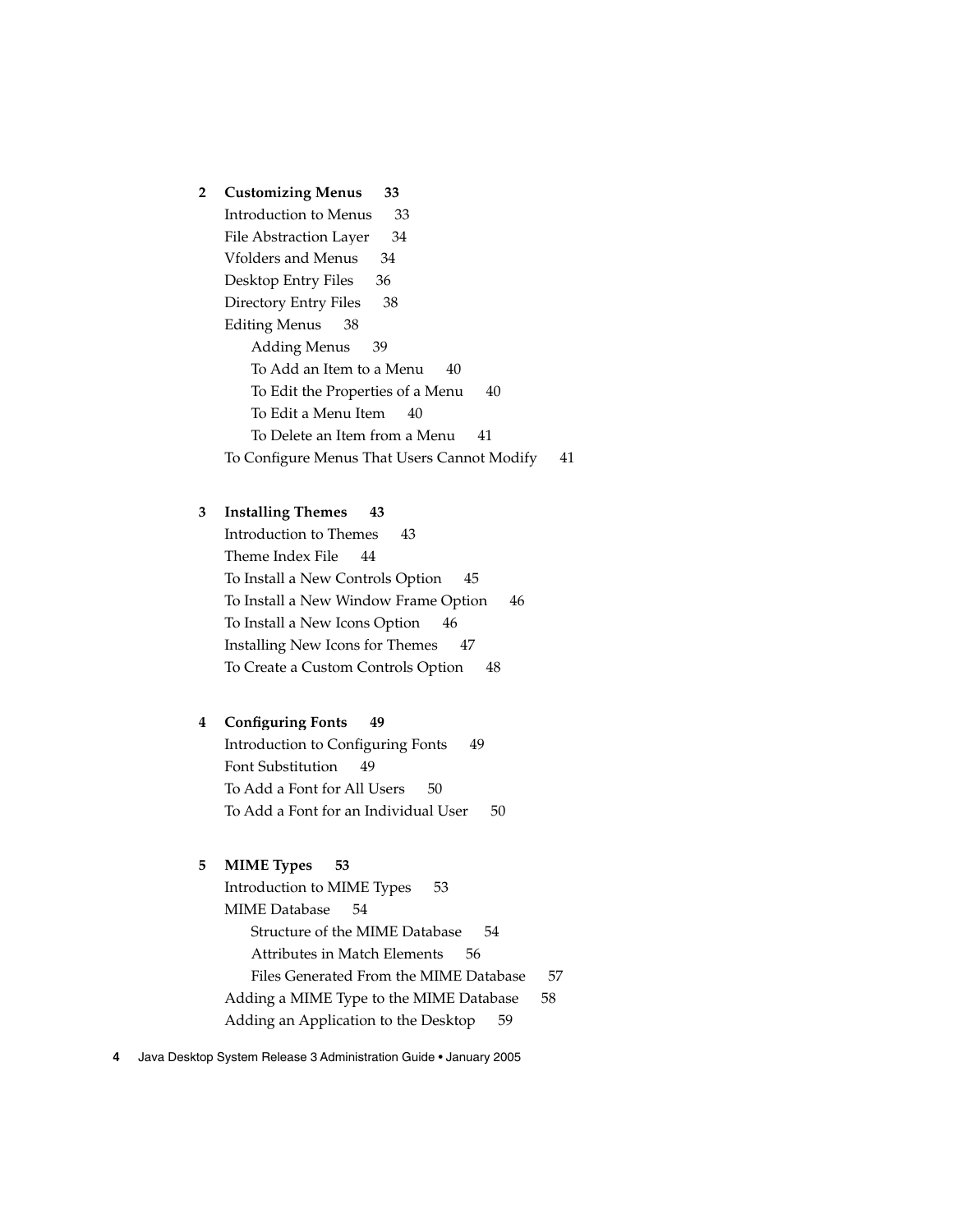#### **[6 Setting Screensavers 61](#page-60-0)**

[Introduction to Screensavers 61](#page-60-0) [Setting Screensaver Preferences 61](#page-60-0) [Modifying Screensaver Displays 62](#page-61-0) [To Add a Screensaver Display on Solaris Systems 63](#page-62-0) [To Disable a Screensaver Display on Solaris Systems 63](#page-62-0)

**[7 Session Management 65](#page-64-0)** [Introduction to Sessions 65](#page-64-0) [Setting Session Defaults 66](#page-65-0) [Using Login Scripts on Solaris Systems 66](#page-65-0)

#### **[8 Help System 67](#page-66-0)**

[Introduction to the Help System 67](#page-66-0) [JDSHelp Browser 67](#page-66-0) [Yelp Browser 68](#page-67-0) [OMF Files 68](#page-67-0) [ScrollKeeper Cataloging System 68](#page-67-0)

#### **[9 Improving Performance 71](#page-70-0)**

[Introduction to Improving Performance 71](#page-70-0) [Reducing CPU Usage 71](#page-70-0) [To Use Control Theme Options Which Require Less CPU Resources 72](#page-71-0) [To Use Window Frame Theme Options Which Require Less CPU Resources 72](#page-71-0) [To Reduce CPU Usage by Turning Off Display of Icons in Menus 73](#page-72-0) [To Reduce CPU Usage by Turning Off the Splash Screen 73](#page-72-0) [To Reduce CPU Usage by Turning Off Panel Animation 74](#page-73-0) [Improving File Manager Performance 74](#page-73-0) [To Reduce CPU Usage by Enabling Reduced Resources Mode 77](#page-76-0) [To Use the mediaLib Libraries on Solaris Systems 77](#page-76-0) [Reducing X Window System Network Traffic 77](#page-76-0) [To Use Window Frame Theme Options Which Create Less Network Traffic 78](#page-77-0) [To Reduce Network Traffic by Turning Off Display of Icons in Menus 78](#page-77-0) [To Reduce Network Traffic by Enabling Reduced Resources Mode 78](#page-77-0) [Reducing Color Usage and Improving Display Quality on Solaris Systems 79](#page-78-0) [To Use Theme Options That Use the Websafe Color Palette 79](#page-78-0) [To Reduce Color Usage by Turning Off Display of Icons in Menus 80](#page-79-0)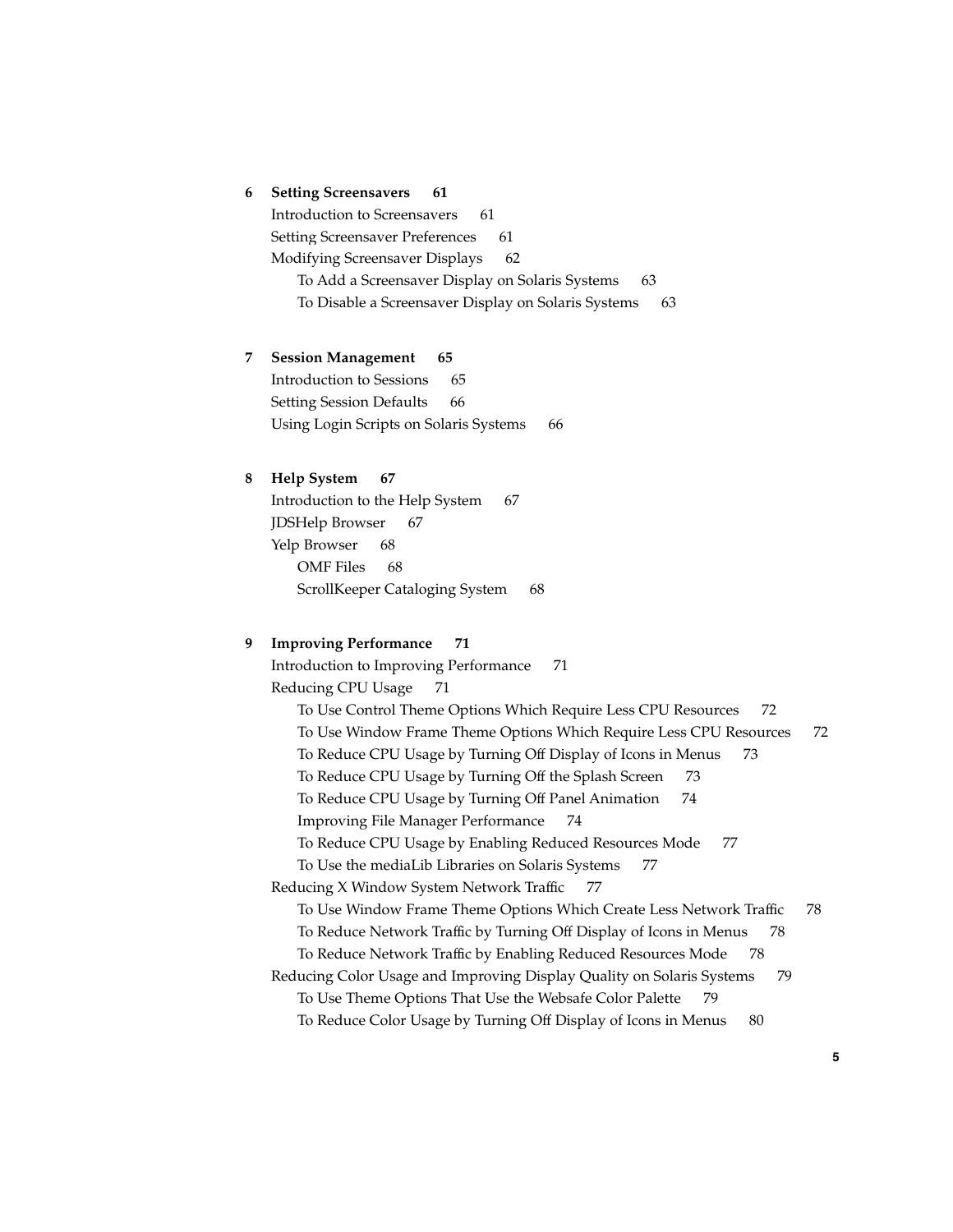[To Reduce Color Usage by Turning Off the Splash Screen 80](#page-79-0) [To Reduce Color Usage by Using a Solid Color for the Desktop Background 80](#page-79-0)

#### **[10 Disabling Features in the Java Desktop System 81](#page-80-0)**

[Introduction to Disabling Java Desktop System Features 81](#page-80-0) [To Disable Lock Screen 81](#page-80-0) [To Disable Log Out 82](#page-81-0) [To Disable Force Quit Operations 82](#page-81-0) [To Disable Command Line Operations 82](#page-81-0) [To Disable Panel Configuration 83](#page-82-0) [To Restrict Applications 84](#page-83-0)

#### **[A Hidden Directories 87](#page-86-0)**

**[Glossary 89](#page-88-0)**

**[Index 93](#page-92-0)**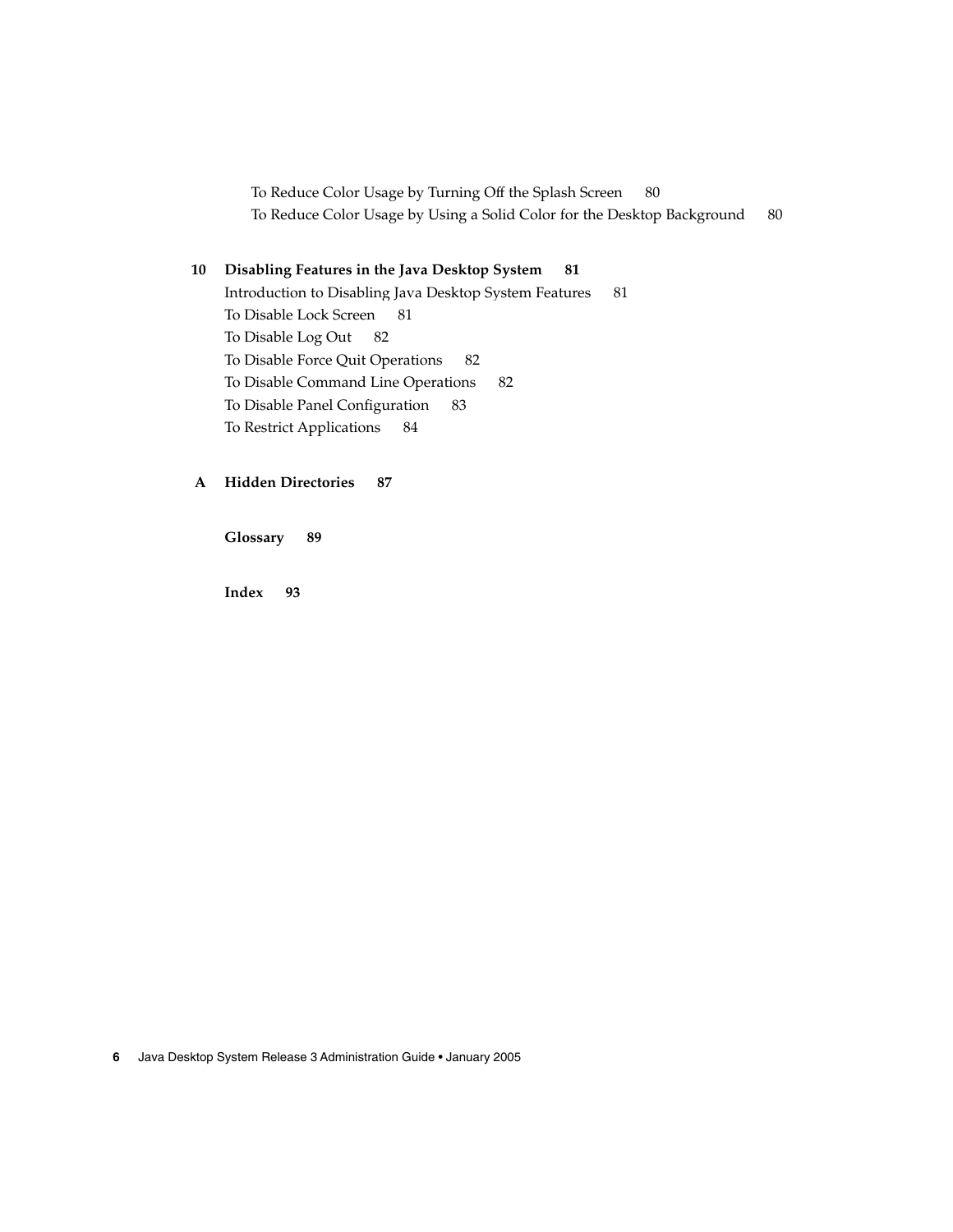## <span id="page-6-0"></span>Preface

The *Java Desktop System Release 3 Administration Guide* provides information about how to administer a system running the following releases:

- Sun Java<sup>™</sup> Desktop System Release 3 for the SPARC<sup>®</sup> platform edition of the Solaris<sup>™</sup> Operating System.
- Sun Java Desktop System Release 3 for the x86 platform edition of the Solaris Operating System.

Most of the information in the guide is generic to all releases of the Java Desktop System. Where the information is not generic, the platform is indicated.

## Who Should Use This Guide

This guide is for system administrators who are responsible for administering one or more systems that run the Java Desktop System Release 3. For information about how to use the Java Desktop System, see the *Java Desktop System Release 3 User Guide*.

## Before You Read This Guide

Before you read this guide, you should ensure that you have some familiarity with the following topics:

- UNIX<sup>®</sup> system administration
- Structure of Extensible Markup Language (XML) files
- How to use XML files in the context of system administration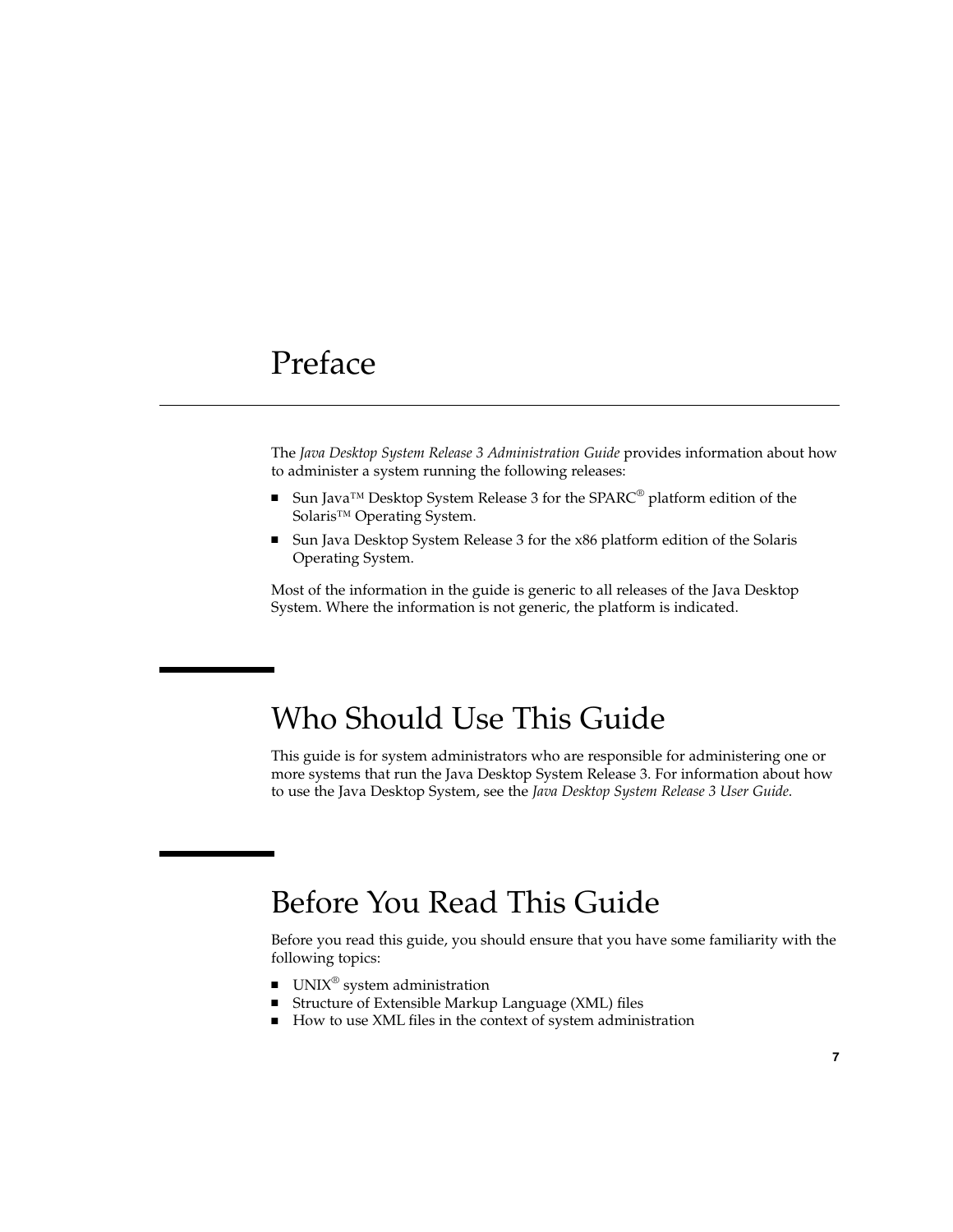## How This Guide Is Organized

This guide is organized as follows:

- [Chapter 1](#page-12-0) describes how to use GConf to manage user preferences.
- [Chapter 2](#page-32-0) describes the implementation of menus and how to customize menus.
- [Chapter 3](#page-42-0) describes the types of theme that are available in the Java Desktop System, how to install themes, and how to create a custom theme.
- [Chapter 4](#page-48-0) describes how to configure fonts for the Java Desktop System.
- [Chapter 5](#page-52-0) describes how applications detect MIME types, how to register MIME types, and how to add applications to the Java Desktop System.
- [Chapter 6](#page-60-0) describes how to set preferences for the screensaver. This chapter also provides information about how to modify the displays that are available for the screensaver.
- [Chapter 7](#page-64-0) introduces session management, and describes how to set session defaults. This chapter also contains information about sessions and login scripts.
- [Chapter 8](#page-66-0) describes the Help system in the Java Desktop System.
- [Chapter 9](#page-70-0) describes how to improve the performance of the Java Desktop System.
- [Chapter 10](#page-80-0) describes how to disable particular features of the Java Desktop System.
- [Appendix A](#page-86-0) describes the hidden directories that the Java Desktop System adds to the home directories of users.
- [Glossary](#page-88-0) is a list of terms used in this guide, and definitions of the terms.

### Related Documentation

The following manuals are related to this guide:

- Java Desktop System Release 3 Accessibility Guide
- Java Desktop System Release 3 Installation Guide
- *Java Desktop System Release 3 Release Notes*
- *Java Desktop System Release 3 Troubleshooting Guide*
- *Java Desktop System Release 3 User Guide*
- **8** Java Desktop System Release 3 Administration Guide January 2005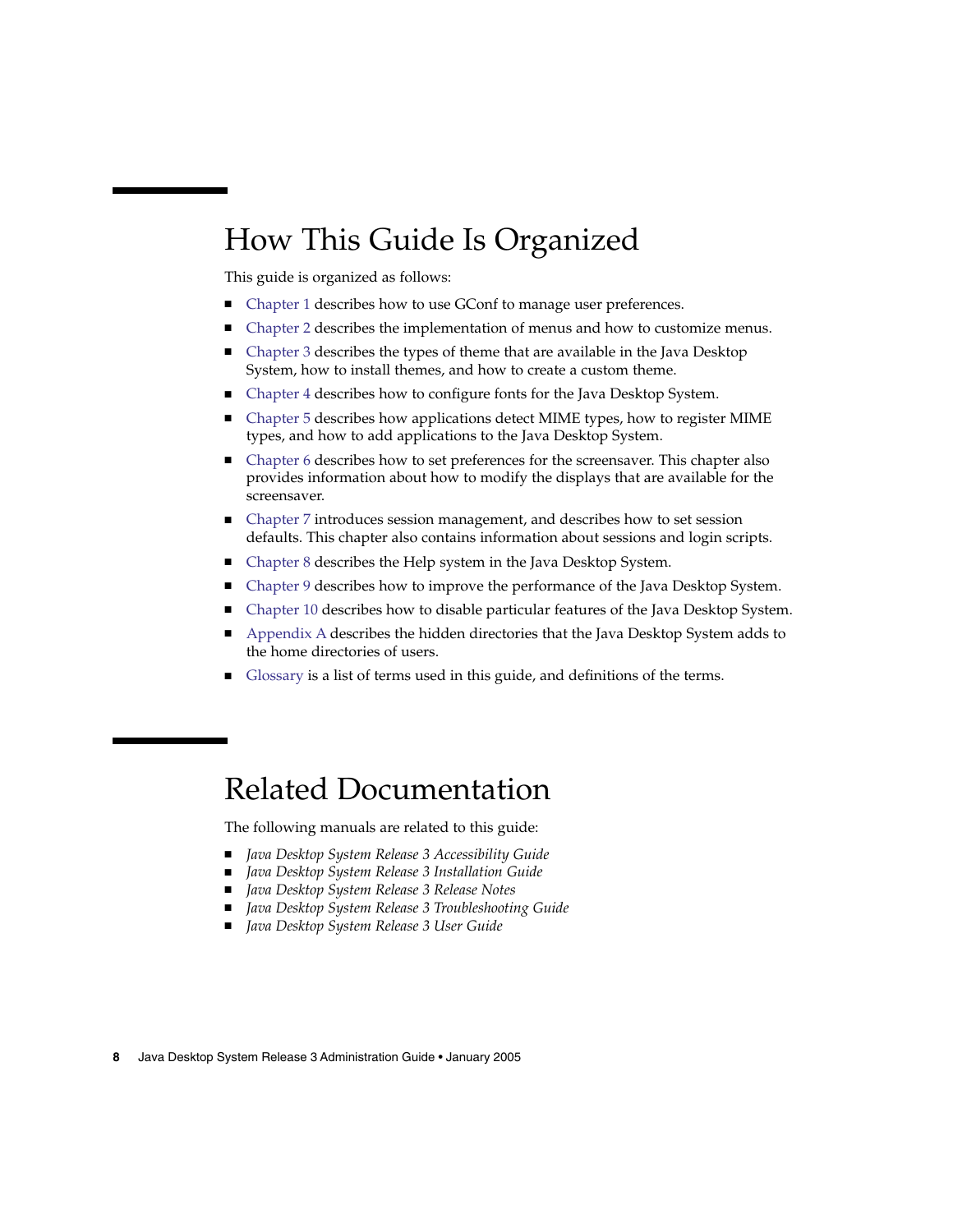# Supported Solaris Systems

The Solaris Operating System (Solaris OS) supports various architectures, processor families, and systems. Table P–1 describes where you can find information about systems that are supported by the Solaris OS, relevant to this product release.

| TABLE P-1 Supported Solaris Systems |  |  |  |
|-------------------------------------|--|--|--|
|-------------------------------------|--|--|--|

| <b>Architecture</b> | <b>Processor Families</b>                  | <b>Solaris Systems</b>                                                                           |
|---------------------|--------------------------------------------|--------------------------------------------------------------------------------------------------|
| <b>SPARC</b>        | SPARC64<br>UltraSPARC                      | See the latest Solaris Hardware Platform<br>Guide at the following location:                     |
|                     |                                            | http://docs.sun.com                                                                              |
| x86                 | AMD <sub>64</sub><br>Pentium<br>Xeon EM64T | See the latest Solaris x86 Platform<br>Hardware Compatibility List at the<br>following location: |
|                     |                                            | http://www.sun.com/bigadmin/hcl                                                                  |

## Accessing Sun Documentation Online

The docs.sun.com<sup>SM</sup> Web site enables you to access Sun technical documentation online. You can browse the docs.sun.com archive or search for a specific book title or subject. The URL is <http://docs.sun.com>.

## Ordering Sun Documentation

Sun Microsystems offers select product documentation in print. For a list of documents and how to order them, see "Buy printed documentation" at [http://docs.sun.com.](http://docs.sun.com)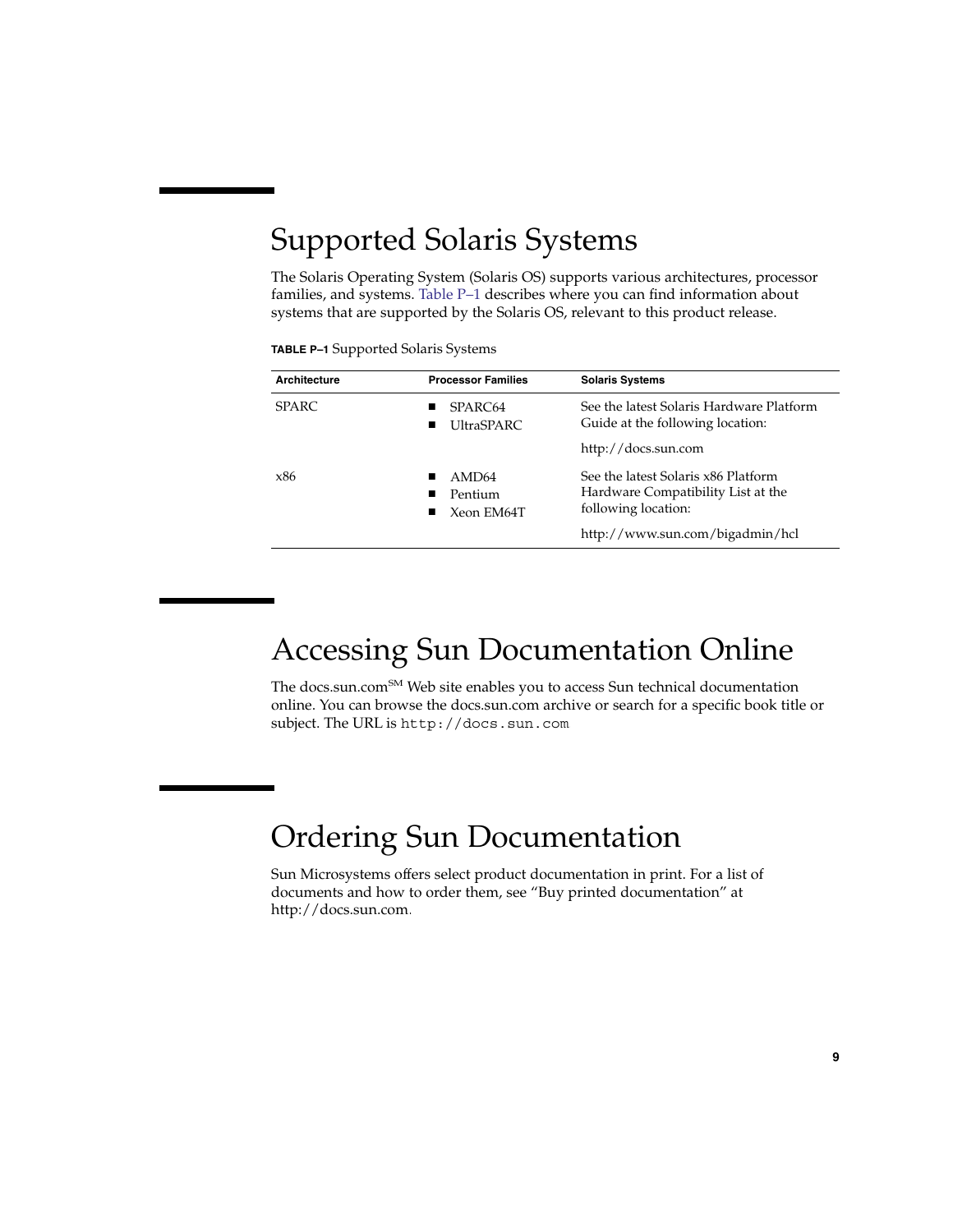# Typographic Conventions

The following table describes the typographic changes that are used in this book.

| <b>TABLE P-2</b> Typographic Conventions |  |  |  |
|------------------------------------------|--|--|--|
|------------------------------------------|--|--|--|

| <b>Typeface or Symbol</b> | Meaning                                                                           | Example                                                                                                                  |
|---------------------------|-----------------------------------------------------------------------------------|--------------------------------------------------------------------------------------------------------------------------|
| AaBbCc123                 | The names of commands, files, and<br>directories, and onscreen computer<br>output | Edit your . login file.<br>Use $1s$ -a to list all files.<br>machine name% you have<br>mail.                             |
| AaBbCc123                 | What you type, contrasted with onscreen<br>computer output                        | machine name% su<br>Password:                                                                                            |
| AaBbCc123                 | Command-line placeholder: replace with<br>a real name or value                    | To delete a file, type <b>rm</b><br>filename.                                                                            |
| AaBbCc123                 | Book titles, new terms, or terms to be<br>emphasized                              | Read Chapter 6 in <i>User's Guide</i> .<br>These are called <i>class</i> options.<br>You must be <i>root</i> to do this. |

# Shell Prompts in Command Examples

The following table shows the default system prompt and superuser prompt for the C shell, Bourne shell, and Korn shell.

#### **TABLE P–3** Shell Prompts

| <b>Shell</b>                                     | Prompt        |
|--------------------------------------------------|---------------|
| C shell prompt                                   | machine name% |
| C shell superuser prompt                         | machine name# |
| Bourne shell and Korn shell prompt               |               |
| Bourne shell and Korn shell superuser prompt   # |               |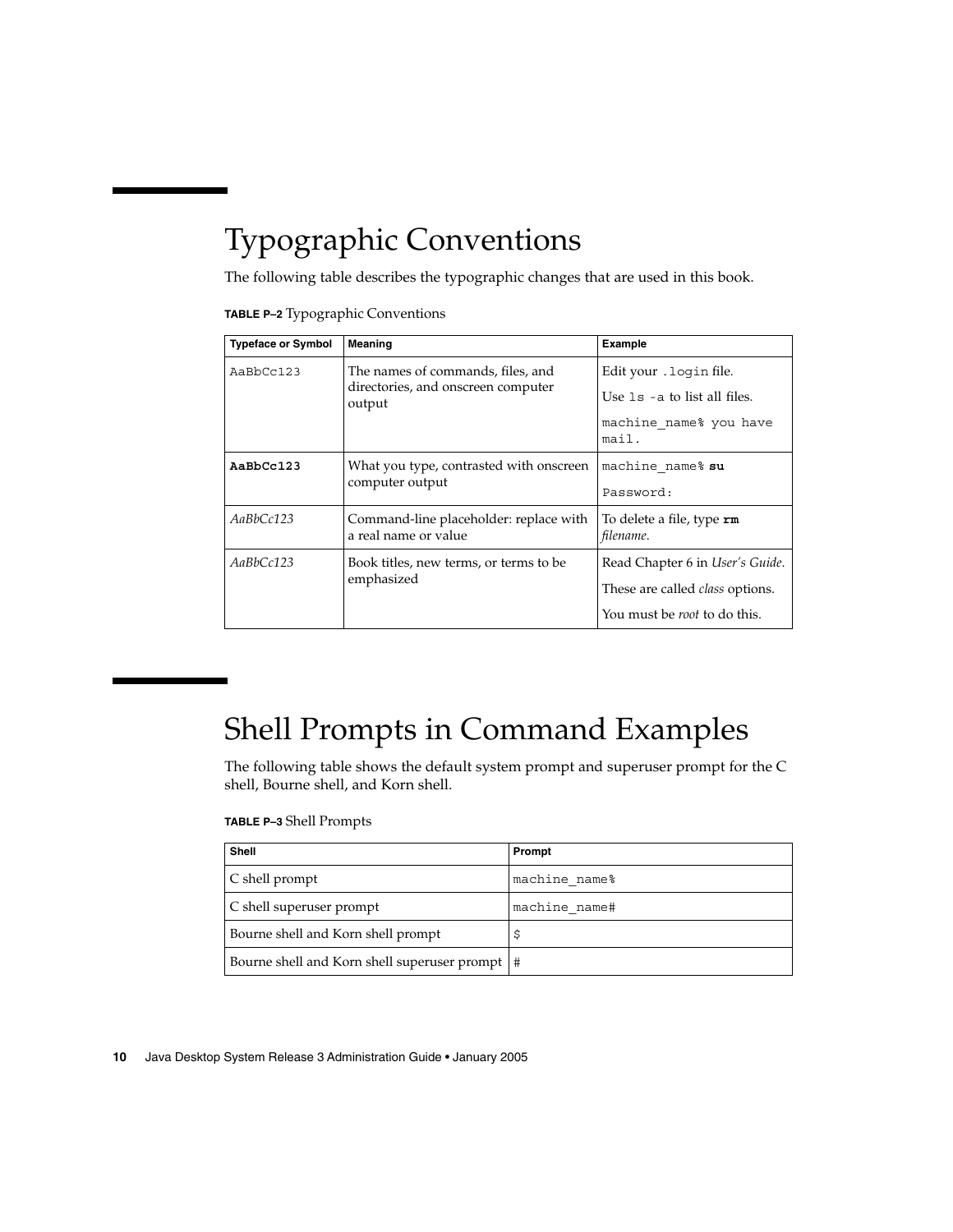# Mouse Usage Conventions

The following table lists the conventions for mouse usage in documentation for the Java Desktop System.

| <b>Action</b>  | <b>Definition</b>                                                                                                                                                                 |
|----------------|-----------------------------------------------------------------------------------------------------------------------------------------------------------------------------------|
| Click          | Press and release the left mouse button, without moving the<br>mouse.                                                                                                             |
| Click-and-hold | Press and do not release the left mouse button.                                                                                                                                   |
| Left-click     | Same as <i>click</i> . Left-click clarifies the action when there might be<br>confusion with right-click.                                                                         |
| Middle-click   | Press and release the middle mouse button, without moving the<br>mouse.                                                                                                           |
| Right-click    | Press and release the right mouse button, without moving the<br>mouse.                                                                                                            |
| Double-click   | Press and release the left mouse button twice in rapid succession<br>without moving the mouse.                                                                                    |
| Drag           | Click-and-hold a mouse button, then move an object. For<br>example, you can drag a window or an icon. The left and middle<br>mouse buttons can perform drag actions.              |
| Drag-and-drop  | Click-and-hold a mouse button, then move an object. For<br>example, you can drag-and-drop a window or an icon. Release<br>the mouse button to place the object in a new location. |
| Grab           | Point to an item that you can move, and click-and-hold on the<br>mouse button. For example, you can grab the titlebar of a<br>window, then drag the window to a new location.     |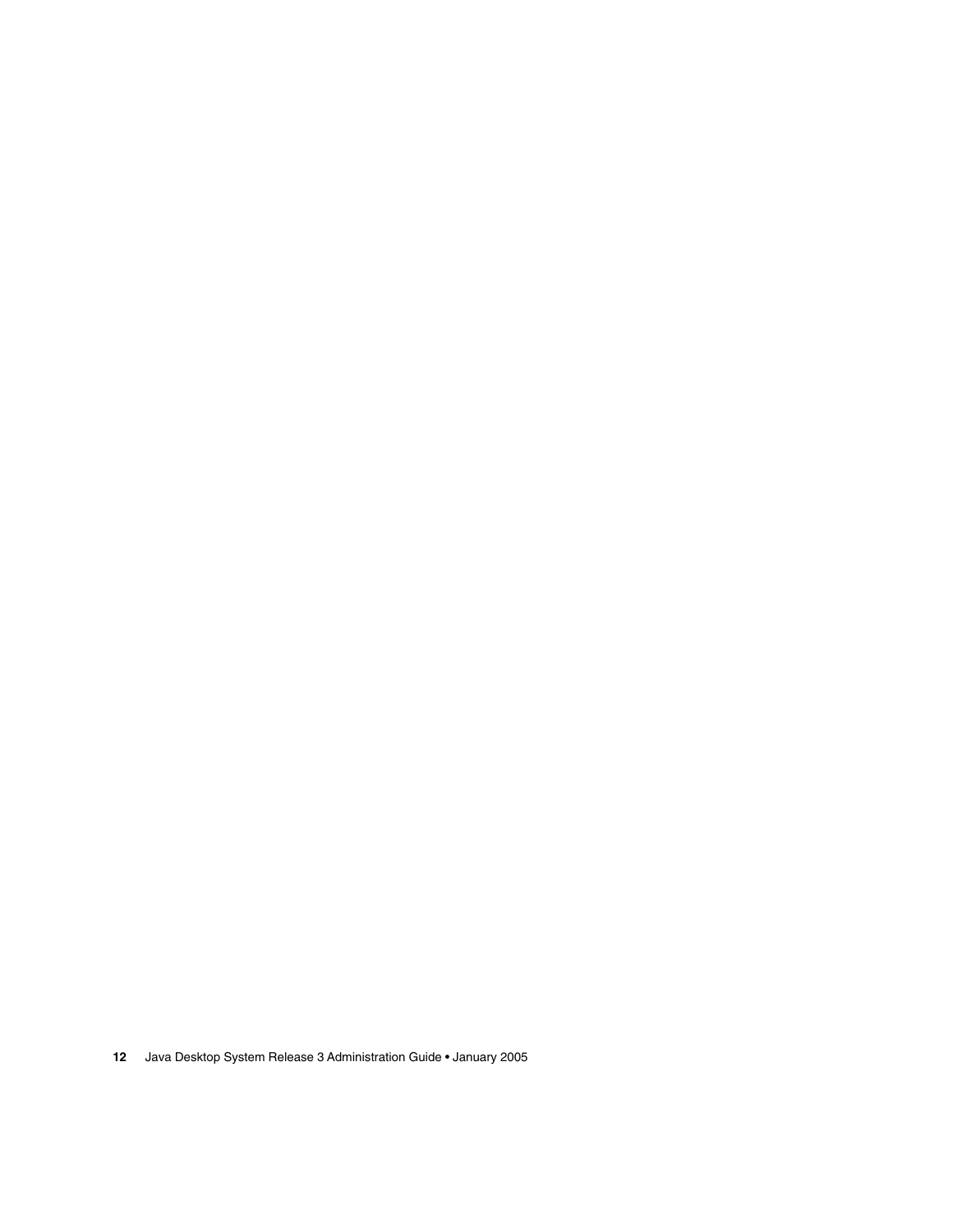#### <span id="page-12-0"></span>CHAPTER **1**

## Using GConf

This chapter describes how to use GConf to manage user preferences.

### Introducion to GConf

GConf simplifies the administration of preferences for users of the Java Desktop System. GConf enables system administrators to do the following:

- Set mandatory values for particular preferences for all users. In this way, system administrators can control whether users can update particular preferences.
- Set default values for particular preferences for all users.
- Use suggested values for preferences that are specified in definition files for the preferences.
- Read documentation on each preference.

GConf also notifies applications when a preference value changes, locally or across a network. In this way, when you change a preference, all applications that use the preference are immediately updated.

GConf has the following components:

- A repository of user preferences.
- A daemon, gconfd-2.
- A command line tool, gconftool-2.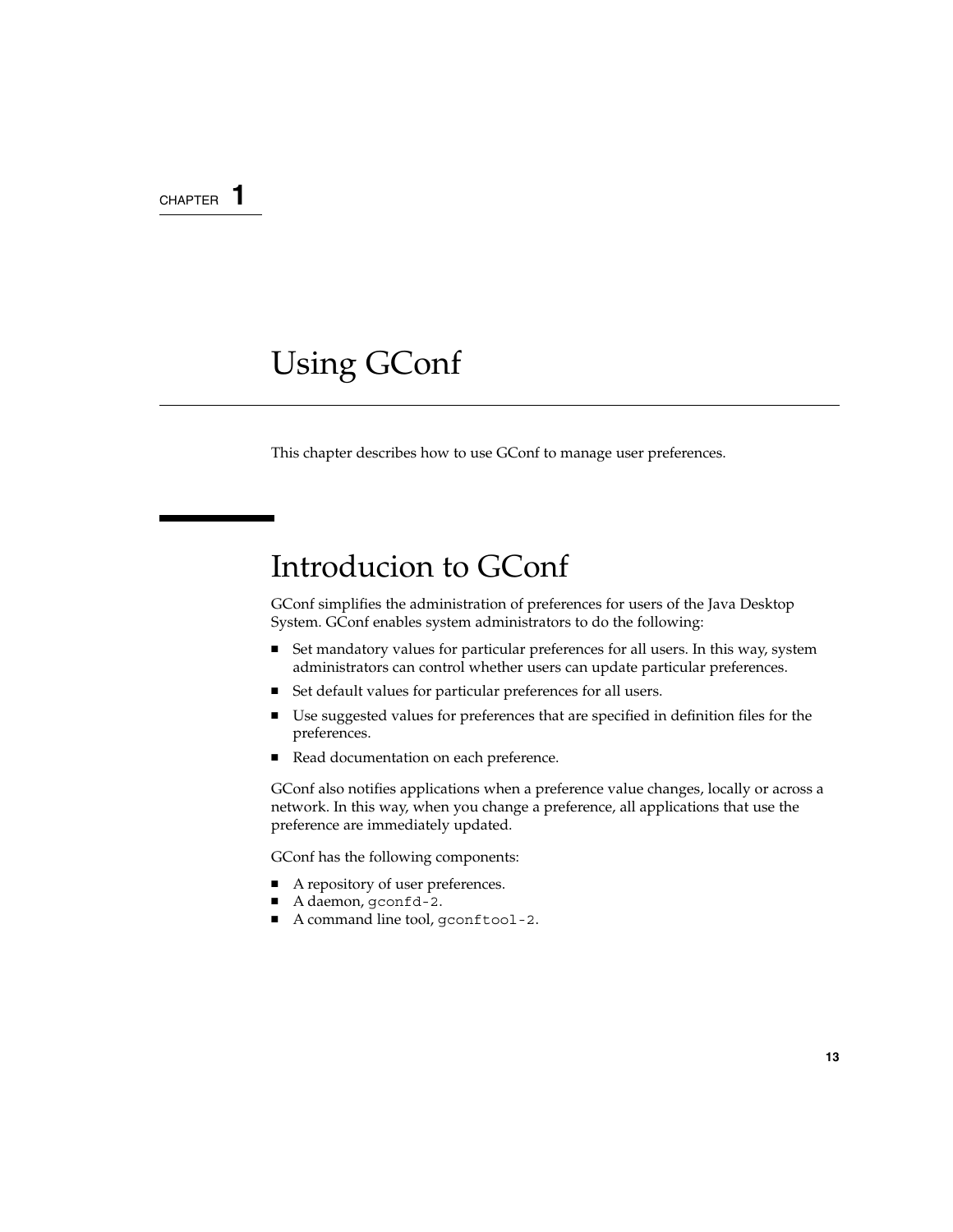# <span id="page-13-0"></span>GConf Repository

Each preference in the GConf repository is expressed as a key-value pair. A *GConf preference key* is an element in the repository that corresponds to an application preference. For example, the

/apps/gnome-session/options/show\_splash\_screen preference key corresponds to the **Show splash screen on login** option in the Sessions preference tool. The Java Desktop System user interface does not contain all of the preference keys in the GConf repository. For example, the Panel preference tool does not contain an option that corresponds to the /apps/panel/global/tooltips\_enabled key.

The repository is structured like a simple hierarchical file system. The repository contains the following:

- Directories that correspond to applications that use the GConf repository. For example, the file system contains the directory /apps/gnome-terminal.
- Subdirectories that correspond to categories of preferences. For example, the file system contains the directory /apps/gnome-terminal/global.
- Special files that list the preference keys in the directory, and contain information about the keys. For example, a file that contains information about the keys that relate to the HTTP proxy preferences is in the directory /system/http\_proxy.
- A / schemas directory that contains files that describe all of the preference keys.

Preference keys typically have simple data types, such as the following:

- **Strings**
- **Integers**
- Lists of strings
- Lists of integers

The format of the preference key in the repository depends on the backend module that is used to read the repository. The following is an example of the /desktop/gnome/interface/font\_name preference key when an Extensible Markup Language (XML) backend module is used to read the repository:

<entry name="font\_name" mtime="1038323555" muser="user123" type="string"> <stringvalue>Sans 10</stringvalue></entry>

**Note –** When this guide refers to a preference key, the path to the key is added to the name of the key. For example, the font\_name preference key in the /desktop/gnome/interface subdirectory is referred to as /desktop/gnome/interface/font\_name.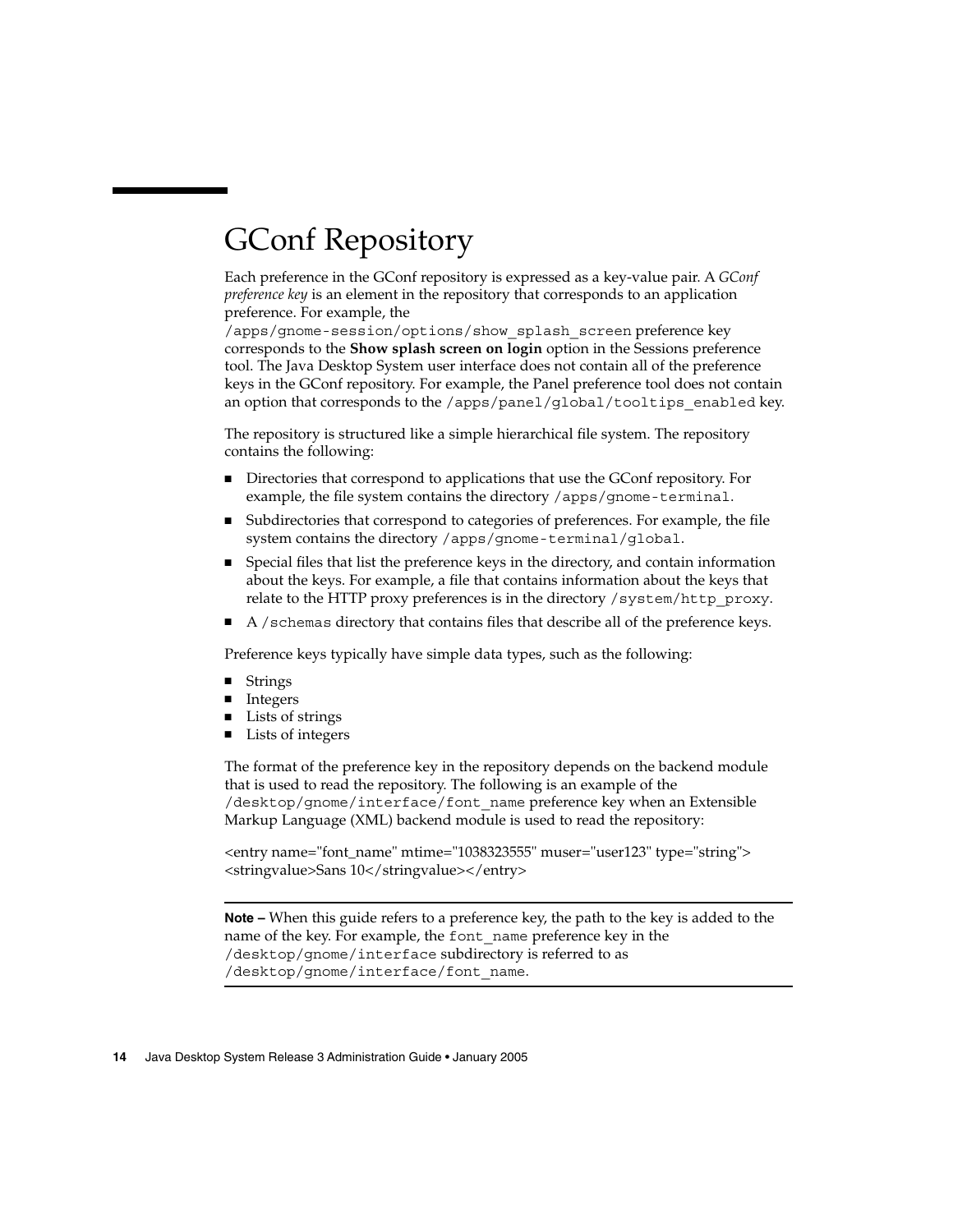#### <span id="page-14-0"></span>GConf Configuration Sources

The GConf repository contains a series of storage locations that are called *configuration sources*. The configuration sources are listed in the *GConf path file*. The location of the GConf path file is /etc/gconf/*gconf-version-number*/path. Each user has a path file. The path file specifies the following information for each configuration source:

- The backend module to use to read the repository.
- The permissions on the repository.
- The location of the repository.

The GConf path file also contains include instructions. By default, the contents of the GConf path file are as follows:

xml:readonly:/etc/gconf/gconf.xml.mandatory include /etc/gconf/2/local-mandatory.path apoc:readonly:mandatory@ include "\$(HOME)/.gconf.path" xml:readwrite:\$(HOME)/.gconf apoc:readonly:@ include /etc/gconf/2/local-defaults.path xml:readonly:/etc/gconf/gconf.xml.defaults

When GConf searches for a preference value, GConf reads the configuration sources in the order specified in the path file. The following table describes the configuration sources in the path file:

| <b>Configuration Source</b> | <b>Description</b>                                                                                                                                                                              |
|-----------------------------|-------------------------------------------------------------------------------------------------------------------------------------------------------------------------------------------------|
| Mandatory                   | The permissions on this configuration source are set to read only.<br>Users cannot overwrite the values in this source, so the preferences in<br>the source are mandatory.                      |
| User                        | This configuration source is stored in the .gconf directory in the<br>home directory of the user. When the user sets a preference, the new<br>preference information is added to this location. |
|                             | You can use GConf Editor to modify the user configuration source.                                                                                                                               |
| Default                     | This configuration source contains the default preference settings.                                                                                                                             |

The sequence of the configuration sources in the path file ensures that mandatory preference settings override user preference settings. The sequence also ensures that user preference settings override default preference settings. That is, GConf applies preferences in the following order of priority:

- 1. Mandatory preferences
- 2. User-specified preferences
- 3. Default preferences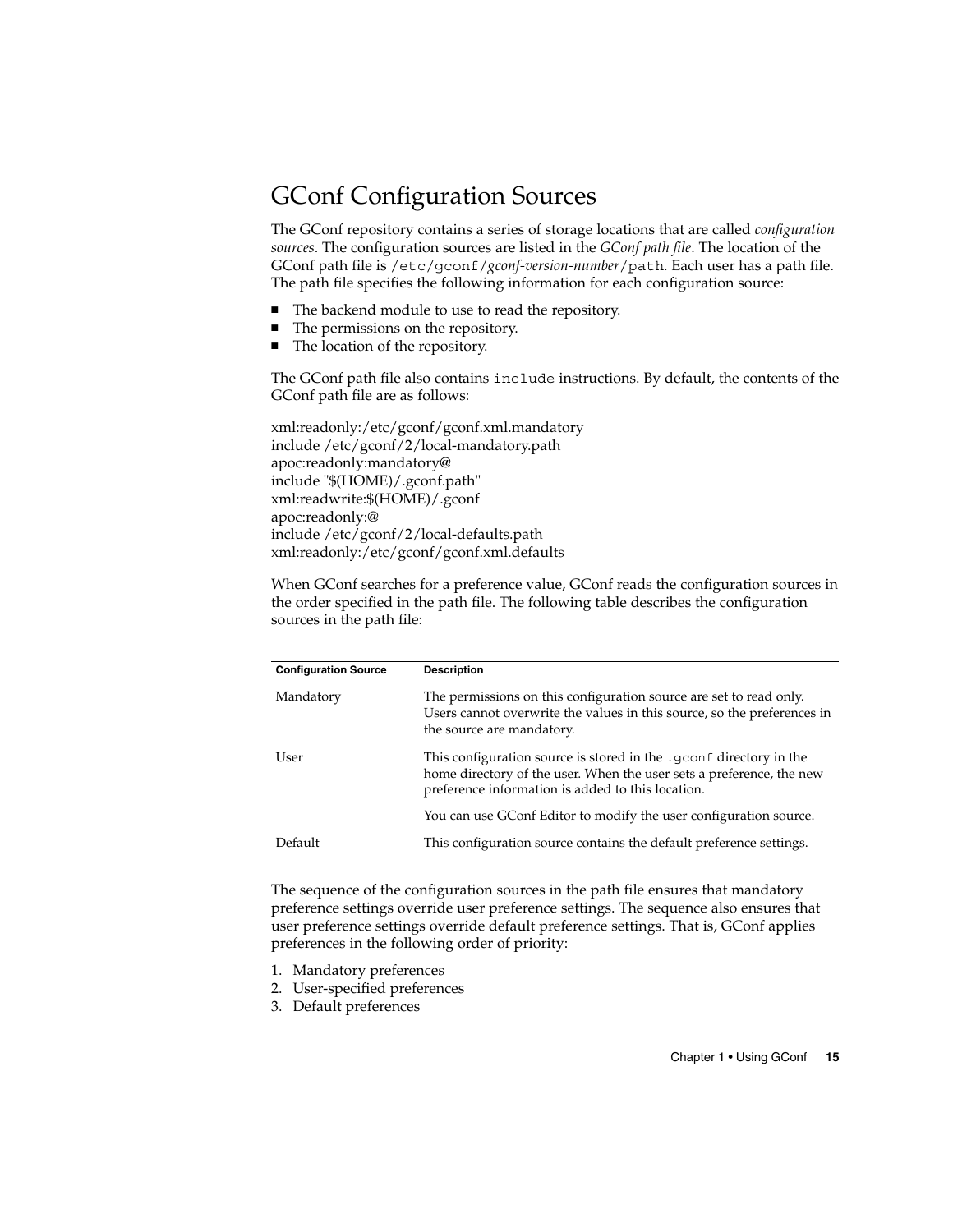<span id="page-15-0"></span>The include instructions in the GConf path file enable system administrators to specify other configuration sources.

| <b>Included Configuration Source</b> | <b>Description</b>                                                                                                              |
|--------------------------------------|---------------------------------------------------------------------------------------------------------------------------------|
| /etc/gconf/2/local-mandatory.path    | Use this configuration source to store<br>mandatory preference values for a particular<br>system.                               |
| \$ (HOME) / qconf.path               | The user specifies the location of the<br>configuration source in the home directory, in<br>a file that is called . gconf.path. |
| /etc/qconf/2/local-defaults.path     | Use this configuration source to store default<br>preference values for a particular system.                                    |

The apoc references in the GConf path file specify a Sun Java Desktop System Configuration Manager backend module. For more information about Sun Java Desktop System Configuration Manager, see the Sun Java Desktop System Configuration Manager documentation at [http://docs.sun.com.](http://docs.sun.com)

### GConf Schemas

A *GConf schema* is a collective term for a *GConf schema key* and a *GConf schema object*. The following table describes schema keys and schema objects and the relationship of these items to preference keys:

| Item           | <b>Description</b>                                                                                                                                                                                                                                                                                                                                                               |
|----------------|----------------------------------------------------------------------------------------------------------------------------------------------------------------------------------------------------------------------------------------------------------------------------------------------------------------------------------------------------------------------------------|
| Preference key | An element in the GConf repository that corresponds to an application<br>preference.                                                                                                                                                                                                                                                                                             |
| Schema key     | A key that stores a schema object for a preference key.                                                                                                                                                                                                                                                                                                                          |
| Schema object  | An element in a configuration source that contains information for a<br>preference key, such as the following:<br>The name of the application that uses the preference key.<br>The type of value required for the preference key, for example<br>п<br>integer, boolean, and so on.<br>A default value for the preference key.<br>ш<br>Brief documentation on the preference key. |

The following table gives examples of a preference key, a schema key, and a schema object: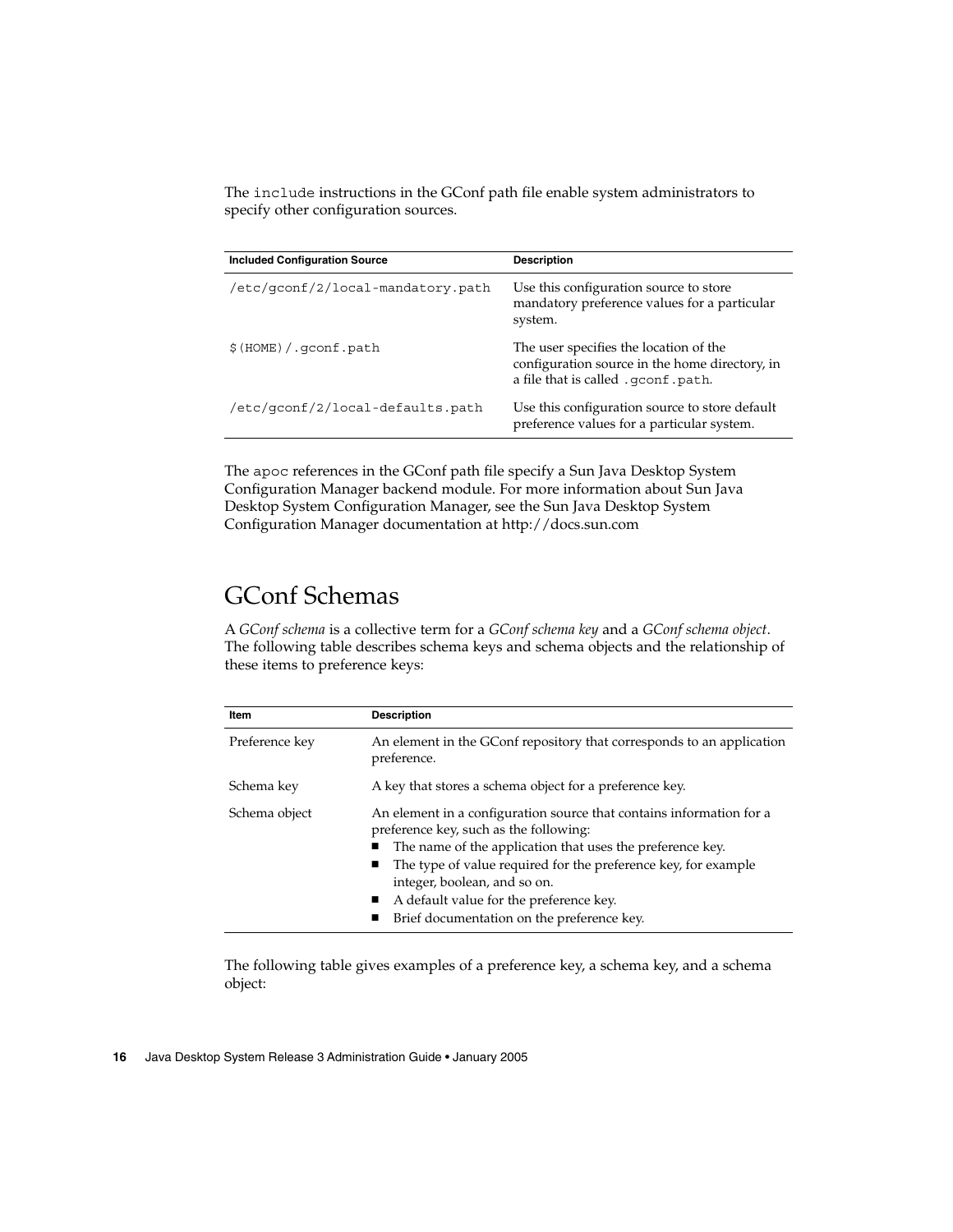<span id="page-16-0"></span>

| Item           | <b>Example</b>                                                                                                                                                                                                                                                                                                                                                                                                                    |
|----------------|-----------------------------------------------------------------------------------------------------------------------------------------------------------------------------------------------------------------------------------------------------------------------------------------------------------------------------------------------------------------------------------------------------------------------------------|
| Preference key | /desktop/qnome/interface/font name                                                                                                                                                                                                                                                                                                                                                                                                |
| Schema key     | /schemas/desktop/qnome/interface/font name                                                                                                                                                                                                                                                                                                                                                                                        |
| Schema object  | <schema><br/><applyto>/desktop/gnome/interface/font_name</applyto><br/><key>/schemas/desktop/gnome/interface/font_name</key><br/><owner>gnome</owner><br/><type>string</type><br/><default>Sans 10</default><br/><locale name="C"><br/><short>Default font</short><br/><math>\langle</math>long&gt;Name of the default font used by gtk+.<math>\langle</math>/long&gt;<br/><math>\langle</math>/locale&gt;<br/></locale></schema> |

You can associate a schema key with a preference key. For example, the following /desktop/gnome/interface/font\_name key includes a schema key:

<entry name="font\_name" mtime="1034873859" schema="/schemas/desktop/gnome/interface/font\_name"/>

When you associate a schema key with a preference key, the preference uses the suggested value that is specified in the schema object of the schema key. The suggested value is contained in the <default> element in the schema object. By default, all the preference keys in the default configuration source are associated with schema keys.

Typically, schemas are stored in the default configuration source.

#### GConf Schema Definition Files

Schemas are generated from *schema definition files*. A schema definition file defines the characteristics of all of the keys in a particular application. Schema definition files have a .schemas extension.

The schema definition files are included in the /etc/gconf/schemas directory. You can use the schema definition files to create a new configuration source.

Some schema definition files correspond closely to a part of the Java Desktop System user interface. For example, system\_http\_proxy.schemas corresponds to the Internet preference tool. Other schema definition files contain preference keys that are not present in the Java Desktop System user interface. For example, the /apps/panel/global/tooltips\_enabled key is not present in the user interface.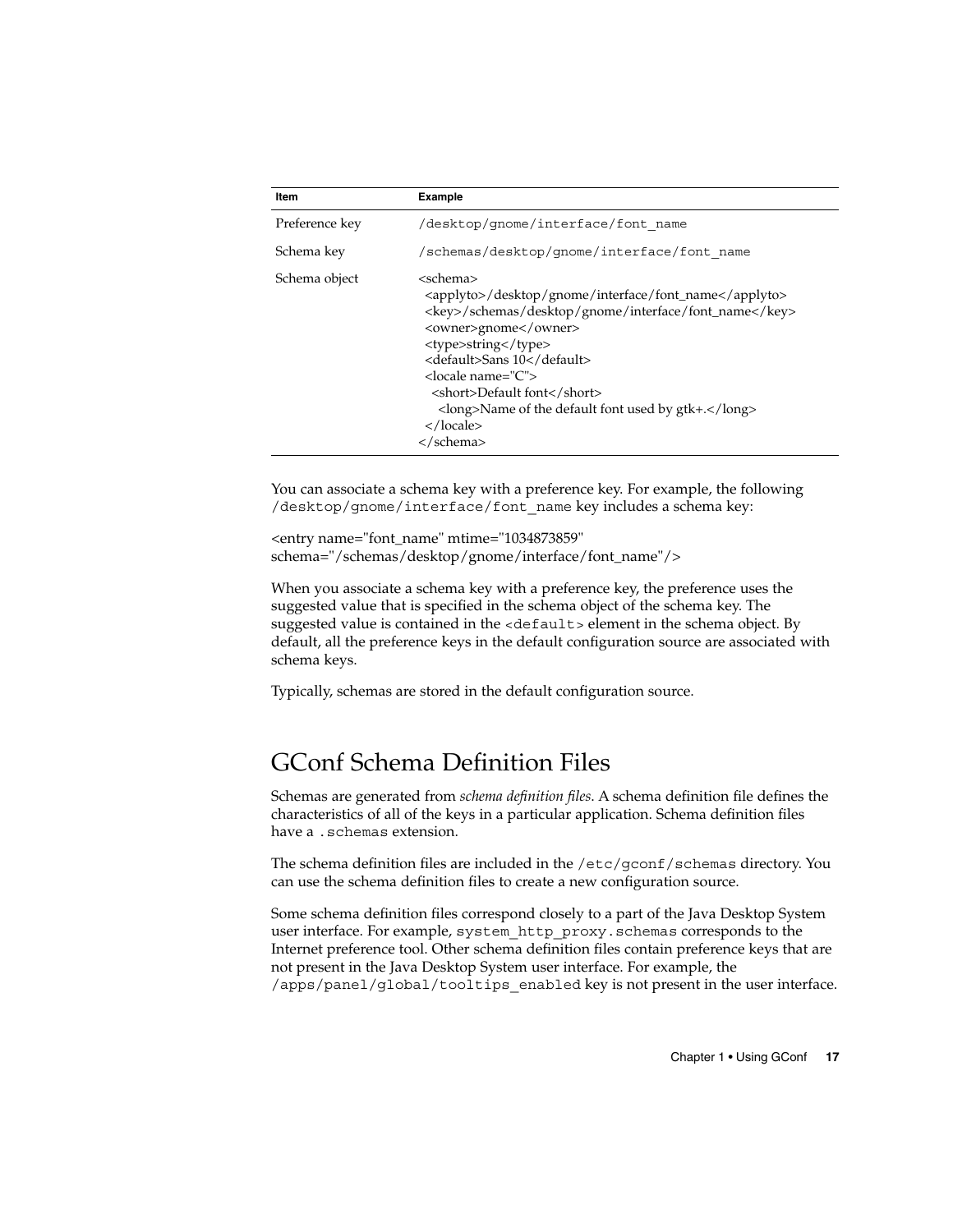<span id="page-17-0"></span>Some parts of the Java Desktop System user interface contain preferences that represent preference keys from more than one schema definition file. For example, the Shortcuts preference tool contains preferences that represent keys from the panel-global-config.schemas and metacity.schemas files.

## GConf Daemon

The GConf daemon is called gconfd-2. The GConf daemon notifies applications when a preference value changes. For example, you might select to show only icons in toolbars in the Menus & Toolbars preference tool. When you select this option in the preference tool, the toolbars on all open applications are updated instantly. The GConf daemon can operate locally, or across a network.

An instance of the GConf daemon is started for each user. If a user logs in to more than one system, an instance of the GConf daemon is started for each session. You can configure the Java Desktop System to use only one instance of the GConf daemon when a user logs in to more than one system. For information about how to do this, see ["Configuring the Java Desktop System to Use One Instance of the GConf Daemon"](#page-18-0) [on page 19.](#page-18-0)

The GConf daemon does not have to deal with complex problems such as authentication and data security. When the GConf daemon starts, the daemon loads the GConf path file. The GConf daemon manages all access between applications and the configuration sources.

When an application requests the value of a preference key, the daemon searches the configuration sources as follows:

- 1. Search for the value of the preference key in each configuration source, in the order specified in the path file. If the value is found, return the value.
- 2. If a value is not found, search for the schema key that corresponds to the preference key in each configuration source, in the order specified in the path file.
- 3. If the schema key is found, check the value of the schema key.
- 4. If the value of the schema key is a schema object, return the suggested value in the <default> element of the schema object.

The GConf daemon also caches preference key values. All applications use this cache, so applications only need to access the configuration sources once.

To terminate the GConf daemon, execute the following command:

# **gconftool-2 --shutdown**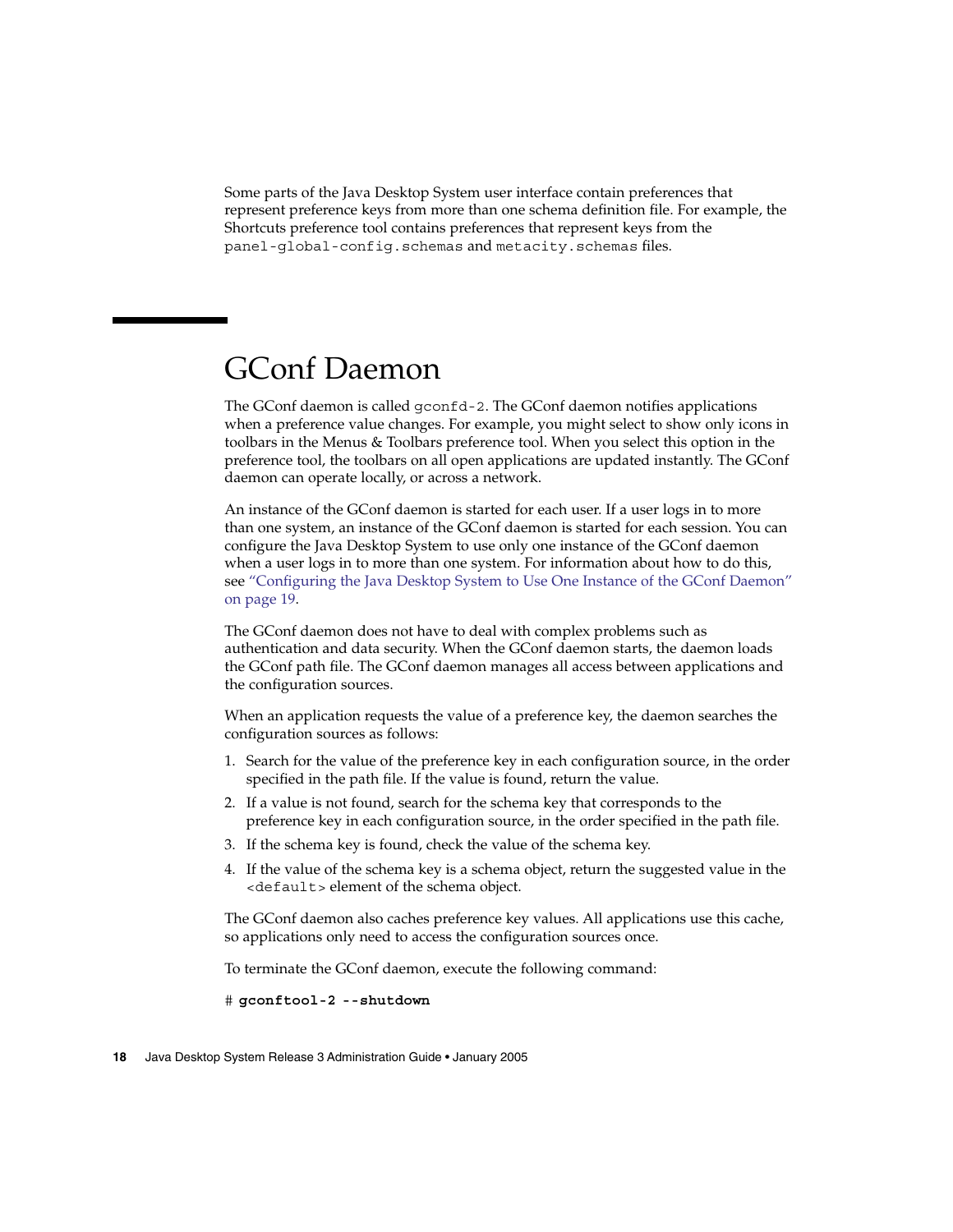### <span id="page-18-0"></span>Configuring the Java Desktop System to Use One Instance of the GConf Daemon

By default, the Java Desktop System creates multiple instances of the GConf daemon when users log in to more than one system. You can configure the Java Desktop System to use only one instance of the GConf daemon when a user logs in to more than one system. The user must have an *Network File System (NFS)* home directory.

When a user uses one instance of the GConf daemon on more than one system, and the user changes the value of a preference, the change is applied to all of the sessions to which the user is logged in. For example, if the user selects to show only icons in toolbars in the Menus & Toolbars preference tool in one session, the toolbars on all open applications are updated instantly in all sessions to which the user is logged in.

**Note –** Users can only use a single instance of the GConf daemon for multiple sessions if all of the sessions can access the home directory of the user.

The Java Desktop System uses *Common Object Request Broker Architecture (CORBA)*. CORBA enables application objects to communicate with one another regardless of what programming language the applications are written in, and regardless of what operating system the applications are running on.

In CORBA, an *Object Request Broker (ORB)* communicates between servers and clients. One of the ORBs in the Java Desktop System is ORBit2. GConf uses the TCP protocol in ORBit2 to communicate between the GConf daemon and the sessions to which the user is logged in.

To configure a system to use one instance of the GConf daemon for each user, perform the following steps:

1. For all the systems that the users log in to, ensure that the file /etc/orbitrc contains the following line:

ORBIIOPIPv4=1

- 2. Set the value of the GCONF\_GLOBAL\_LOCKS environment variable to 1. This ensures that GConf creates locks in the home directory of the user, and not in a directory on the local system.
- 3. Restart the GConf daemon.

To configure the system to use multiple instances of the GConf daemon for each user, unset the value of the GCONF\_GLOBAL\_LOCKS environment variable. Then restart the GConf daemon.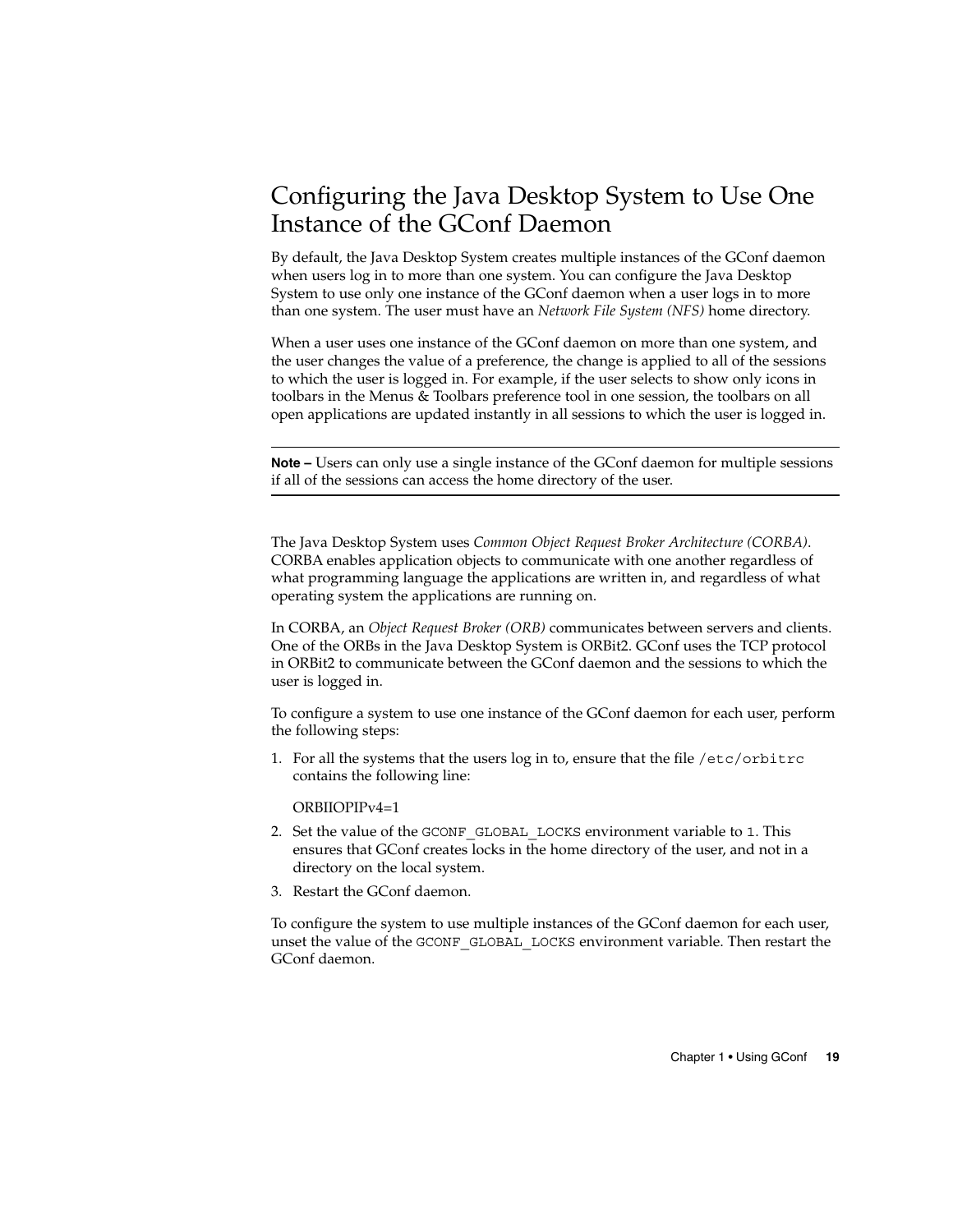<span id="page-19-0"></span>

**Caution –** The TCP protocol in ORBit2 is not completely secure because the communications between servers and clients are not encrypted.

## GConf Command Line Tool

GConf includes a command line tool, gconftool-2. You can use the gconftool–2 command to perform the following tasks:

- Set the values of keys.
- Display the values of keys.
- Install schemas from schema definition files when you install an application.

For example, use the following command to display the values of all keys in the /desktop/gnome directory and subdirectories.

#### # **gconftool-2 --recursive-list /desktop/gnome**

Table 1-1 lists some of the options that you can use with the gconftool-2 command.

| Option                                          | <b>Function</b>                                                                                                                                                                                                                                |
|-------------------------------------------------|------------------------------------------------------------------------------------------------------------------------------------------------------------------------------------------------------------------------------------------------|
| --all-dirs                                      | Lists all subdirectories in a directory that you specify.                                                                                                                                                                                      |
| --all-entries                                   | Displays the values of all keys in a directory that you<br>specify.                                                                                                                                                                            |
| --config-source=<br><i>configuration-source</i> | Use this option with the --direct option to specify a<br>configuration source to use. If you do not specify a<br>configuration source with this option, the command runs on<br>all configuration sources in the path file.                     |
| --direct                                        | Use this option with the --config-source option to<br>access a configuration source directly. When you use this<br>option, GConf bypasses the server. Ensure that the GConf<br>daemon, gconfd-2, is not running before you use this<br>option. |

**TABLE 1–1** gconftool-2 Command Options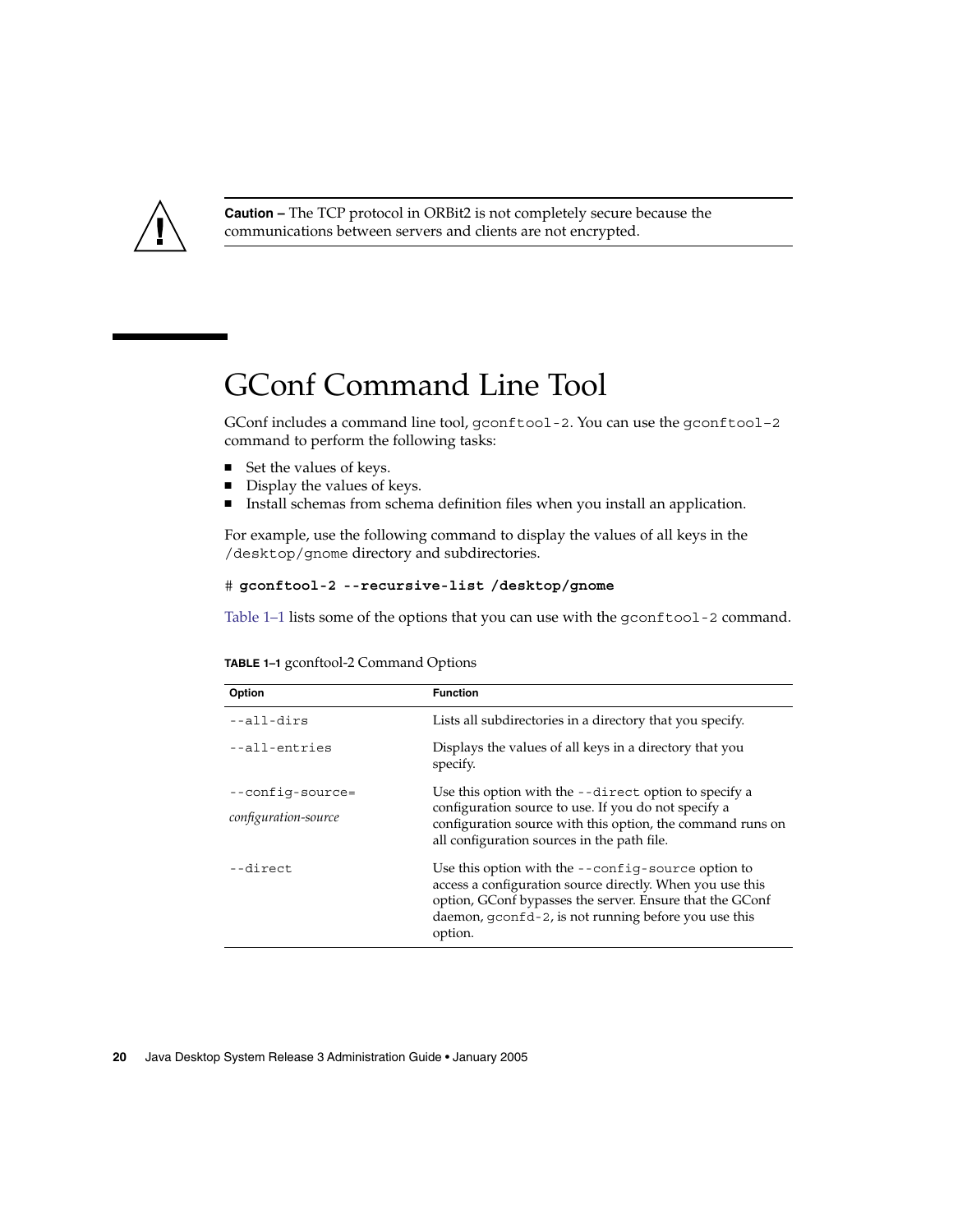| Option                  | <b>Function</b>                                                                                                                                                                                                                                                                     |
|-------------------------|-------------------------------------------------------------------------------------------------------------------------------------------------------------------------------------------------------------------------------------------------------------------------------------|
| --dump                  | Generates a list that contains all preference keys in a GConf<br>repository directory that you specify. The list contains XML<br>descriptions of all the keys. The list is contained in a<br><gconfentryfile>element.</gconfentryfile>                                              |
|                         | For example, you can redirect the output from this option to<br>generate a file that lists all keys that are related to your<br>panel configuration. You can use the --load option with<br>this file.                                                                               |
| --get                   | Displays the value of a preference key that you specify. Also<br>displays the values of the elements in the schema object for<br>a schema key that you specify.                                                                                                                     |
| --help                  | Displays a help message about the gconftool-2<br>command, and the options that you can use with the<br>qconftool-2 command.                                                                                                                                                         |
| --load=filename         | Use this option to set the values of preference keys in the<br>current directory in a configuration source to the values in<br>the file that you specify. The file that you specify must<br>contain XML descriptions of the keys, in a<br><gconfentryfile>element.</gconfentryfile> |
| --long-desc=description | Use this option with the --set-schema option to specify a<br>long description for a schema key.                                                                                                                                                                                     |
| --makefile-install-rule | Installs schema definition files to applications.                                                                                                                                                                                                                                   |
| --owner=owner           | Use this option with the --set-schema option to specify<br>an owner for a schema key.                                                                                                                                                                                               |
| --recursive-list        | Displays the values of all preference keys in all<br>subdirectories in a directory that you specify.                                                                                                                                                                                |
| --recursive-unset       | Resets the values of all preference keys, in all subdirectories<br>in a directory, from the user setting to the setting in the<br>default configuration source.                                                                                                                     |

Chapter 1 • Using GConf **21**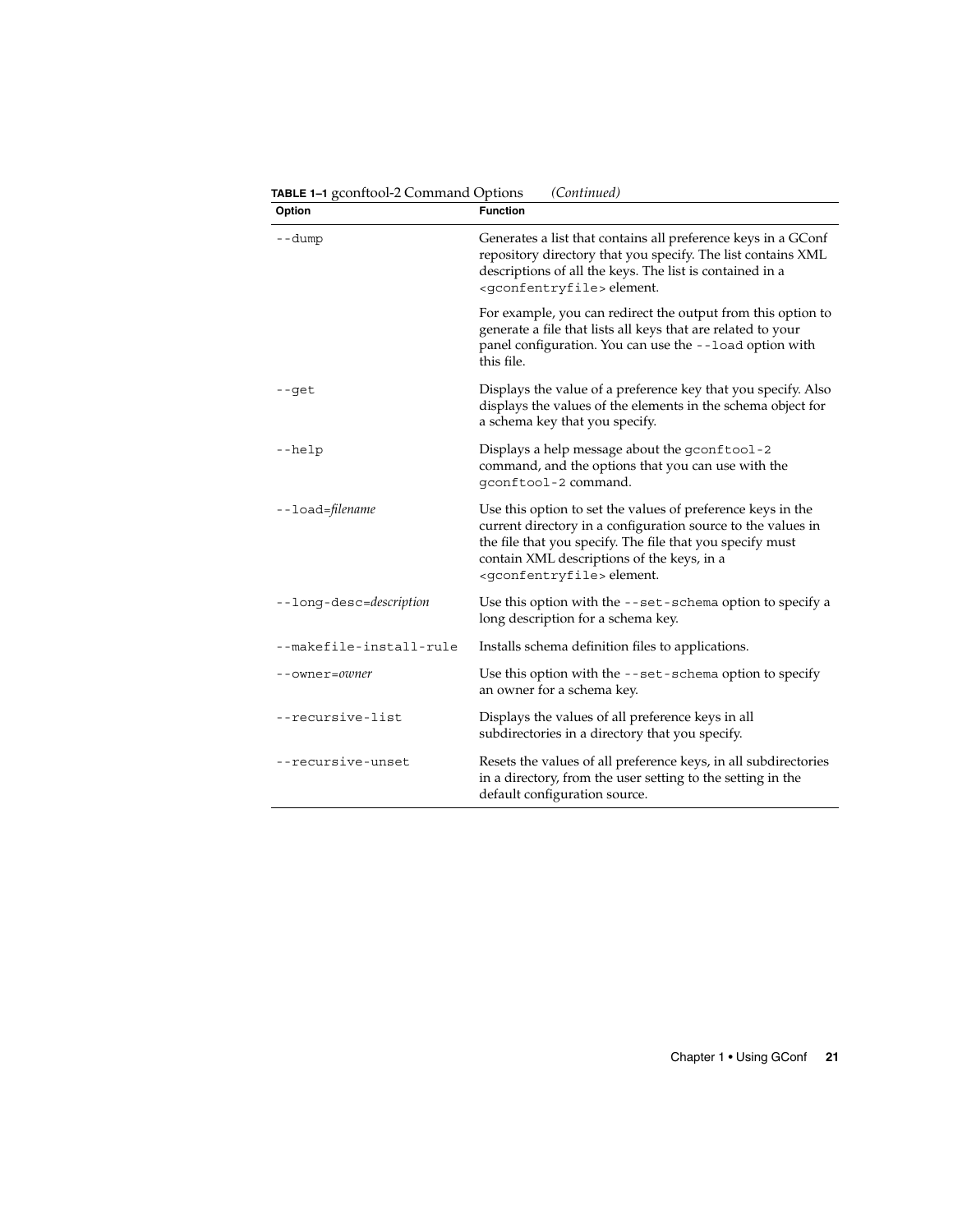| Sets the value of a preference key, and writes the value to<br>--set<br>the user configuration source. Use the --type option with<br>the --set option to specify the data type of the value that<br>you want to set. For example, the following command sets<br>the value of the<br>/apps/gnome-terminal/profiles/Default/background_color<br>key in the user configuration source:<br>$\#$ gconftool-2 --set<br>"/apps/gnome-terminal/profiles/Default/background_color"<br>$-$ -type string "#000000"<br>You can also use the --direct option and the<br>--config-source option with the --set option to write<br>a value to another configuration source.<br>Sets the value of an attribute in a schema key, and writes the<br>--set-schema<br>value to the default configuration source.<br>Use the following options with the --set-schema option<br>to specify the attribute that you want to update:<br>--type<br>--short-desc<br>--long-desc<br>--owner<br>For example, the following command sets the short<br>description in the schema key for the<br>/apps/gnome-terminal/profiles/Default/background_color<br>key:<br># gconftool-2 --set-schema<br>--short-desc "Default background color of<br>terminal"<br>Use this option with the --set-schema option to specify a<br>--short-desc=description<br>short description for a schema key. | Option | <b>Function</b>                                                  |
|---------------------------------------------------------------------------------------------------------------------------------------------------------------------------------------------------------------------------------------------------------------------------------------------------------------------------------------------------------------------------------------------------------------------------------------------------------------------------------------------------------------------------------------------------------------------------------------------------------------------------------------------------------------------------------------------------------------------------------------------------------------------------------------------------------------------------------------------------------------------------------------------------------------------------------------------------------------------------------------------------------------------------------------------------------------------------------------------------------------------------------------------------------------------------------------------------------------------------------------------------------------------------------------------------------------------------------------------------------|--------|------------------------------------------------------------------|
|                                                                                                                                                                                                                                                                                                                                                                                                                                                                                                                                                                                                                                                                                                                                                                                                                                                                                                                                                                                                                                                                                                                                                                                                                                                                                                                                                         |        |                                                                  |
|                                                                                                                                                                                                                                                                                                                                                                                                                                                                                                                                                                                                                                                                                                                                                                                                                                                                                                                                                                                                                                                                                                                                                                                                                                                                                                                                                         |        |                                                                  |
|                                                                                                                                                                                                                                                                                                                                                                                                                                                                                                                                                                                                                                                                                                                                                                                                                                                                                                                                                                                                                                                                                                                                                                                                                                                                                                                                                         |        |                                                                  |
|                                                                                                                                                                                                                                                                                                                                                                                                                                                                                                                                                                                                                                                                                                                                                                                                                                                                                                                                                                                                                                                                                                                                                                                                                                                                                                                                                         |        |                                                                  |
|                                                                                                                                                                                                                                                                                                                                                                                                                                                                                                                                                                                                                                                                                                                                                                                                                                                                                                                                                                                                                                                                                                                                                                                                                                                                                                                                                         |        |                                                                  |
|                                                                                                                                                                                                                                                                                                                                                                                                                                                                                                                                                                                                                                                                                                                                                                                                                                                                                                                                                                                                                                                                                                                                                                                                                                                                                                                                                         |        |                                                                  |
|                                                                                                                                                                                                                                                                                                                                                                                                                                                                                                                                                                                                                                                                                                                                                                                                                                                                                                                                                                                                                                                                                                                                                                                                                                                                                                                                                         |        | "/schemas/apps/gnome-terminal/profiles/Default/background color" |
|                                                                                                                                                                                                                                                                                                                                                                                                                                                                                                                                                                                                                                                                                                                                                                                                                                                                                                                                                                                                                                                                                                                                                                                                                                                                                                                                                         |        |                                                                  |
| Terminates the GConf daemon.<br>--shutdown                                                                                                                                                                                                                                                                                                                                                                                                                                                                                                                                                                                                                                                                                                                                                                                                                                                                                                                                                                                                                                                                                                                                                                                                                                                                                                              |        |                                                                  |

**TABLE 1–1** gconftool-2 Command Options *(Continued)*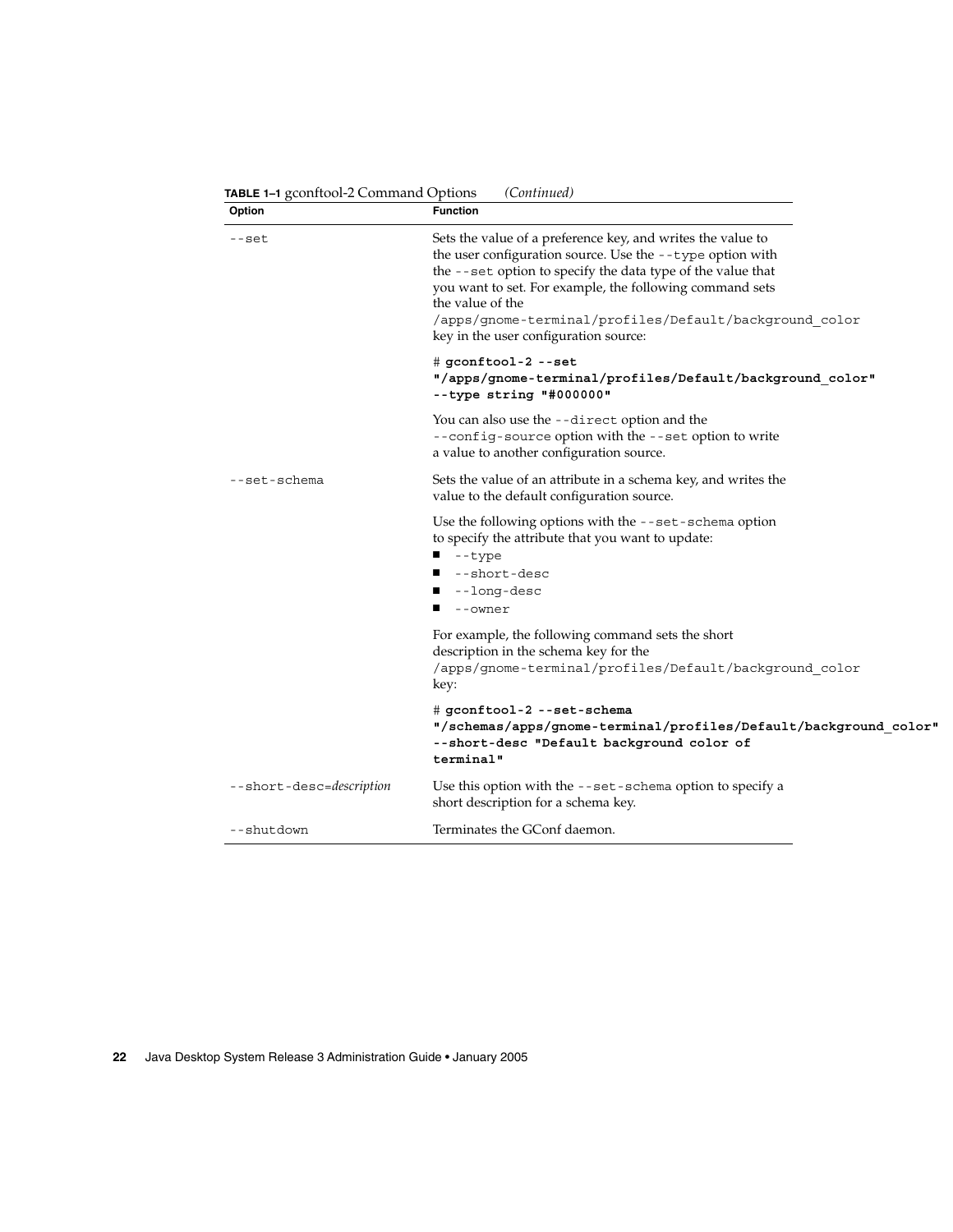<span id="page-22-0"></span>

| Option           | <b>Function</b>                                                                                                                                                                                                                                                                                   |
|------------------|---------------------------------------------------------------------------------------------------------------------------------------------------------------------------------------------------------------------------------------------------------------------------------------------------|
| --type=data-type | Use this option to specify the data type when you set a<br>value of a preference key. You can also use this option when<br>you set the value of an attribute in a schema key. The<br>following is a list of valid data types:<br>bool<br>float<br>int<br>$\blacksquare$<br>list<br>pair<br>string |
| --unset          | Resets the value of a preference key from the user setting to<br>the setting in the default configuration source.                                                                                                                                                                                 |
| --usaqe          | Displays a brief help message about the gconftool -2<br>command, and the options that you can use with the<br>qconftool-2 command.                                                                                                                                                                |

## Setting Preference Values

You can set a mandatory value or a default value for a preference key. Before you change mandatory preference values or default preference values for users, you must ensure that the GConf daemon is not running for any user. Ensure that all users are logged out before you change preference values for users.

To set a mandatory value or a default value for a preference key, use the gconftool-2 command, as follows:

# **gconftool-2 --direct --config-source** *configuration-source* **--type** *data-type* **--set** *preference-key value*

For example, to set wwwproxy.xyz.com as the mandatory HTTP proxy host, execute the following command:

# **gconftool-2 --direct --config-source xml:readwrite:/etc/gconf/gconf.xml.mandatory --type string --set /system/http\_proxy/host wwwproxy.xyz.com**

The user cannot override this preference value.

You can also use the gconftool-2 command to set default values. For example, to set the default number of workspaces to five, execute the following command:

Chapter 1 • Using GConf **23**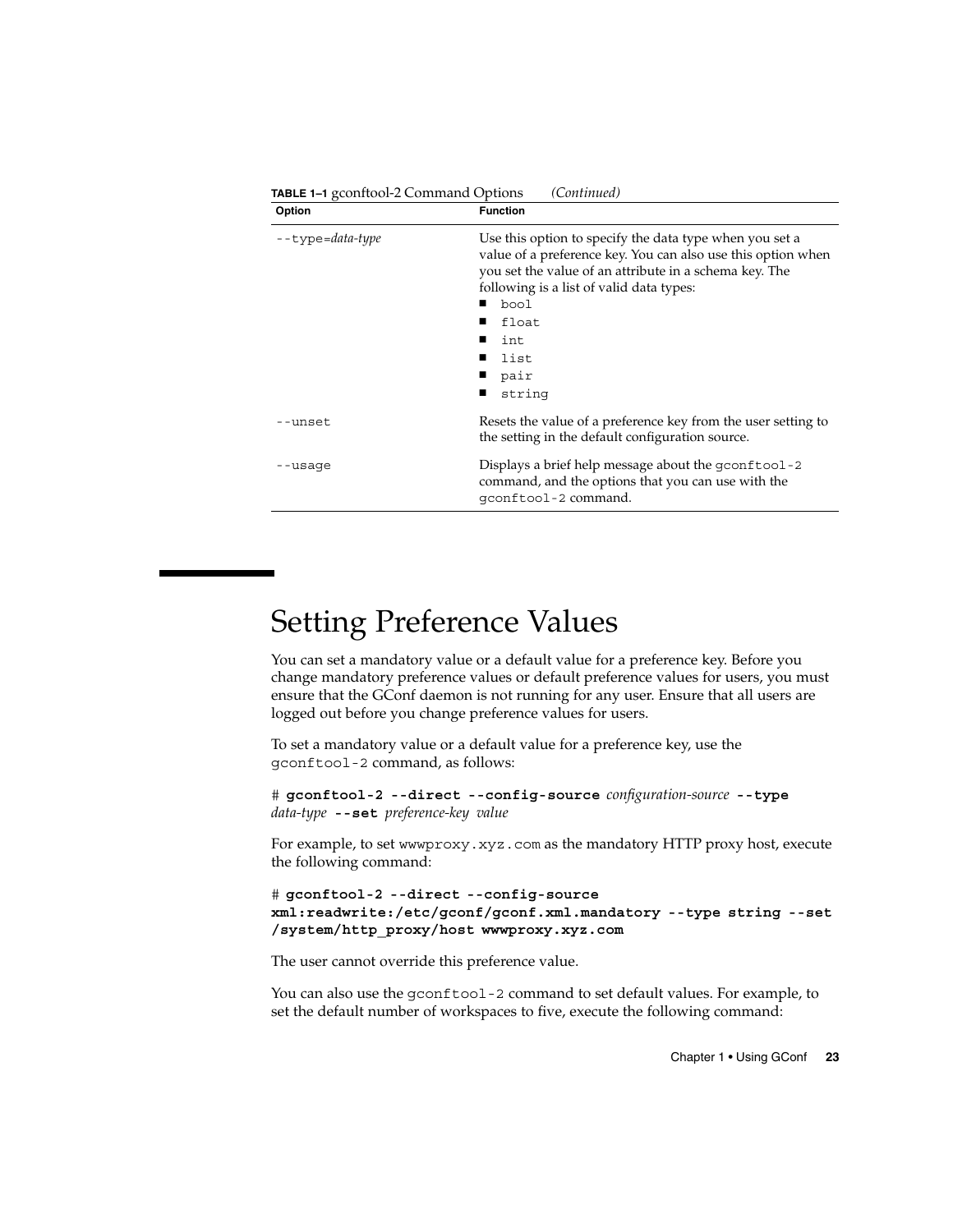```
# gconftool-2 --direct --config-source
xml:readwrite:/etc/gconf/gconf.xml.defaults --type int --set
/apps/metacity/general/num_workspaces 5
```
The user can override this preference value.



**Caution –** Before you change mandatory preference values or default preference values for users, you must ensure that all users are logged out.

## Setting General Preferences

The following sections describe how to assign mandatory or default values to general preferences.

### To Set HTTP Proxy Preferences

To set HTTP proxy preferences, you modify the values of the preference keys in the /system/http\_proxy/ location. For example, to set a mandatory value for the HTTP proxy host, execute the following command:

```
# gconftool-2 --direct --config-source
xml:readwrite:/etc/gconf/gconf.xml.mandatory --type string --set
/system/http_proxy/host proxy-name
```
To set a default value for the HTTP proxy host, execute the following command:

```
# gconftool-2 --direct --config-source
xml:readwrite:/etc/gconf/gconf.xml.defaults --type string --set
/system/http_proxy/host proxy-name
```
You can also set other HTTP proxy-related preferences. For information about the other HTTP proxy preferences, see the system\_http\_proxy.schemas schema definition file.

#### To Set the Number of Workspaces

To set a mandatory number of workspaces, execute the following command:

```
# gconftool-2 --direct --config-source
xml:readwrite:/etc/gconf/gconf.xml.mandatory --type int --set
/apps/metacity/general/num_workspaces integer
```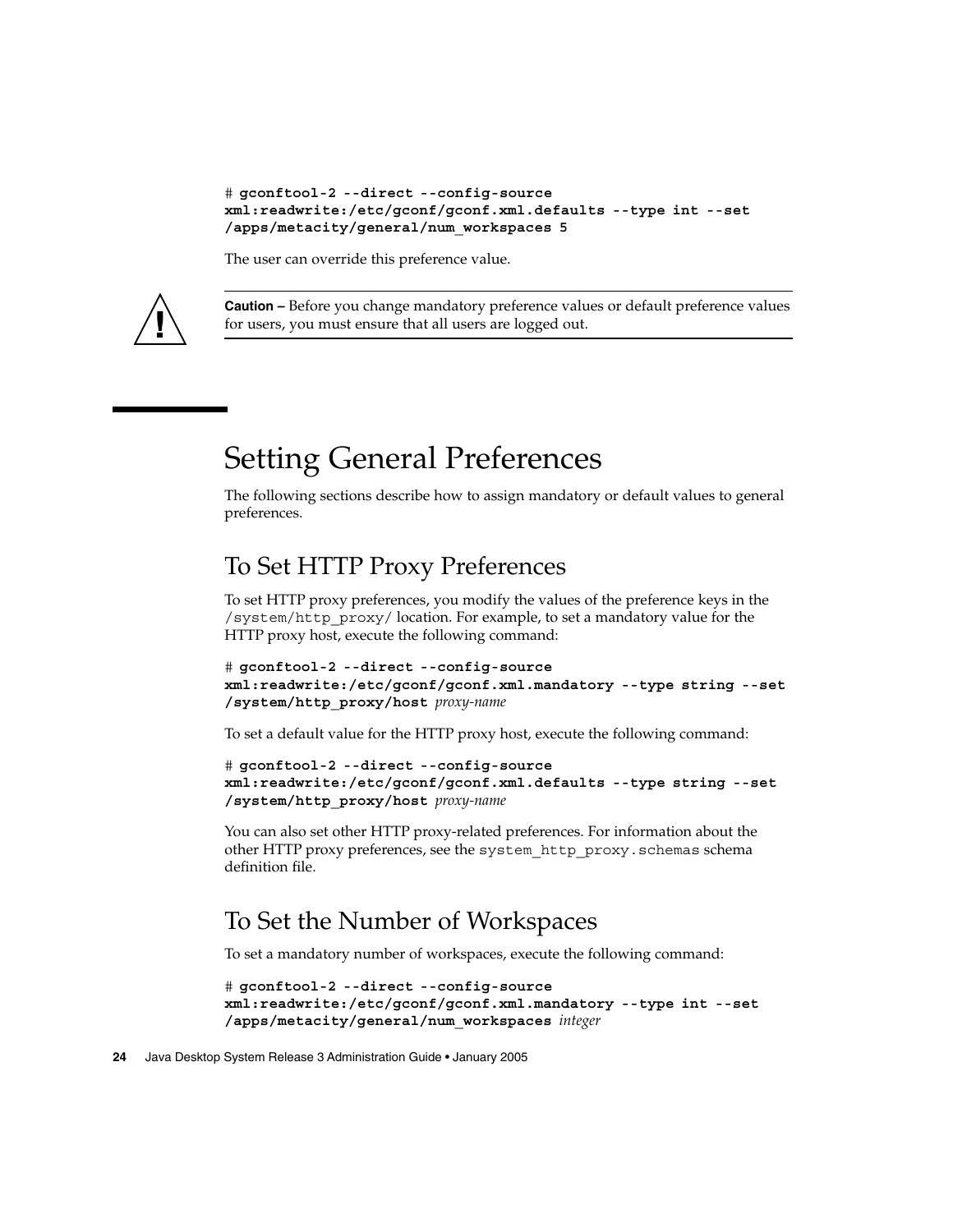<span id="page-24-0"></span>To set a default number of workspaces, execute the following command:

```
# gconftool-2 --direct --config-source
xml:readwrite:/etc/gconf/gconf.xml.defaults --type int --set
/apps/metacity/general/num_workspaces integer
```
You can also set other window manager preferences. For information about the other window manager preferences, see the metacity.schemas schema definition file.

#### To Set Keyboard Accessibility Preferences

To set keyboard accessibility preferences, you modify the values of the preference keys in the /desktop/gnome/accessibility/keyboard location. For example, if you want to set a mandatory value so that keyboard accessibility features are enabled, execute the following command:

```
# gconftool-2 --direct --config-source
xml:readwrite:/etc/gconf/gconf.xml.mandatory --type bool --set
/desktop/gnome/accessibility/keyboard/enable true
```
To set a default value for this preference, execute the following command:

```
# gconftool-2 --direct --config-source
xml:readwrite:/etc/gconf/gconf.xml.defaults --type bool --set
/desktop/gnome/accessibility/keyboard/enable false
```
You can also set other keyboard accessibility preferences. For information about the other keyboard accessibility preferences, see the desktop\_gnome\_accessibility\_keyboard.schemas schema definition file.

#### To Set Keyboard Shortcut Preferences

To set keyboard shortcut preferences, you modify the values of preference keys in /apps/metacity/global\_keybindings location. For example, you might want users to use only the Alt + F3 keyboard shortcut to open the **Run Application** dialog. To set this mandatory value, execute the following command:

```
# gconftool-2 --direct --config-source
xml:readwrite:/etc/gconf/gconf.xml.mandatory --type string --set
/apps/metacity/global_keybindings/panel_run_dialog '<Alt>F3'
```
You can also set other keyboard shortcut preferences. For information about the other keyboard shortcut preferences, see the metacity.schemas schema definition file.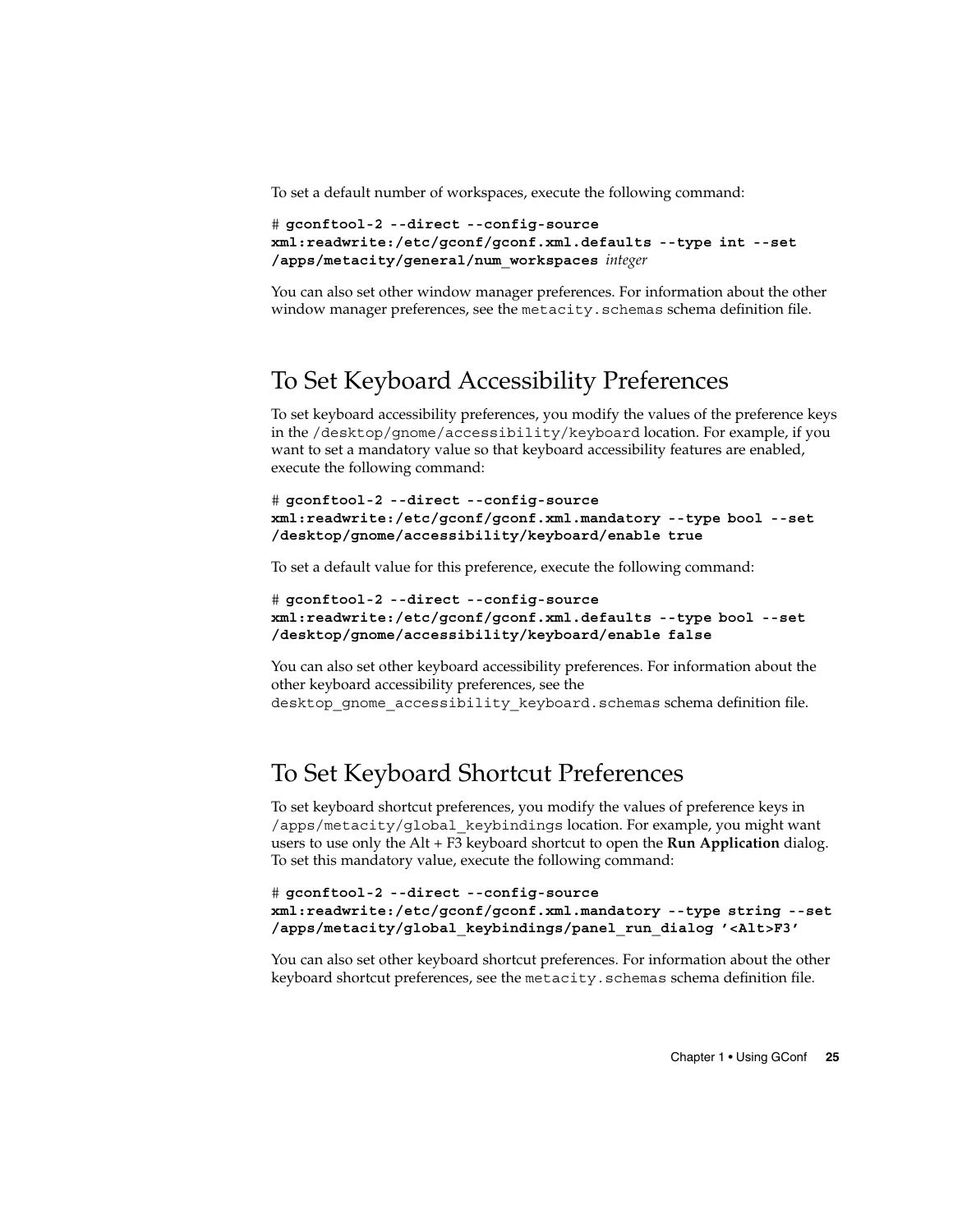#### <span id="page-25-0"></span>Setting Panel and Panel Object Preferences

The panel-default-setup.entries file specifies the following details of the panels in the Java Desktop System:

- Number of panels
- Types of the panels
- Properties of the panels
- Contents of the panels

The configuration of individual panels and of panel objects is a complex task. To configure individual panels and panel objects, you must first understand the structure of the panel-default-setup.entries file. For more information about the panel-default-setup.entries file, see "Structure of Panel Configuration File" on page 26.

To set preferences for individual panels and panel objects, you must set the values of many preferences in a configuration source. The easiest way to set the values of panel preferences is to use the gconftool-2 command with the --dump and --load options. For more information about how to set preferences for panels and objects on panels, see ["To Set Preferences for Individual Panels and Panel Objects"](#page-28-0) on page 29.

#### Structure of Panel Configuration File

The file panel-default-setup.entries contains sections that specify panels and panel contents. The panel-default-setup.entries file specifies values for schema keys. The panel-default-setup.entries file resides in the /etc/gconf/schemas directory.

The panel-default-setup.entries file is structured as follows:

1. An entrylist element that specifies the base path for all the keys in the file. The following excerpt from panel-default-setup.entries specifies /apps/panel/default\_setup as the base path for keys:

<entrylist base="/apps/panel/default\_setup">

For example, if the key general/toplevel id list is referred to in panel-default-setup.entries, the full path for the key is /apps/panel/default\_setup/general/toplevel\_id\_list.

- 2. Keys that specify the general structure of panels, panel applications, and other panel objects in the desktop. The following keys specify the number of panels, panel objects, and panel applications that appear in the desktop:
	- general/toplevel\_id\_list
	- general/object\_id\_list
	- general/applet id list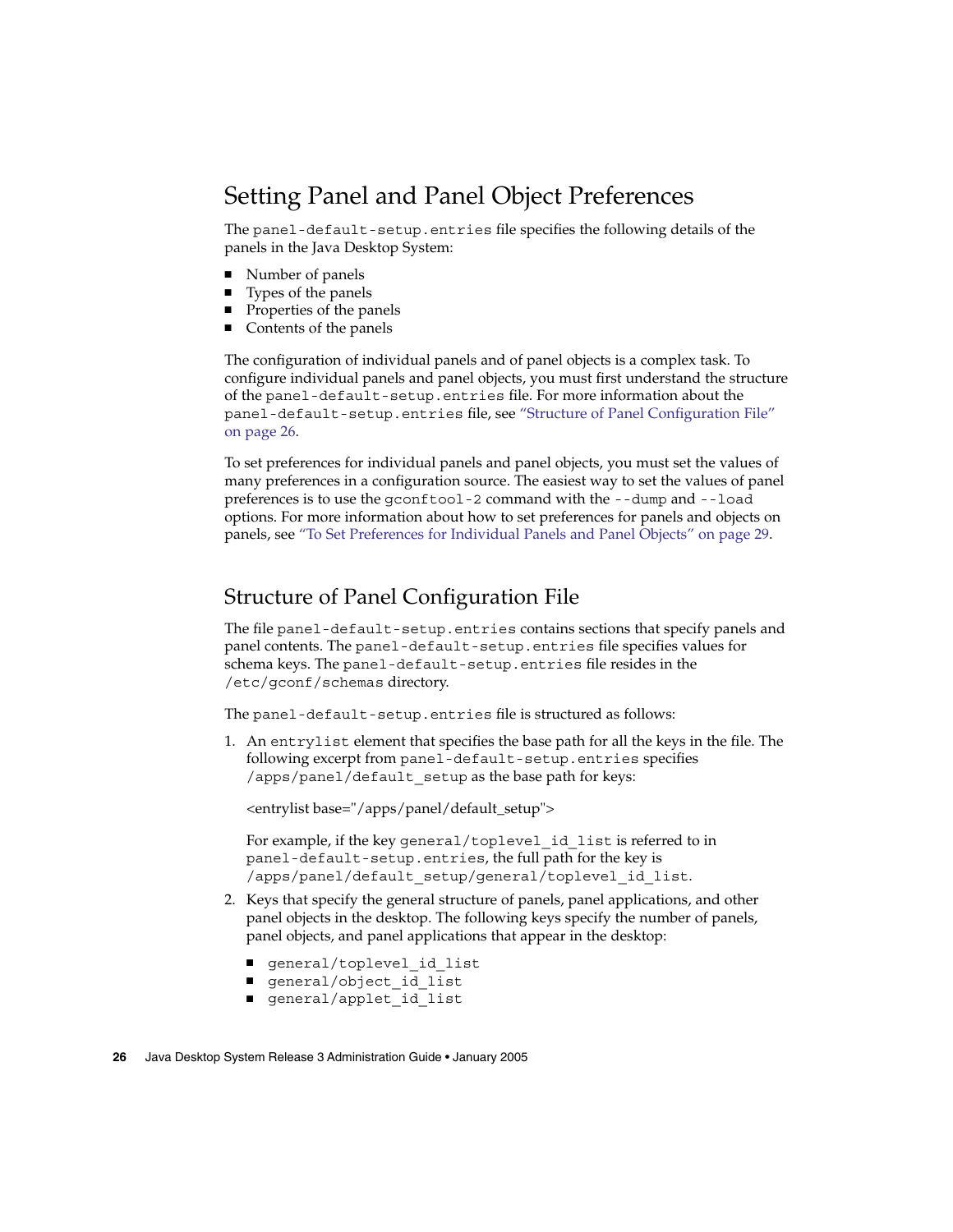The keys also assign identifiers to each panel, panel object, and panel application. For example, the following sample from panel-default-setup.entries specifies that one panel appears in the desktop:

<entry>

```
<key>general/toplevel_id_list</key>
 <schema_key>/schemas/apps/panel/general/toplevel_id_list</schema_key>
 <value>
  <list type="string">
   <value>
    <string>bottom_panel</string>
   </value>
  \langlelist\rangle</value>
</entry>
```
In the panel-default-setup.entries file, the identifier bottom panel identifies the panel at the bottom of the screen.

3. Keys that specify the properties of the panels. The panel property keys are structured as follows:

toplevels/*panel-name*/*panel-property-key*

For example, the key toplevels/bottom\_panel/size specifies the size of the bottom panel.

4. Keys that specify the panel objects, the panel object properties, and the panels in which the objects reside. For example, the following sample from panel-default-setup.entries specifies a Main Menu object at the left side of the bottom panel:

<entry>

```
<key>objects/main_menu/object_type</key>
<schema_key>/schemas/apps/panel/objects/object_type</schema_key>
<value>
 <string>menu-object</string>
</value>
</entry>
<entry>
<key>objects/main_menu/toplevel_id</key>
<schema_key>/schemas/apps/panel/objects/toplevel_id</schema_key>
<value>
 <string>bottom_panel</string>
</value>
</entry>
<entry>
<key>objects/main_menu/position</key>
<schema_key>/schemas/apps/panel/objects/position</schema_key>
<value>
```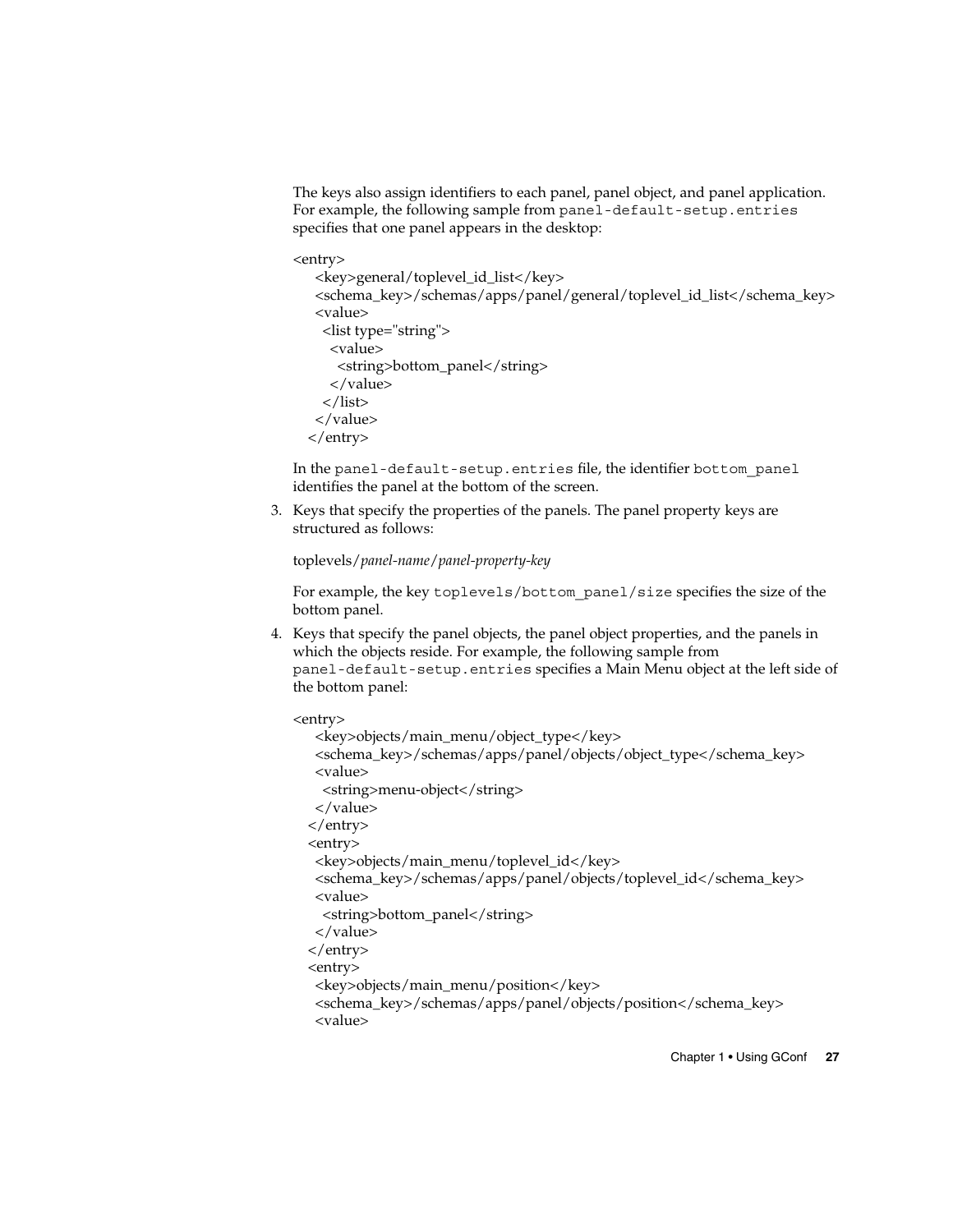```
<sub>int</sub>>0</int></sub>
 </value>
</entry>
```
5. Keys that specify the panel applications, the panel application preferences, and the panels in which the panel applications reside. For example, the following sample from panel-default-setup.entries specifies the Window List panel application, in the bottom panel:

```
<entry>
   <key>applets/window_list/object_type</key>
   <schema_key>/schemas/apps/panel/objects/object_type</schema_key>
   <value>
    <string>bonobo-applet</string>
   </value>
  </entry>
  <entry>
   <key>applets/window_list/toplevel_id</key>
   <schema_key>/schemas/apps/panel/objects/toplevel_id</schema_key>
   <value>
    <string>bottom_panel</string>
  </value>
 </entry>
  <entry>
   <key>applets/window_list/position</key>
   <schema_key>/schemas/apps/panel/objects/position</schema_key>
   <value>
    \langleint>3\langleint></value>
 </entry>
 <entry>
   <key>applets/window_list/bonobo_iid</key>
   <schema_key>/schemas/apps/panel/objects/bonobo_iid_type</schema_key>
   <value>
    <string>OAFIID:GNOME_WindowListApplet</string>
   </value>
 </entry>
```
The OAFIID is a unique identifier for a panel application. To find the OAFIID for a particular panel application, see the .server file for the panel application in the /usr/lib/bonobo/servers directory. For example, the following excerpt from GNOME\_Wncklet\_Factory.server shows the OAFIID for the Window List panel application:

```
<oaf_server iid="OAFIID:GNOME_WindowListApplet"
type="factory" location="OAFIID:GNOME_Wncklet_Factory">
```
#### **28** Java Desktop System Release 3 Administration Guide • January 2005

. . .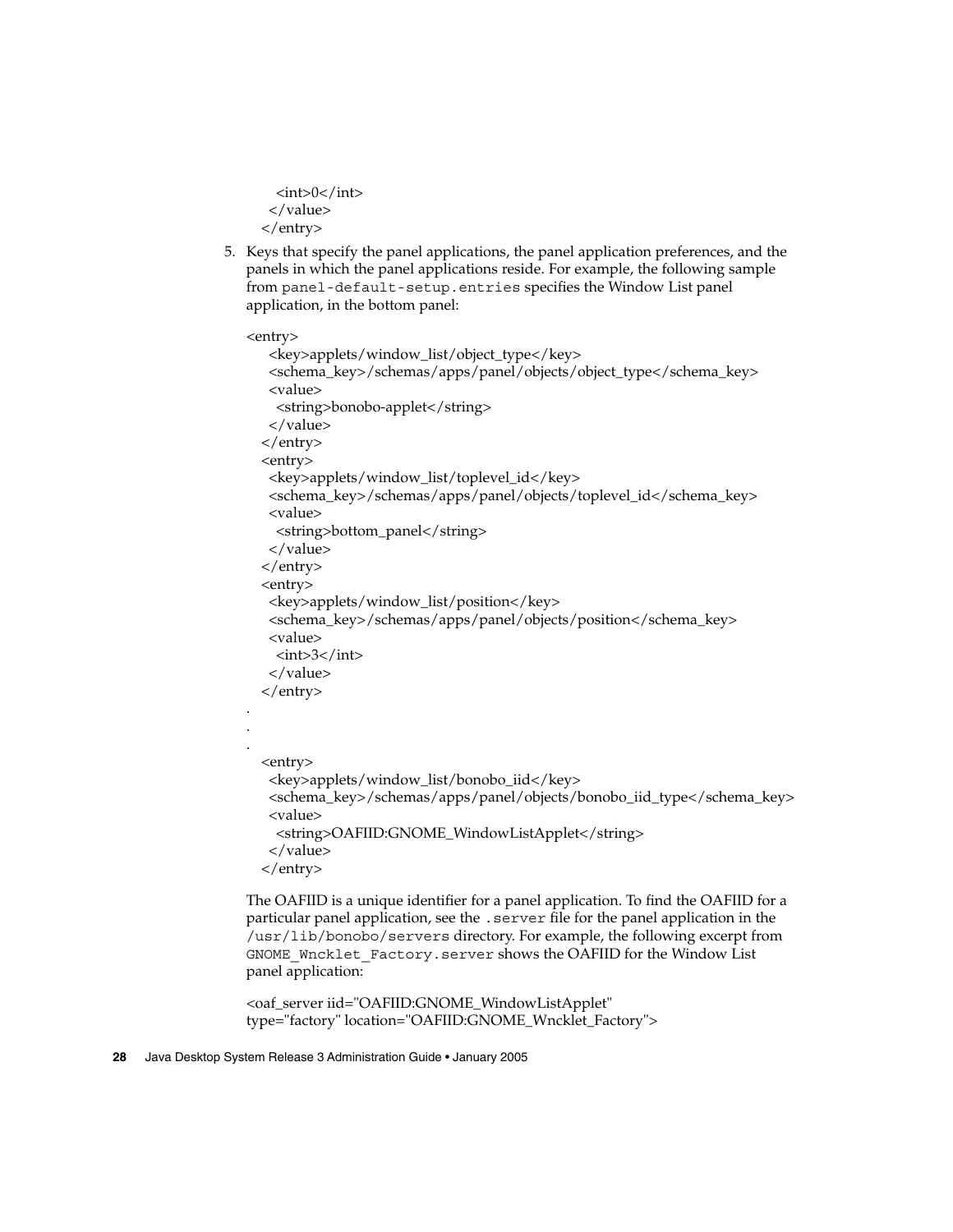#### <span id="page-28-0"></span>To Set Preferences for Individual Panels and Panel Objects

To set the preferences for a panel and the objects on a panel, perform the following steps:

- 1. Log in to a session with a test user account.
- 2. Configure the panels as required.
- 3. Use the --dump option with the gconftool-2 command line tool to generate a file that contains an XML description of your panel configuration. The --dump option generates a list that contains all preference keys in a GConf repository directory that you specify.

For example, the following command creates an XML description of the default panel configuration in a file called my-panel-setup.entries:

```
# gconftool-2 --dump /apps/panel/profiles/default >
my-panel-setup.entries
```
4. Open the my-panel-setup.entries file in a text editor, and modify the file as required.

For example, you might want to change the location of the desktop entry files. The following is an excerpt from a file generated with the --dump option:

```
<entry>
```

```
<key>objects/object_16/launcher_location</key>
<schema_key>/schemas/apps/panel/objects/launcher_location</schema_key>
<value>
 <string>hadjaha-00adce02f7.desktop</string>
</value>
</entry>
```
In the sample above, you might want to change the reference to hadjaha-00adce02f7.desktop to another desktop entry file that is available globally.

When you generate a panel configuration with the --dump option, the positions of the panel objects are absolute positions. You might want to change the positions of panel objects from absolute positions to relative positions. The object at the extreme left of a panel has a position value of 0. The next object has a position value of 1, and so on. If you want object positions to be relative to the right side of the panel, set the value of the right\_stick key to true.

5. Use the --load option with the gconftool-2 command line tool to set the values of the default configuration source to the values in the my-panel-setup.entries file. For example, the following command sets the values of the keys in the default configuration source to the values of the corresponding keys in my-panel-setup.entries:

```
# gconftool-2 --direct --config-source
xml:readwrite:/etc/gconf/gconf.xml.defaults --load
my-panel-setup.entries
```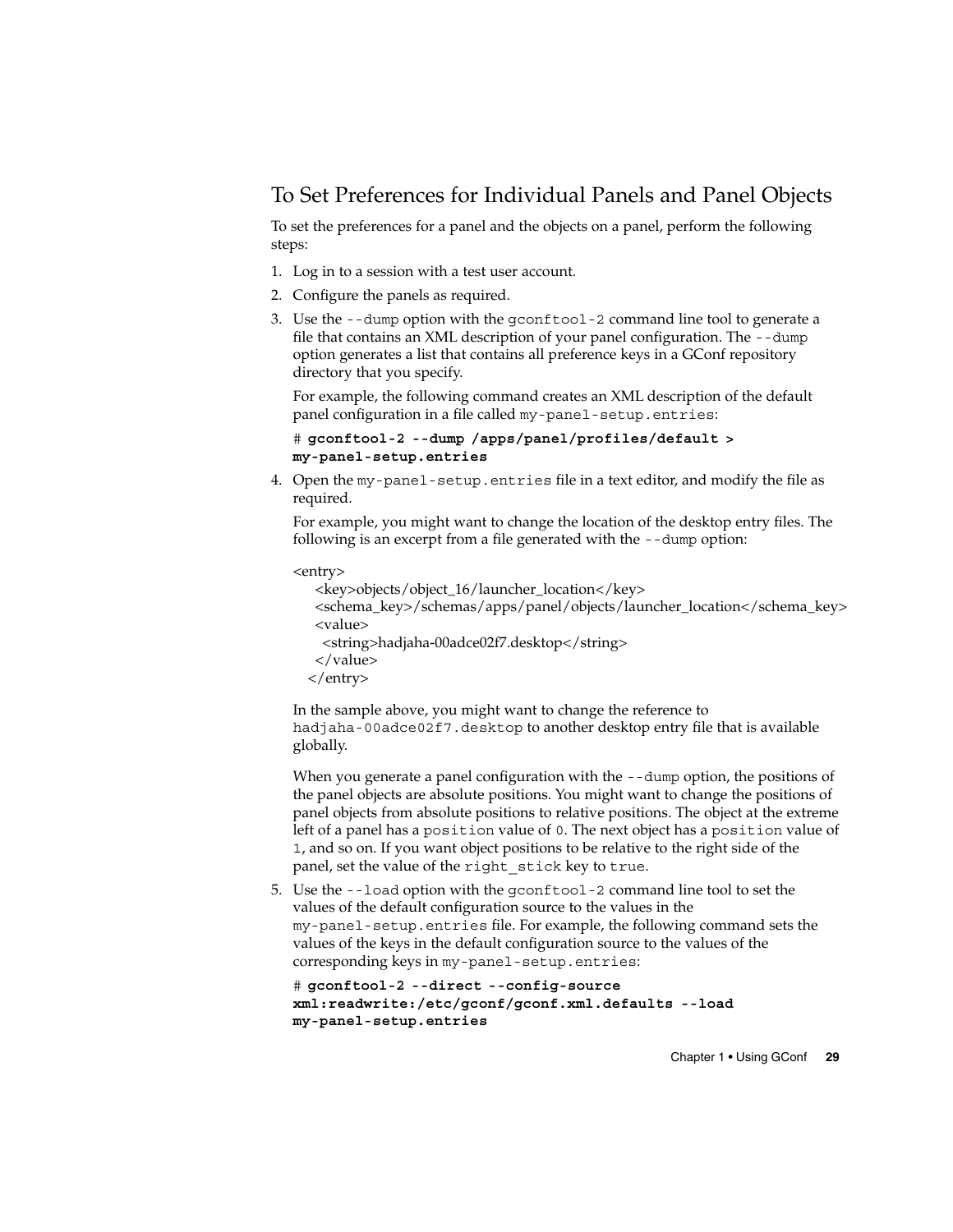<span id="page-29-0"></span>6. Log out of the test user account.

### Setting Look-and-Feel Preferences

The following sections describe how to assign mandatory or default values to look-and-feel preferences.

#### To Set Font Preferences

To set font preferences, you modify the values of two preference keys. The following table shows the keys to modify, and the part of the user interface to which the keys correspond:

| <b>GConf Location</b>                   | <b>User Interface Component</b>                  |
|-----------------------------------------|--------------------------------------------------|
| /desktop/gnome/interface/font_name      | Font preference tool, Application font option    |
| /apps/nautilus/preferences/desktop_font | Font preference tool, <b>Desktop font</b> option |

For example, to set Sans 12 as the mandatory application font, execute the following command:

```
# gconftool-2 --direct --config-source
xml:readwrite:/etc/gconf/gconf.xml.mandatory --type string --set
/desktop/gnome/interface/font_name "Sans 12"
```
To set palatino 12 as the default desktop object font, execute the following command:

```
# gconftool-2 --direct --config-source
xml:readwrite:/etc/gconf/gconf.xml.defaults --type string --set
/apps/nautilus/preferences/desktop_font "palatino 12"
```
### To Set Background Preferences

To set preferences for the desktop background, you modify the values of the preference keys in the /desktop/gnome/background location. For example, to set a mandatory image for the background, execute the following command:

```
# gconftool-2 --direct --config-source
xml:readwrite:/etc/gconf/gconf.xml.mandatory --type string --set
/desktop/gnome/background/picture_filename filename.png
```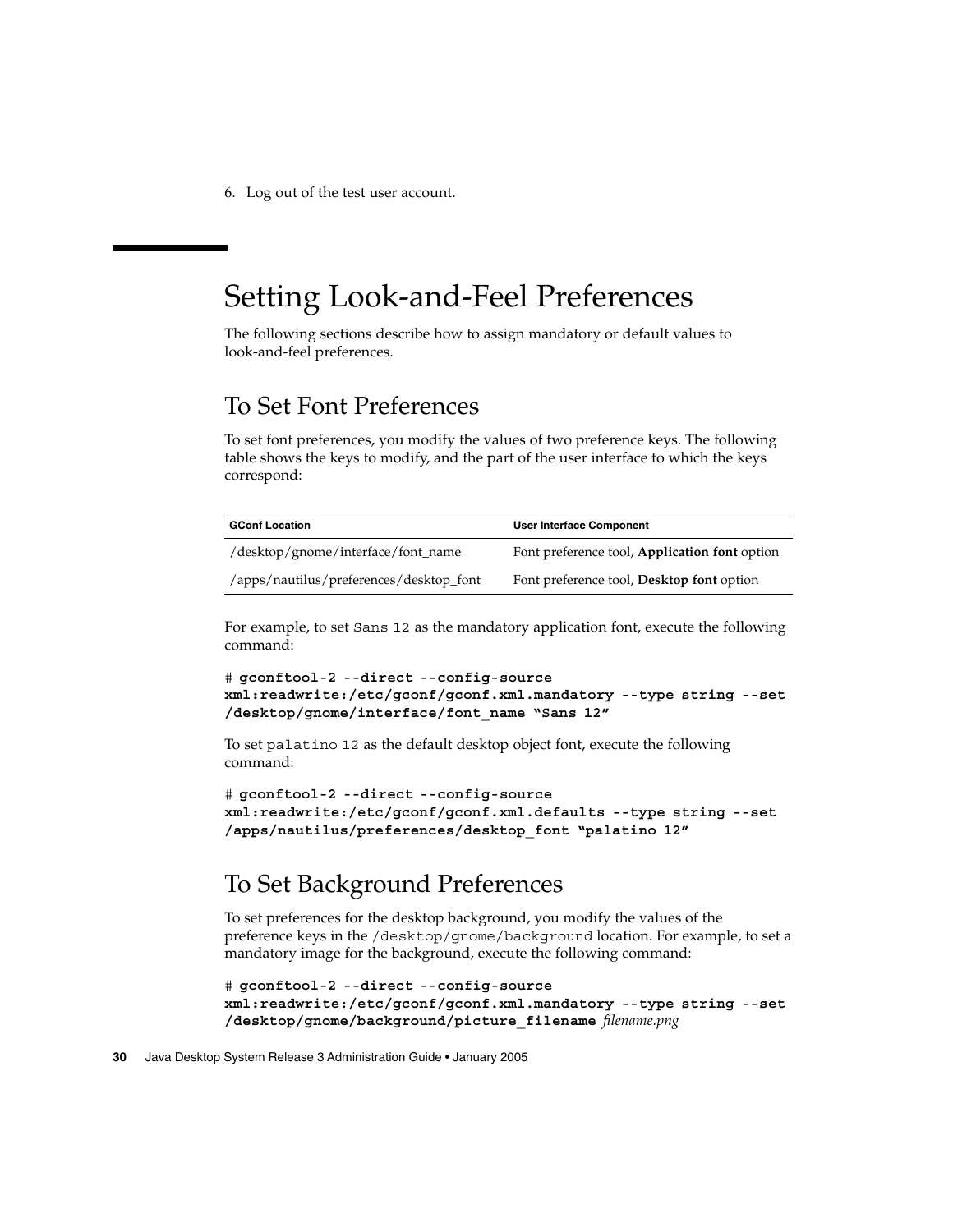<span id="page-30-0"></span>To set a default value for this preference, execute the following command:

```
# gconftool-2 --direct --config-source
xml:readwrite:/etc/gconf/gconf.xml.defaults --type string --set
/desktop/gnome/background/picture_filename filename.png
```
You can also set other background preferences. For information about the other background preferences, see the desktop\_gnome\_background.schemas schema definition file.

#### To Set Splash Image Preferences

To set splash image preferences, you modify the value of the preference keys in the /apps/gnome-session/options/ location. For example, if you do not want users to see a splash image, set a mandatory value as follows:

```
# gconftool-2 --direct --config-source
xml:readwrite:/etc/gconf/gconf.xml.mandatory --type bool --set
/apps/gnome-session/options/show_splash_screen false
```
To set a default value for this preference, execute the following command:

```
# gconftool-2 --direct --config-source
xml:readwrite:/etc/gconf/gconf.xml.defaults --type bool --set
/apps/gnome-session/options/show_splash_screen false
```
You can also set other splash image preferences. For information about the other splash image preferences, see the gnome-session.schemas schema definition file.

### To Restore Default Preference Values

To restore the default preference values for a user, execute the following command:

```
# gconftool-2 --direct --config-source user-configuration-source
--recursive-unset
```
Replace *user-configuration-source* with the configuration source in the .gconf directory in the home directory of the user. For example:

```
# gconftool-2 --direct --config-source xml:readwrite:$(HOME)
/.gconf --recursive-unset
```
This command resets the values of all preference keys, in all subdirectories, from the user setting to the setting in the default configuration source.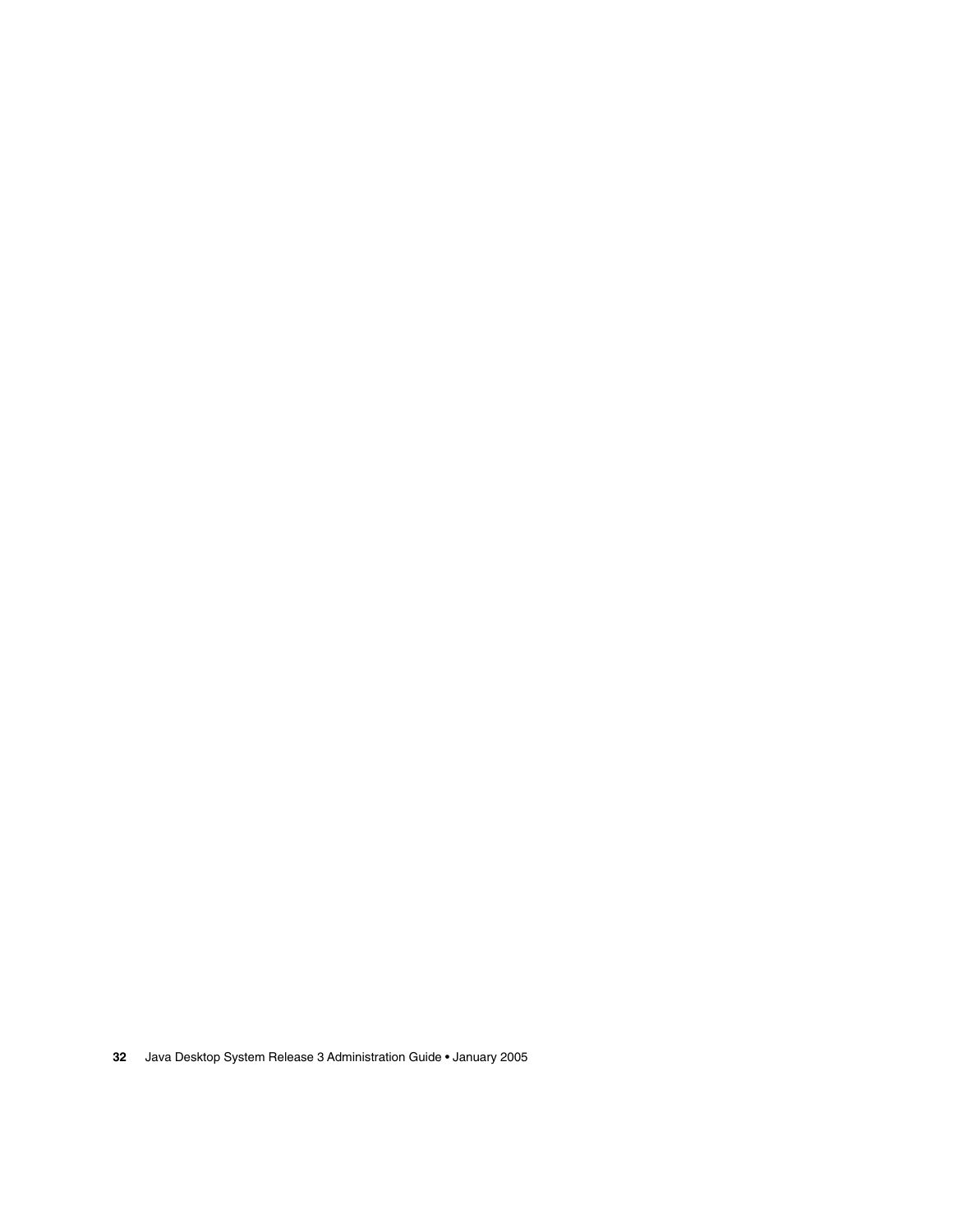#### <span id="page-32-0"></span>CHAPTER **2**

## Customizing Menus

This chapter describes how the Java Desktop System implements menus and how you can customize menus.

### Introduction to Menus

The way in which the Java Desktop System implements menus enables you to do the following:

- Customize the menu hierarchy easily. The menu hierarchy is not based on the file system hierarchy. You can edit a small number of files to customize the menu hierarchy. You do not need to modify your applications or move files.
- Install applications easily. You do not need to provide information about the menu hierarchy to applications when you install the applications.
- Configure menus so that users cannot modify the menus.

The menus in the Java Desktop System use the following components:

- File abstraction layer
- Vfolders
- Desktop entry files
- Directory entry files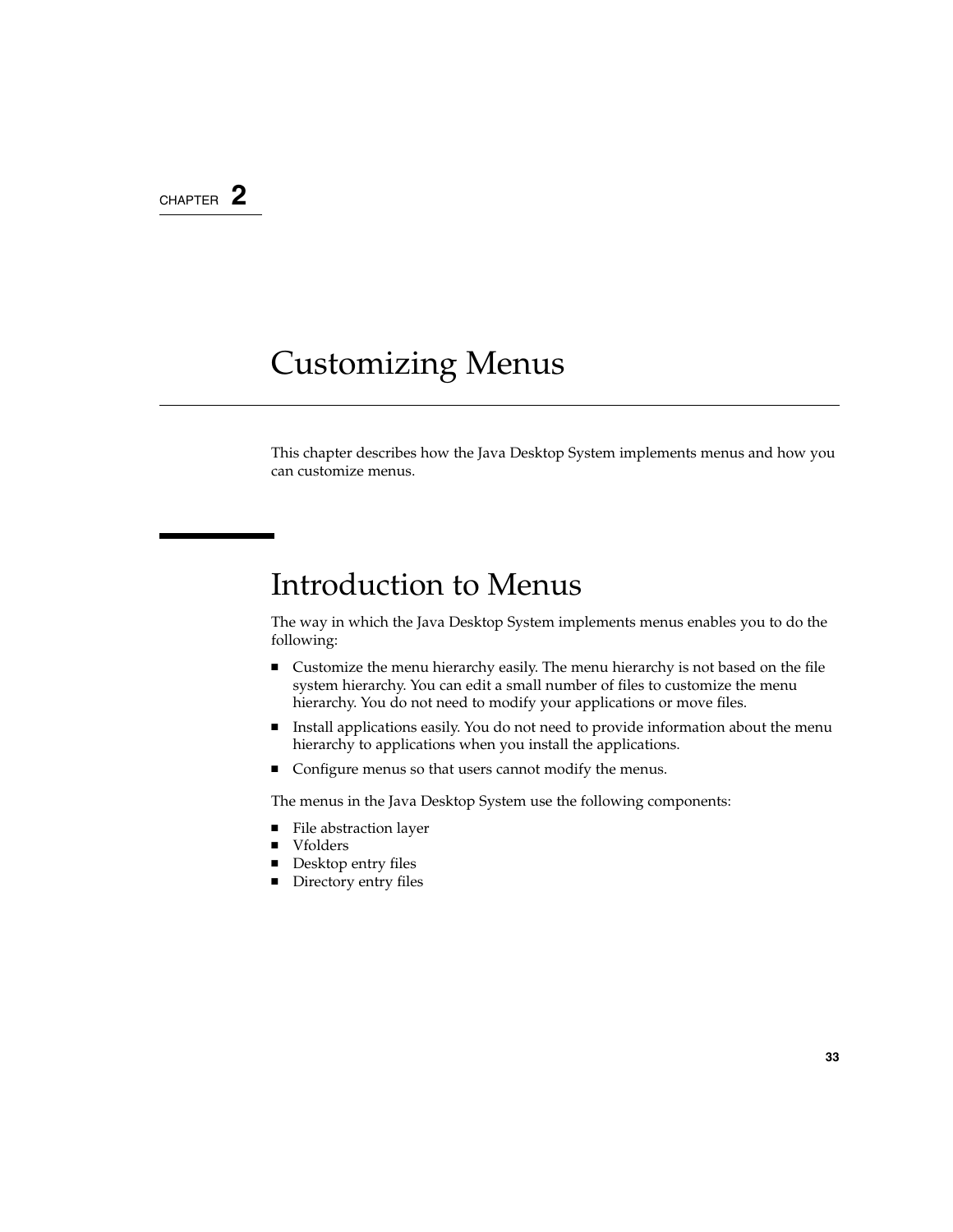## <span id="page-33-0"></span>File Abstraction Layer

The gnome-vfs file abstraction layer provides a simplified and generalized way for applications to interact with files. The file abstraction layer also provides *Uniform Resource Identifier* (URI) locations that map to particular menu configuration files.

To add a menu or a menu item for all users, you must add the menu or menu item to one of the URI locations. Table 2–1 lists the menus to which you can add items, and the URI locations that correspond to the menus.

**TABLE 2–1** Menus and URI Locations for System Administrators

| Menu                            | <b>URI Locations</b>         |
|---------------------------------|------------------------------|
| Applications menu for all users | $applications-all-users:///$ |
| Preferences menu for all users  | $preferences-all-users:///$  |

If a user wants to add a menu or a menu item to their system only, the user must add the menu or menu item to other URI locations. Table 2–2 lists the menus to which users can add items, and the URI locations that correspond to the menus.

**TABLE 2–2** Menus and URI Locations for Users

| Menu              | <b>URI Locations</b> |
|-------------------|----------------------|
| Applications menu | applications:///     |
| Preferences menu  | preferences:///      |

For more information about how users can customize menus, see the *Java Desktop System Release 3 User Guide*.

## Vfolders and Menus

In general terms, a *vfolder* is a virtual representation of items that reside in a physical location or physical locations on your system. For example, a vfolder might represent the contents of several directories. A vfolder is an abstraction from one or more physical locations. In terms of menus in the Java Desktop System, a vfolder is a representation in a menu of items that might be physically located in several directories.

**34** Java Desktop System Release 3 Administration Guide • January 2005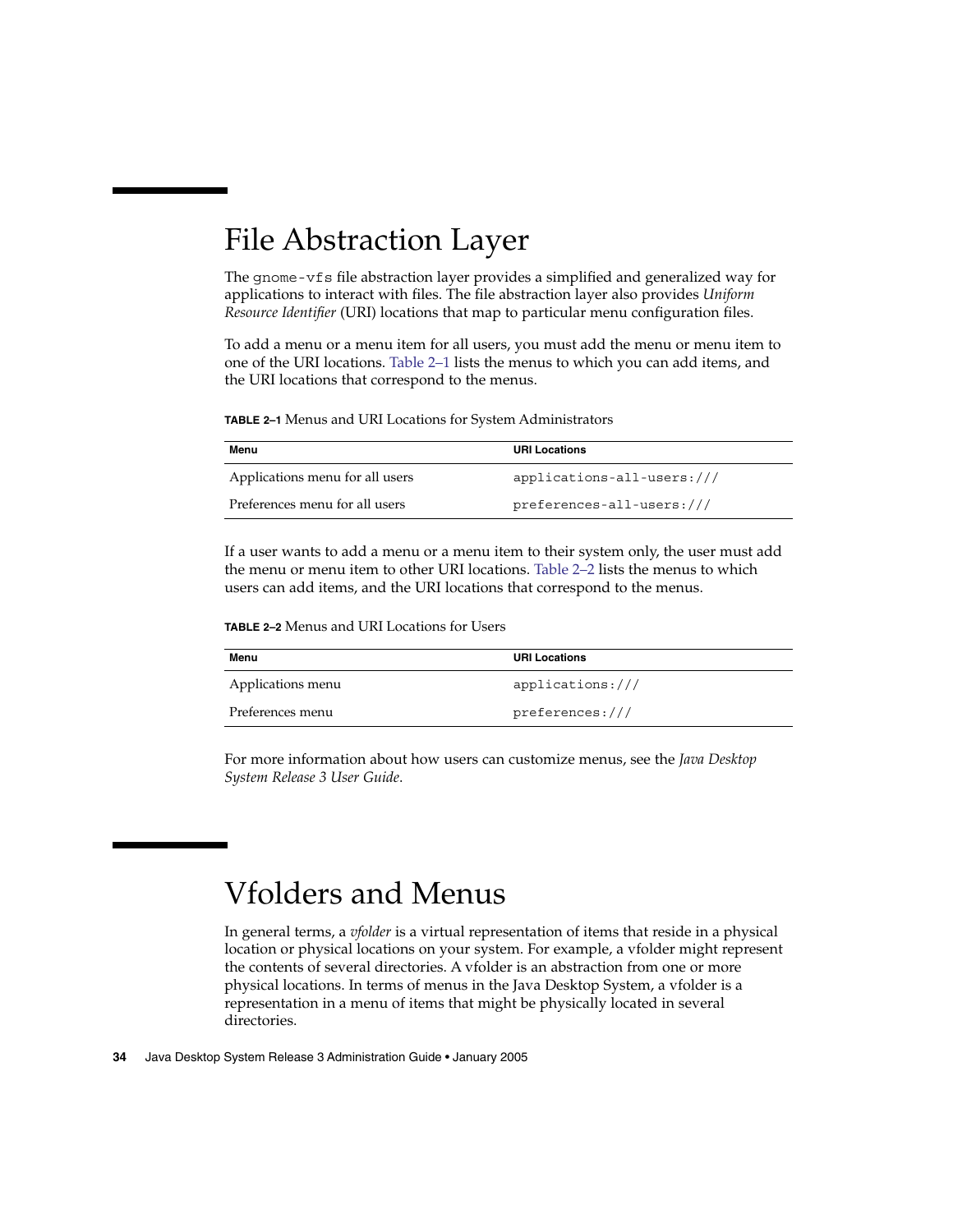A *vfolder information file* is an XML file that describes a vfolder. Vfolder information files specify the structure of your menus. Vfolder information files specify the names of your menus, and the order in which applications appear in your menus. Vfolder information files have a .vfolder-info file extension.

The following is a sample from a vfolder information file:

<VFolderInfo>

| <folder></folder>                         |
|-------------------------------------------|
| <name>Applications</name>                 |
| <desktop>Applications.directory</desktop> |
| <folder></folder>                         |
| <name>Accessories</name>                  |
| <desktop>Accessories.directory</desktop>  |
| <query></query>                           |
| <and></and>                               |
| <keyword>Application</keyword>            |
| <keyword>Utility</keyword>                |
|                                           |
|                                           |
| <dontshowifempty></dontshowifempty>       |
|                                           |
|                                           |
|                                           |
|                                           |
|                                           |

</VFolderInfo>

Table 2–3 describes some of the elements in vfolder information files.

**TABLE 2–3** Vfolder Information File Elements

| Element             | <b>Description</b>                                                                                         |
|---------------------|------------------------------------------------------------------------------------------------------------|
| <folder></folder>   | Contains the elements that define the name, content, and<br>structure of the menu.                         |
| $<$ Name $>$        | Specifies the name of the menu.                                                                            |
| <desktop></desktop> | Specifies the name of the directory entry file that specifies the<br>name, comment, and icon for the menu. |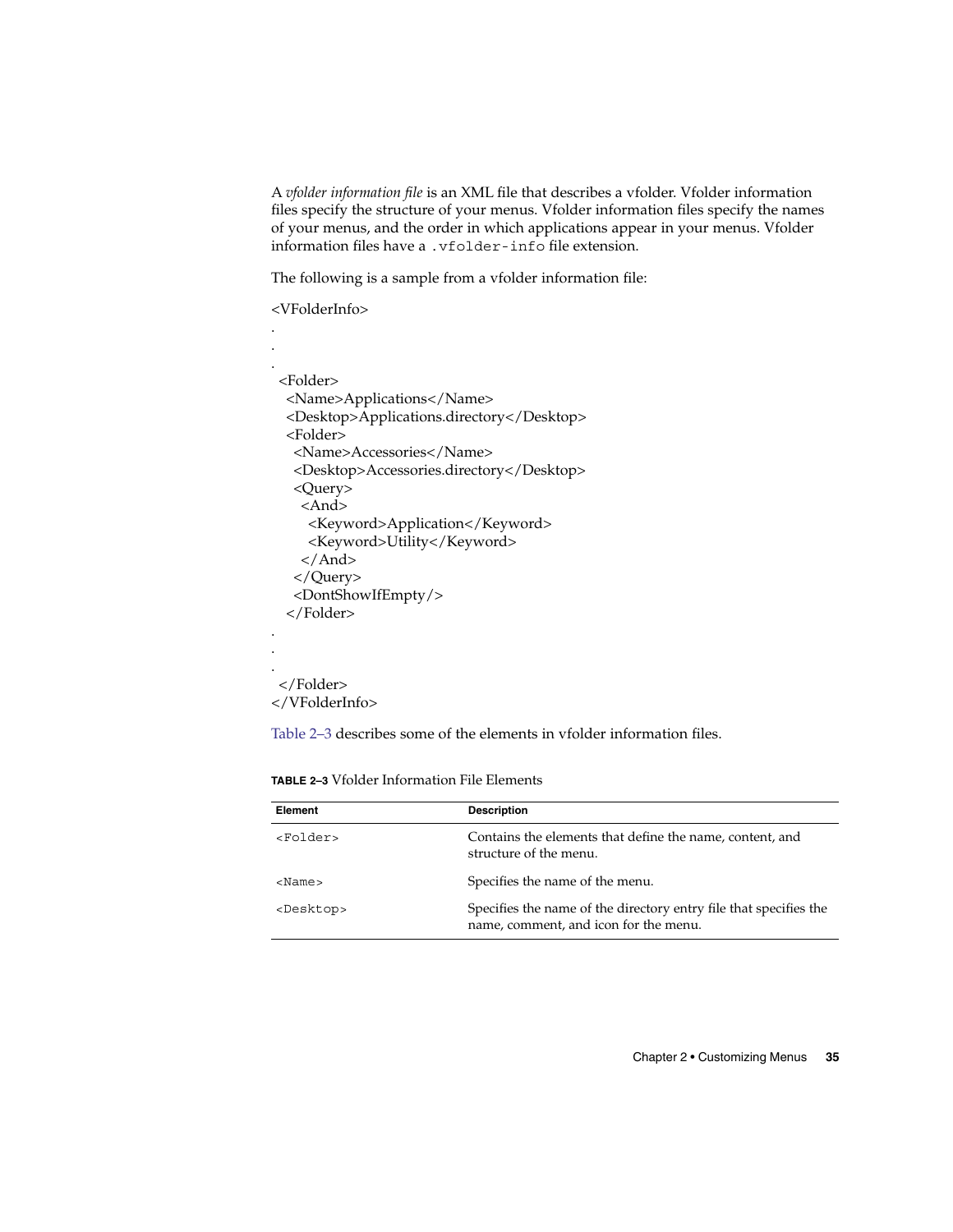| Element                             | <b>Description</b>                                                                                                                                                                                                 |
|-------------------------------------|--------------------------------------------------------------------------------------------------------------------------------------------------------------------------------------------------------------------|
| <query></query>                     | Specifies a query to run on desktop entry files. If a desktop<br>entry file matches the requirements in the query, the menu<br>item is displayed in the menu.                                                      |
|                                     | The query in the excerpt searches for desktop entry files that<br>contain the keywords Application and Utility in the<br>Categories key. Desktop entry files that match are<br>displayed in the Applications menu. |
|                                     | This element is optional.                                                                                                                                                                                          |
| <dontshowifempty></dontshowifempty> | If this element is present, the menu is not displayed if the<br>menu does not contain any items.                                                                                                                   |
|                                     | This element is optional.                                                                                                                                                                                          |

### <span id="page-35-0"></span>**TABLE 2–3** Vfolder Information File Elements *(Continued)*

## Desktop Entry Files

A *desktop entry file* is a data file that provides information about an item in a menu. The desktop entry file specifies the details for the item such as a name, a command to execute, an icon, and so on. The desktop entry file also contains keywords which determine the location of the item in the menu hierarchy. Desktop entry files have a .desktop file extension.

The following is a sample desktop entry file:

[Desktop Entry] Encoding=UTF-8 Name=Calculator Comment=Perform calculations Exec=gcalctool Icon=gcalctool.png Terminal=false Type=Application Categories=GNOME;Application;Utility;

Table 2–4 describes the most important keys in desktop entry files.

| TABLE 2-4 Desktop Entry Keys |  |
|------------------------------|--|
|------------------------------|--|

| <b>Desktop Entry Key</b> | <b>Description</b>                                |
|--------------------------|---------------------------------------------------|
| Encoding                 | Specifies the encoding of the desktop entry file. |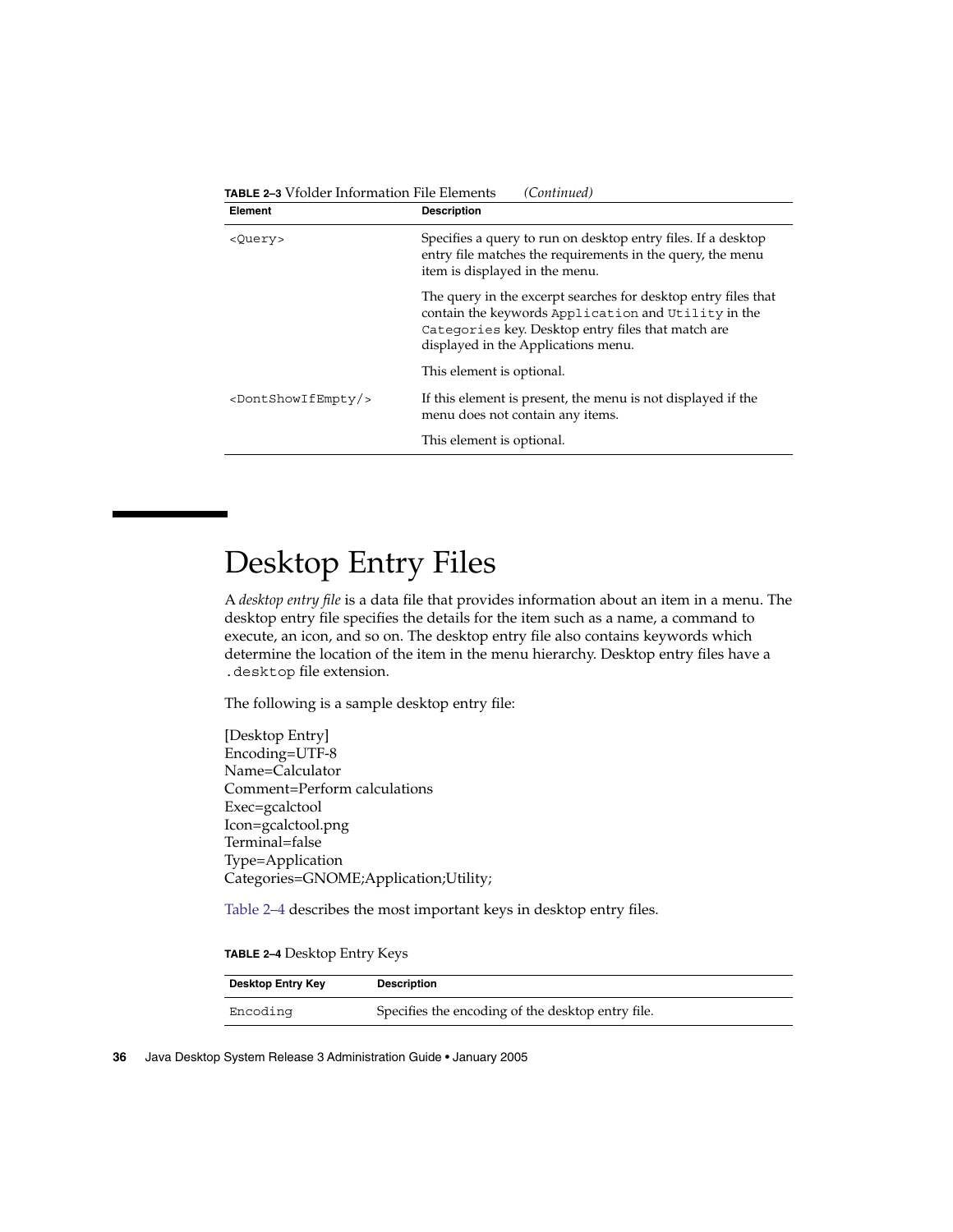| <b>Desktop Entry Key</b> | <b>Description</b>                                                                                                                                                                                                                           |
|--------------------------|----------------------------------------------------------------------------------------------------------------------------------------------------------------------------------------------------------------------------------------------|
| Name                     | Specifies the name of the item. This name is displayed on the item in<br>the menu.                                                                                                                                                           |
| Comment                  | Specifies a short description of the item. The comment is displayed as<br>a tooltip when you point to the item in the menu.                                                                                                                  |
| Exec                     | Specifies a command to execute when you choose the item from the<br>menu.                                                                                                                                                                    |
| Icon                     | Specifies the filename of an icon that represents the item. Does not<br>specify the path to the filename, or the file extension.                                                                                                             |
| Terminal                 | Specifies whether the command in the Exec key runs in a terminal<br>window. If the value is true the command runs in a terminal<br>window.                                                                                                   |
|                          | If the command does not create a window in which to run, the value<br>of this key must be true.                                                                                                                                              |
| Type                     | Specifies the type of item. This value is one of the following:<br>Application: Enter this option for an item that starts an<br>application.<br>Link: Enter this option for an item that links to a file, folder, or<br>п<br>URI.            |
| Categories               | Specifies the keywords that describe the item. The keywords are<br>separated with semicolons (;). To see a list of the standard category<br>keywords, see the desktop menu specification at the following URL:<br>http://www.freedesktop.org |
|                          | The vfolder information files map the keywords to menus.                                                                                                                                                                                     |

**TABLE 2–4** Desktop Entry Keys *(Continued)*

For more information about the keys in desktop entry files, see the desktop entry specification at the following URL:

<http://www.freedesktop.org>

**Note –** Panel launchers and desktop objects also use desktop entry files. The desktop entry files for launchers and desktop objects provide the same information as for items in a menu. For example, the desktop entry files provide the command to run when a user chooses the launcher or object.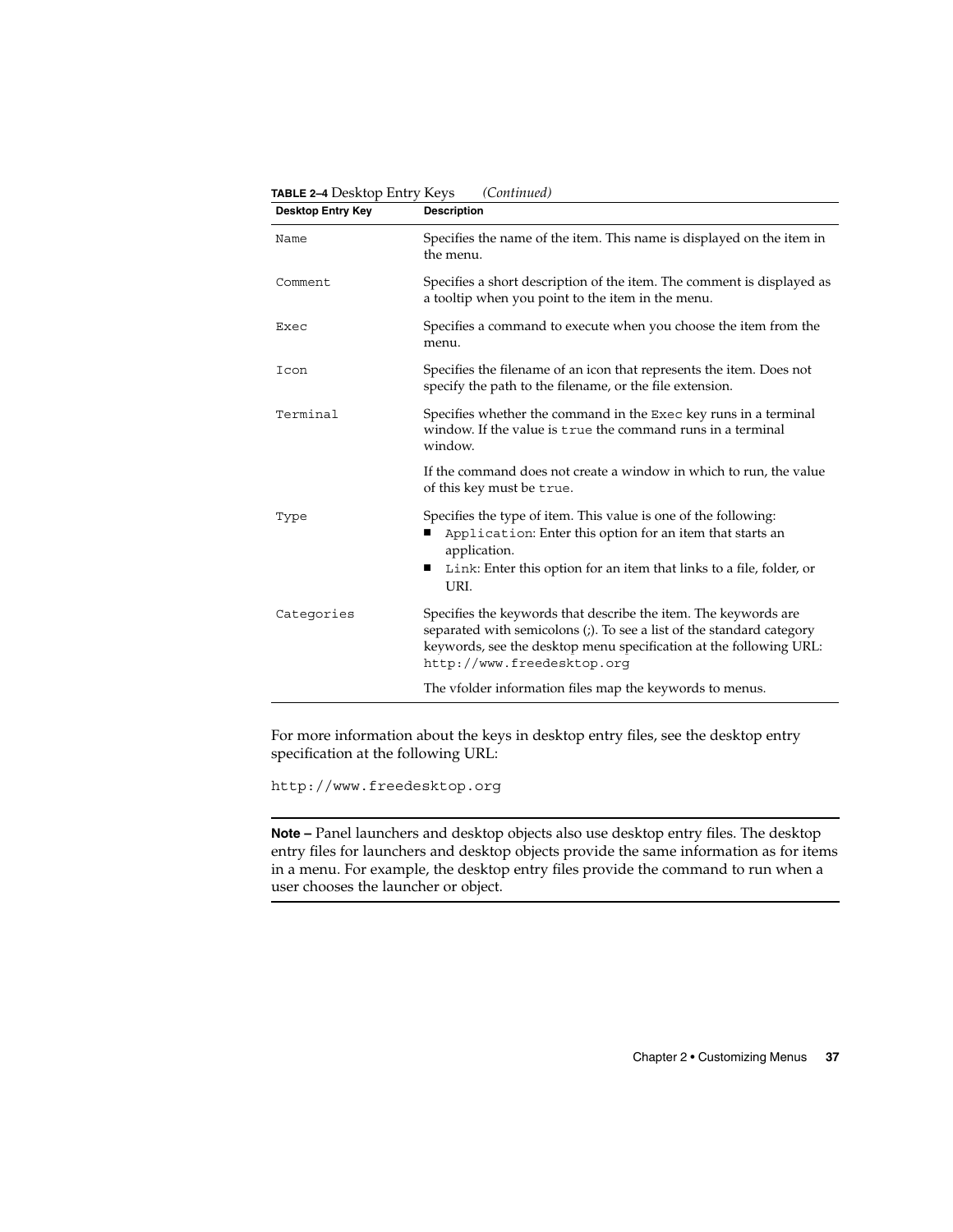### <span id="page-37-0"></span>Directory Entry Files

A *directory entry file* is a data file that provides information about a menu. The directory entry file specifies the details for the menu such as a name, a tooltip, and an icon. Directory entry files have a .directory file extension.

The following is a sample directory entry file:

[Desktop Entry] Name=Accessories Comment=Accessories menu Icon=gnome-util.png Type=Directory

Table 2–5 describes the most important keys in directory entry files.

| TABLE 2-5 Directory Entry Keys |  |  |
|--------------------------------|--|--|
|                                |  |  |

| <b>Directory Entry Key</b> | <b>Description</b>                                                                                                               |
|----------------------------|----------------------------------------------------------------------------------------------------------------------------------|
| Name                       | Specifies the name of the menu. This name is displayed on the<br>menu.                                                           |
| Comment                    | Specifies a short description of the menu. The comment is displayed<br>as a tooltip when you point to the menu.                  |
| Icon                       | Specifies the filename of an icon that represents the menu. Does not<br>specify the path to the filename, or the file extension. |
| Type                       | Specifies the type of menu. The value of this key is always<br>Directory.                                                        |

### Editing Menus

You use the following Java Desktop System components to edit menus:

- Nautilus file manager
- Menus on panels

When you use the file manager to add menus or menu items for all users, you must add the menu or menu item to a URI location. [Table 2–1](#page-33-0) lists the menus to which you can add items, and the URI locations that correspond to the menus.

When you use panels to customize menus for all users, you use the menu item popup menu. For more information, see the *Java Desktop System Release 3 User Guide*.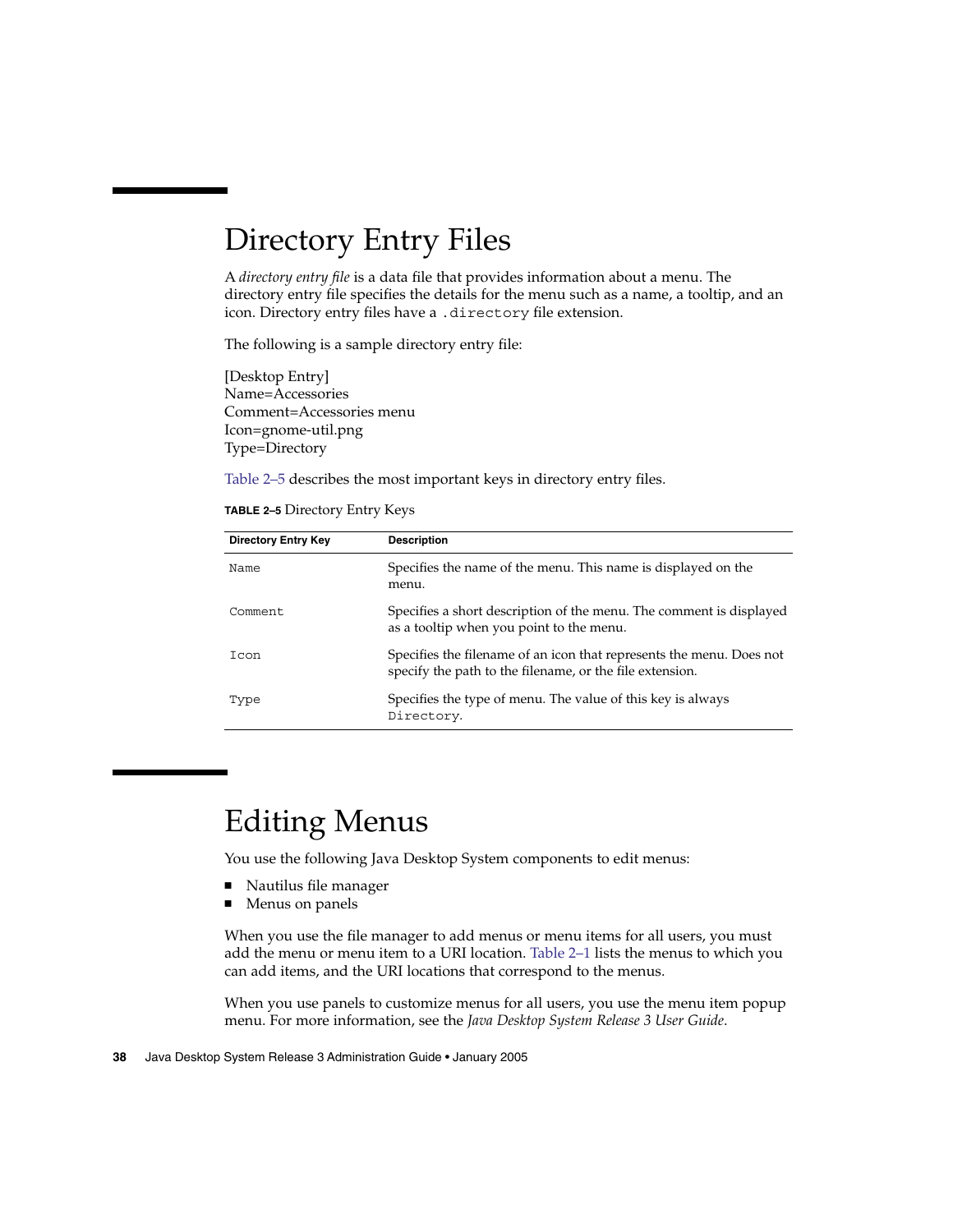You can also use menu configuration files and menu data files to customize menus.

### Adding Menus

You can add menus for all users in the following ways:

- Use the file manager.
- Modify the menu configuration files and menu data files.

#### To Add a Menu Using the File Manager

To add a menu for all users, perform the following steps:

- 1. In a file manager window, access the location where you want to add the menu. For example, to add a menu to the Applications menu, type applications-all-users:/// in the **Location** field, then press Return.
- 2. Choose File  $\rightarrow$  New Folder. An untitled folder is added to the view pane. The name of the folder is selected.

**Note –** On the Solaris platform, you might need to reload the display of the file manager window before you can type the name for the folder.

3. Type a name for the folder, then press Return. The vfolder information file for the location that you accessed in step 1 is automatically updated with the details of the new menu. The name of the folder is displayed as the name of the menu.

The next time users log in, the menu is in the assigned location.

#### To Add a Menu Using Menu Files

To add a menu for all users, perform the following steps:

- 1. Create a directory entry file for the item that you want to add. Create the directory entry file in the /usr/share/gnome/vfolders directory. For more information about directory entry files, see ["Directory Entry Files"](#page-37-0) on page 38.
- 2. Locate the vfolder information file for the location where you want to add the menu. For example, to add a menu to the Applications menu, locate the file /etc/gnome-vfs-2.0/vfolders/applications-all-users.vfolder-info.
- 3. In the vfolder information file, add a <Folder> element for the new menu. For more information about vfolder information files, see ["Vfolders and Menus"](#page-33-0) [on page 34.](#page-33-0)

The next time users log in, the menu is in the assigned location.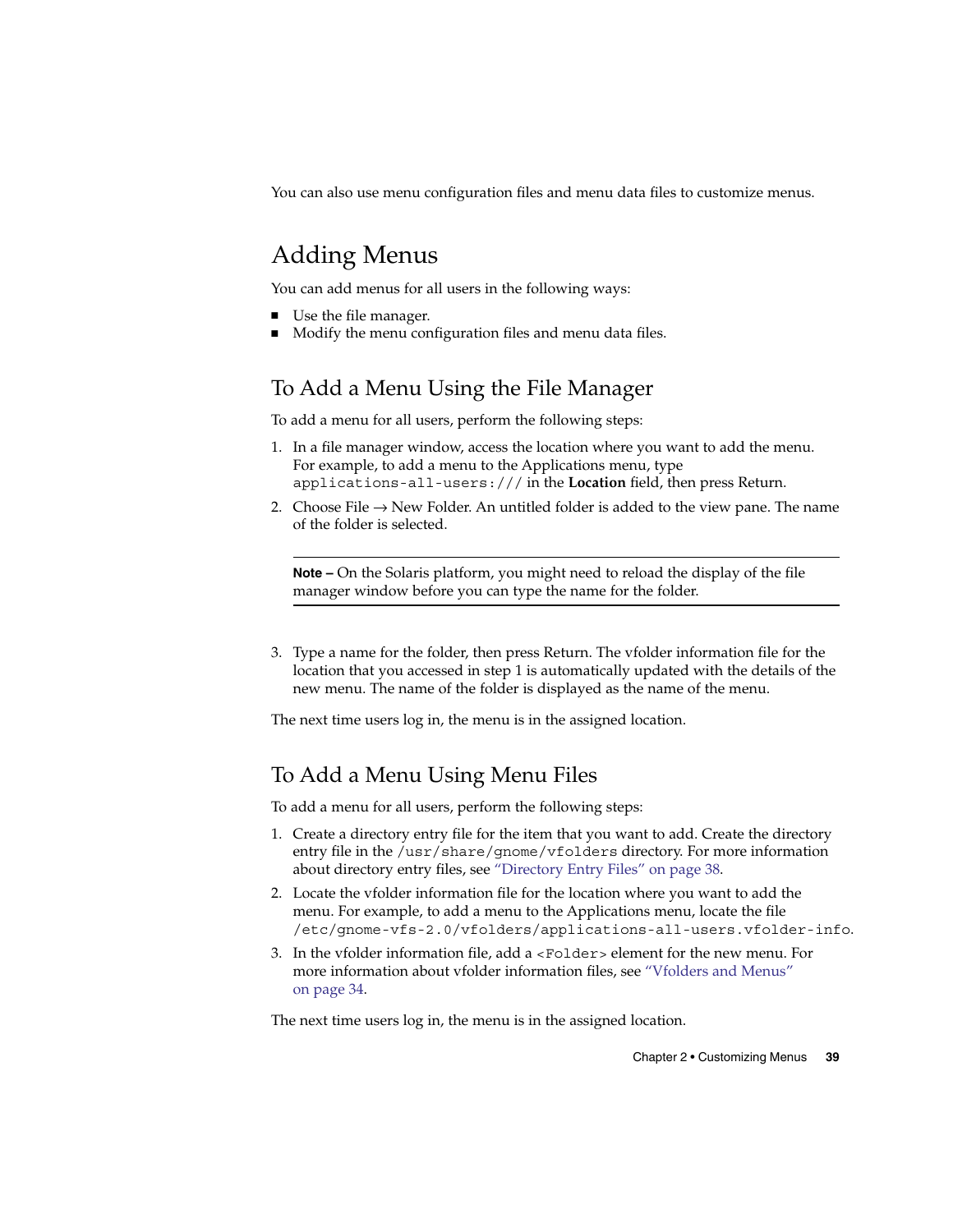#### To Add an Item to a Menu

To add an item to a menu for all users, perform the following steps:

- 1. Create a desktop entry file for the item that you want to add. For more information about desktop entry files, see ["Desktop Entry Files"](#page-35-0) on page 36.
- 2. Open a file manager window. Choose File  $\rightarrow$  New Window to open a second file manager window.
- 3. In one window, access the location where you want to add the menu item. For example, to add a menu item to the Preferences menu, type preferences-all-users:/// in the **Location** field, then press Return.
- 4. In the other window, select the desktop entry file that you created for the menu item. Drag the desktop entry file to the location where you want to add the menu item.

Alternatively, you can copy the desktop entry file, then paste the file into the location where you want to add the menu item.

The next time users log in, the menu item is in the assigned location.

### To Edit the Properties of a Menu

To edit the properties of a menu for all users, perform the following steps:

- 1. From a panel, open the menu that you want to edit. Right-click on any item in the menu.
- 2. Choose Entire menu → Properties. A **Launcher Properties** dialog is displayed.
- 3. Modify the properties of the menu in the **Launcher Properties** dialog. For more information about the elements in the **Launcher Properties** dialog, see the *Java Desktop System Release 3 User Guide*.
- 4. Click OK.

#### To Edit a Menu Item

To edit a menu item, perform the following steps:

- 1. From a panel, open the menu that contains the item that you want to edit. Right-click on the item that you want to edit.
- 2. Choose Properties. A **Launcher Properties** dialog is displayed.
- 3. Modify the properties of the menu item in the **Launcher Properties** dialog. For more information about the elements in the **Launcher Properties** dialog, see the *Java Desktop System Release 3 User Guide*.
- 4. Click OK.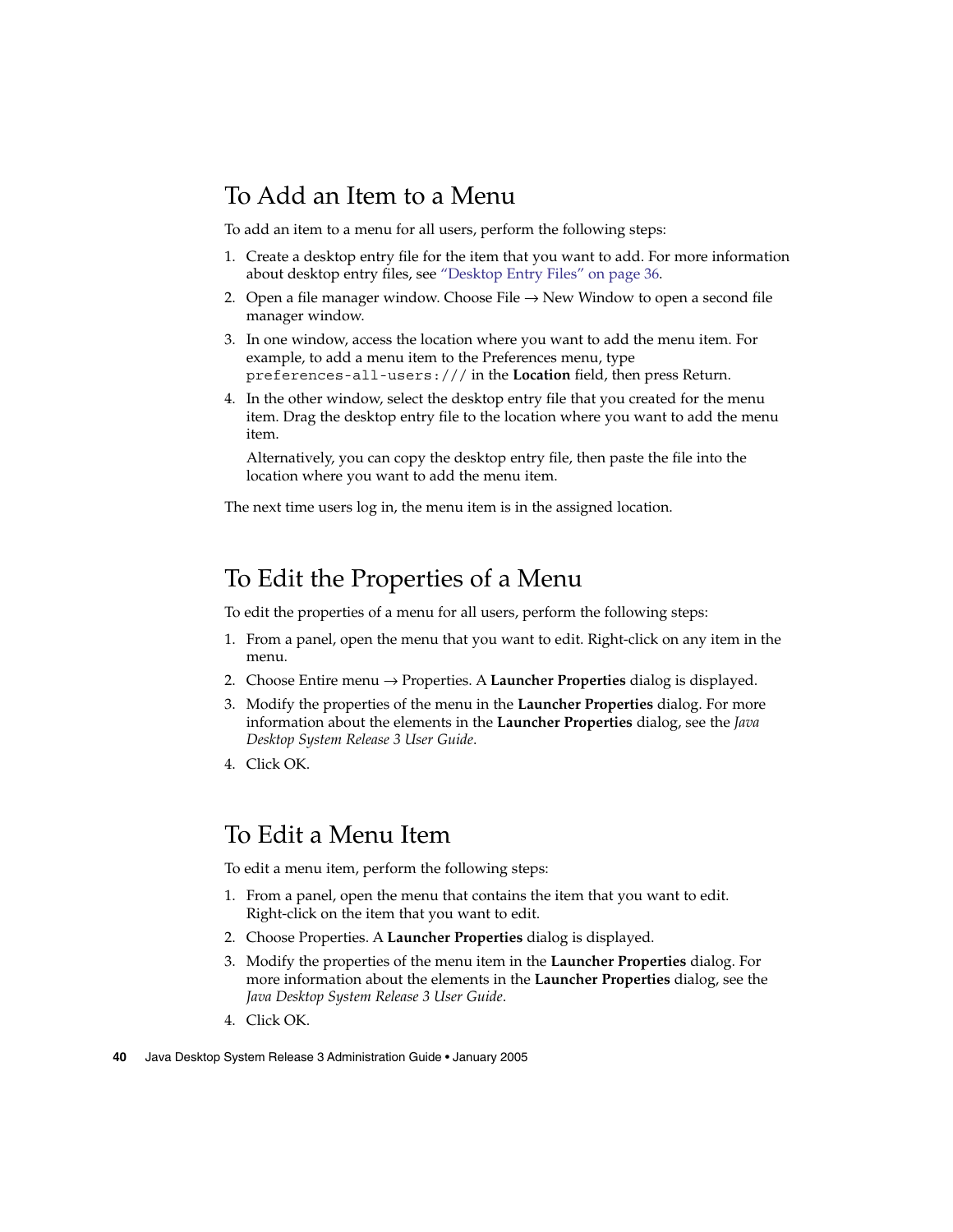#### To Delete an Item from a Menu

Perform the following steps:

- 1. From a panel, open the menu that contains the item that you want to delete.
- 2. Right-click on the item that you want to delete, then choose Remove this item.

The next time users log in, the menu item is not displayed in the menu.

### To Configure Menus That Users Cannot Modify

Users cannot modify a menu if the following conditions are true:

- A vfolder information file that corresponds to the menu is present in the /etc/gnome-vfs-2.0/vfolders directory.
- The vfolder information file has the same name as the URI location that corresponds to the menu.

To configure a menu so that users cannot modify the menu, perform the following steps:

- 1. Create a vfolder information file for the menu that you want to configure in the /etc/gnome-vfs-2.0/vfolders directory.
- 2. Give the vfolder information file the name of the URI location that corresponds to the menu that you want to configure. For example, to configure the Applications menu, create a vfolder information called applications.vfolder-info in the /etc/gnome-vfs-2.0/vfolders directory.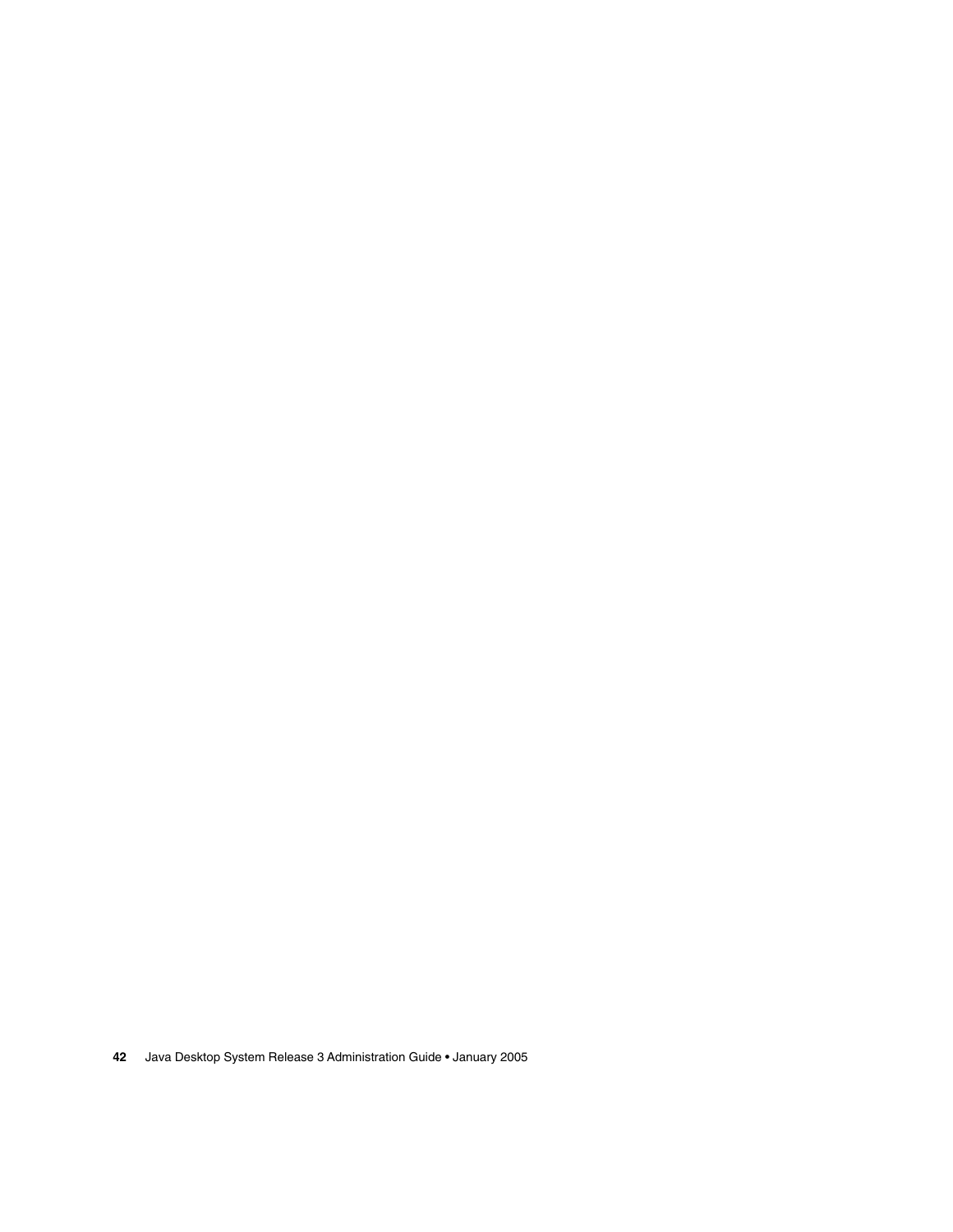### <span id="page-42-0"></span>CHAPTER **3**

# Installing Themes

This chapter describes themes, the theme settings that are available in the desktop, how to install options for theme settings, and how to create a custom option.

### Introduction to Themes

A theme is a group of coordinated settings that specifies the visual appearance of a part of the desktop. Users can choose themes to change the appearance of the desktop.

A theme contains settings that affect different parts of the desktop, as follows:

| Controls     | The controls setting for a theme determines the visual appearance<br>of windows, panels, and panel applications. The controls setting<br>also determines the visual appearance of the GNOME-compliant<br>interface items that appear on windows, panels, and panel<br>applications, such as menus, icons, and buttons. Some of the<br>controls setting options that are available are designed for special<br>accessibility needs. |
|--------------|------------------------------------------------------------------------------------------------------------------------------------------------------------------------------------------------------------------------------------------------------------------------------------------------------------------------------------------------------------------------------------------------------------------------------------|
|              | To select an option for the controls setting, users start the Theme<br>preference tool, click on the Theme Details button, then select from<br>the Controls tabbed section in the preference tool.                                                                                                                                                                                                                                 |
| Window frame | The window frame setting for a theme determines the appearance<br>of the frames around windows only.                                                                                                                                                                                                                                                                                                                               |
|              | To select an option for the window frame setting, users start the<br>Theme preference tool, click on the Theme Details button, then<br>select from the Window Border tabbed section in the preference<br>tool.                                                                                                                                                                                                                     |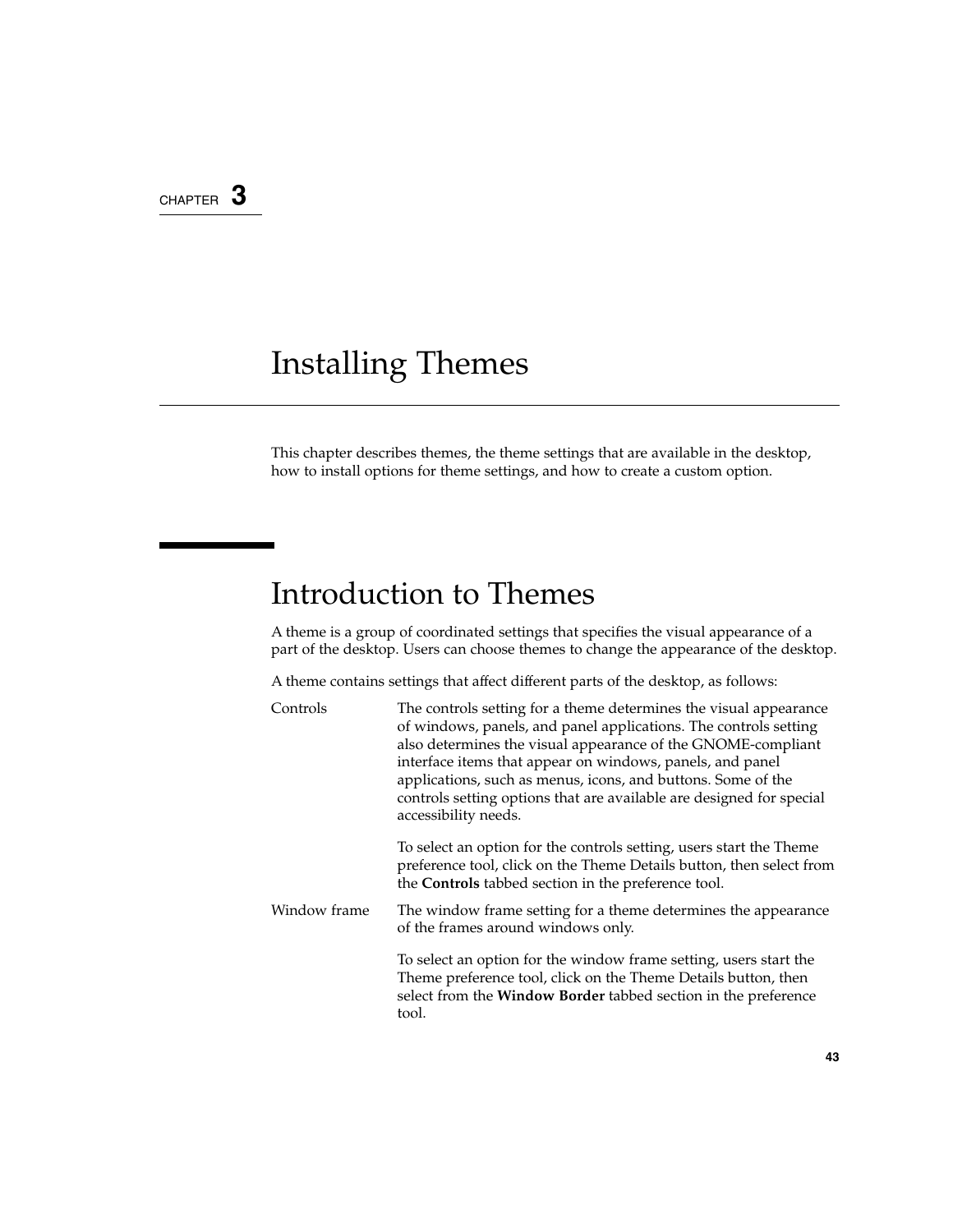Icon The icon setting for a theme determines the appearance of the icons on panels and the desktop background.

> To select an option for the icon setting, users start the Theme preference tool, click on the Theme Details button, then select from the **Icons** tabbed section in the preference tool.

## Theme Index File

Each theme has an index file which defines the characteristics of the theme. The name of the index file is /usr/share/themes/*theme-name*/index.theme.

The following is a sample theme index file:

[Desktop Entry] Type=X-GNOME-Metatheme Name=High Contrast Large Name[es]=Alto contraste grande Comment=Large black-on-white text and icons Comment[es]=Textos e iconos grandes en negro sobre blanco Encoding=UTF-8

[X-GNOME-Metatheme] GtkTheme=HighContrastLargePrint IconTheme=HighContrast MetacityTheme=Atlanta ApplicationFont=sans 18

The following table describes the keys in theme index files:

| <b>Index File Key</b> | <b>Description</b>                                                                                                                   |
|-----------------------|--------------------------------------------------------------------------------------------------------------------------------------|
| Type                  | Specifies that this theme determines the<br>appearance of several theme options, such as<br>controls, window frames, and icons.      |
| Name                  | The name of the theme. This is the name of the<br>theme that is displayed in the Theme preference<br>tool.                           |
| Comment               | A brief description of the theme. This is the text<br>that is displayed under the name of the theme in<br>the Theme preference tool. |

**TABLE 3–1** Keys in Theme Index Files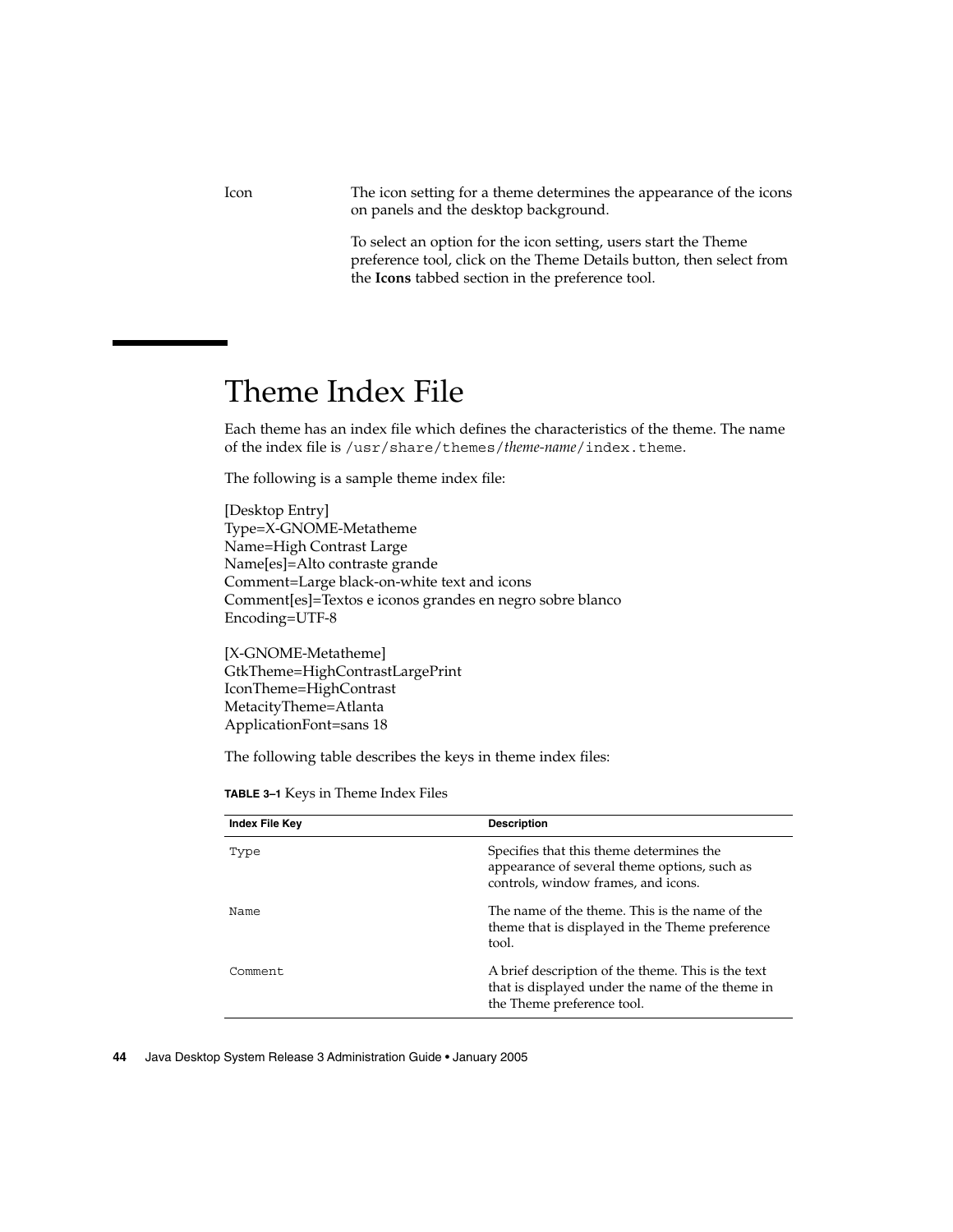<span id="page-44-0"></span>

| <b>TABLE 3-1</b> Keys in Theme Index Files | (Continued)                                                                                                                                                                                         |
|--------------------------------------------|-----------------------------------------------------------------------------------------------------------------------------------------------------------------------------------------------------|
| Index File Key                             | <b>Description</b>                                                                                                                                                                                  |
| GtkTheme                                   | Corresponds to the controls setting in the Theme<br>Details dialog in the Theme preference tool.<br>Specifies which controls setting option to apply to<br>windows, panels, and panel applications. |
| IconTheme                                  | Corresponds to the icons setting in the Theme<br>Details dialog in the Theme preference tool.<br>Specifies which icons setting option to apply to<br>panels and the desktop background.             |
| MetacityTheme                              | Corresponds to the window frame setting in the<br><b>Theme Details</b> dialog in the Theme preference<br>tool. Specifies which window frame setting option<br>to apply to windows.                  |
| ApplicationFont                            | Corresponds to the application font setting in the<br>Font preference tool.                                                                                                                         |

## To Install a New Controls Option

You can add a new option for the controls setting. When you add a new option, users can select the option from the **Theme Details** dialog in the Theme preference tool. Controls options reside in the /usr/share/themes directory. The typical structure of a controls option in the file system is as follows:

Option file /usr/share/themes/*option-name*/gtk-2.0/gtkrc

Image files /usr/share/themes/*option-name*/pixmaps/\*.\*

Typically, a new option for the controls setting is supplied as a .tar.gz file. To install the new controls option, unzip the .tar.gz file, then untar the .tar file into the /usr/share/themes directory.

Users can install their own options for the controls setting. If a user installs an option for the controls setting, the option is stored in the \$HOME/. themes directory.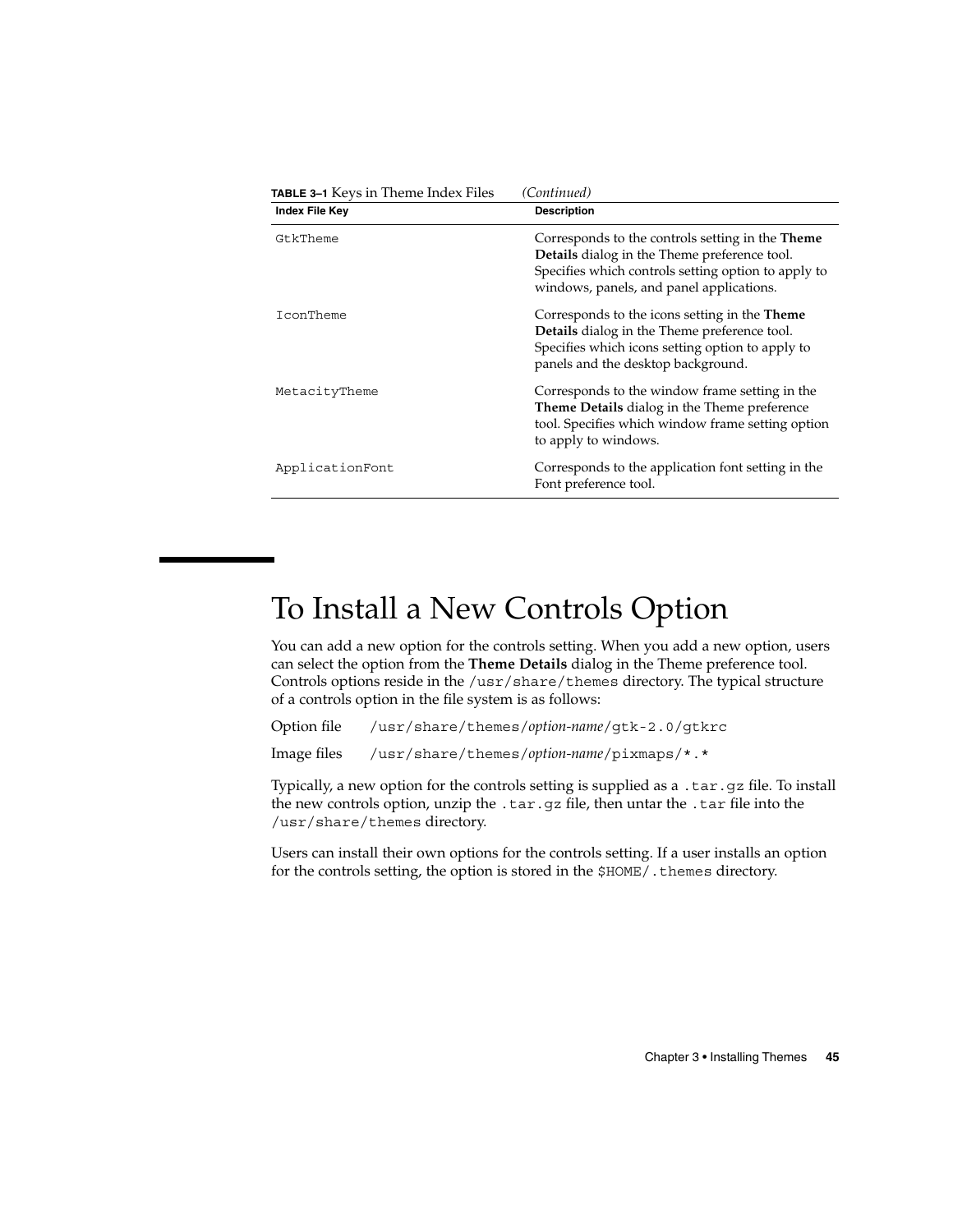### To Install a New Window Frame Option

You can add a new option for the window frame setting. When you add a new option, users can select the option from the **Theme Details** dialog in the Theme preference tool. Window frame options reside in the

/usr/share/themes/*option-name*/metacity-1 directory. The typical structure of a window frame option in the file system is as follows:

Option file /usr/share/themes/*option-name*/metacity-1/metacity-theme-1.xml

Image files /usr/share/themes/*option-name*/metacity-1/\*.\*

Typically, a new option for the window frame setting is supplied as a .tar.gz file. To install the new window frame option, unzip the .tar.gz file, then untar the .tar file into the /usr/share/themes directory.

Users can install their own options for the window frame setting. If a user installs an option for the window frame setting, the option is stored in the \$HOME/.themes directory.

### To Install a New Icons Option

You can add a new option for the icons setting. When you add a new option, users can select the option from the **Theme Details** dialog in the Theme preference tool. Icons options reside in the /usr/share/icons/*option-name* directory. The typical structure of an icons option in the file system is as follows:

| Option file | /usr/share/icons/option-name                                                                 |
|-------------|----------------------------------------------------------------------------------------------|
| Image files | /usr/share/icons/option-name/image-size/ui-category/*.*                                      |
|             | The <i>ui-category</i> directories are apps, devices, emblems,<br>filesystems, or mimetypes. |

Typically, a new option for the icons setting is supplied as a .tar.gz file. To install the new icons option, unzip the .tar.gz file, then untar the .tar file into the /usr/share/icons directory.

Users can install their own options for the icons setting. If a user installs an option for the icons setting, the option is stored in the \$HOME/.icons/*option-name* directory.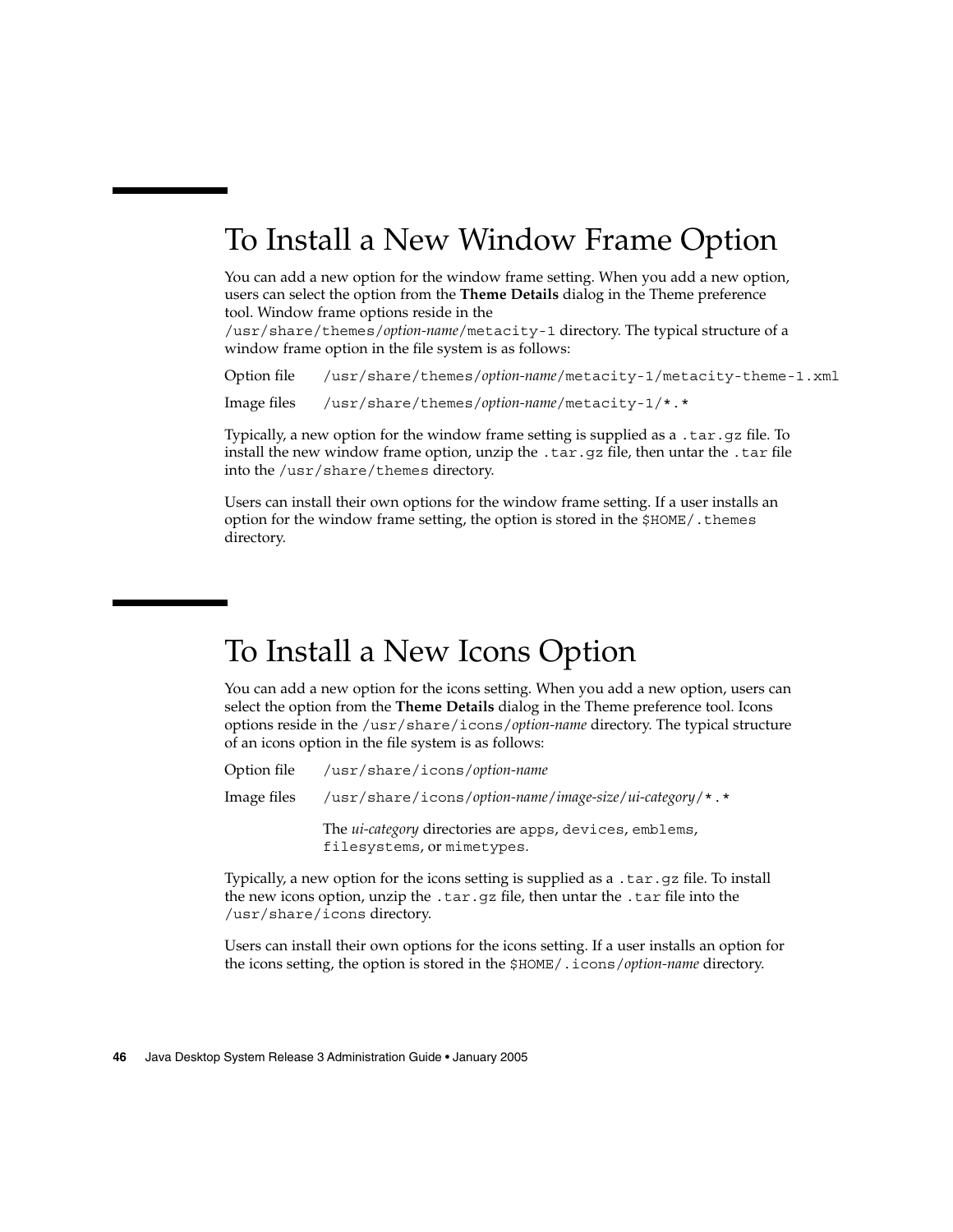### Installing New Icons for Themes

The Java Desktop System contains the following types of icon:

- Icons that are used internally by GTK+ applications, or GTK+ stock icons. Users can use the **Controls** tabbed section in the Theme Details dialog to specify a set of these icons for their desktop.
- Icons that are used to represent applications in the Main Menu, and in the file manager. Users can use the **Icons** tabbed section in the Theme Details dialog to specify a set of these icons for their desktop.

The Java Desktop System provides several themes that are designed for users with special visual needs. For example, some of the themes are designed for users with low vision. Several versions of icons might be required so that the icon can be displayed properly in each theme. You can create the icons in several formats, for example Portable Network Graphic (PNG) format. The suggested size of icons for the Java Desktop System is 48 pixels by 48 pixels. At this size, most themes can rescale the icons.

When you install a new icon, create the following  $48 \times 48$  pixel versions of the icon:

- Regular icon
- Low contrast icon
- High contrast icon
- Inverse high contrast icon

Install the icons to the image files location that is specified for the theme in ["To Install](#page-44-0) [a New Controls Option"](#page-44-0) on page 45.

For example, to add GTK+ icons to the HighContrastLargePrint theme, perform the following steps:

- Add the icons to the /usr/share/themes/HighContrastLargePrint/pixmaps directory.
- Modify the /usr/share/themes/HighContrastLargePrint/gtk-2.0/gtkrc file to associate the icon with a GTK stock icon identifier.

To add Main Menu icons for new applications to the HighContrastLargePrint theme, install the icons to the

/usr/share/icons/HighContrastLargePrint/48x48/apps directory.

For more information about how to create icons for application launchers and for panels, see the following URL:

<http://www.freedesktop.org/Standards/icon-theme-spec>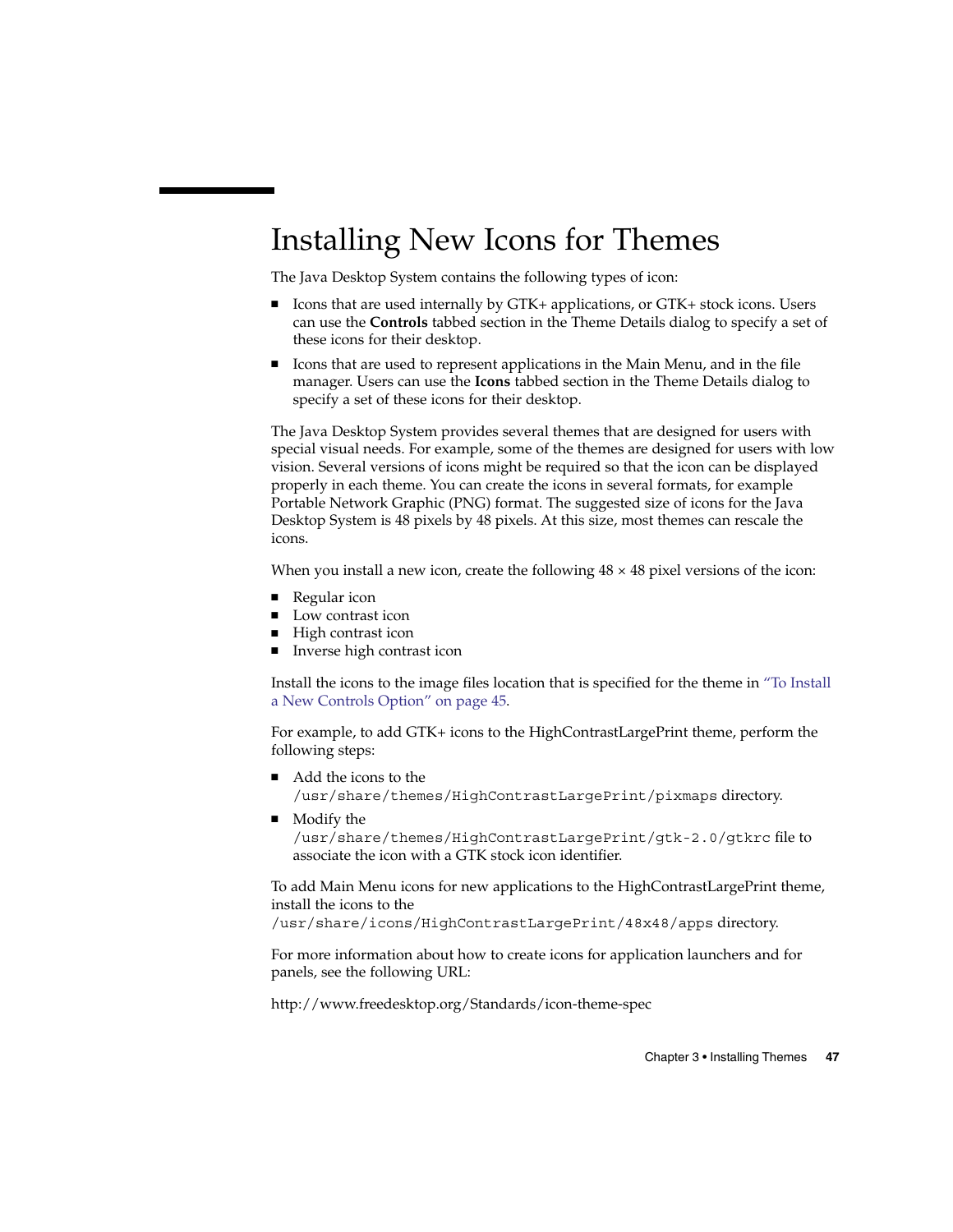## To Create a Custom Controls Option

If the options for the controls setting are not suitable for the needs of your users, you can create a custom controls option. To create a custom controls option, perform the following steps:

- 1. Create a directory structure for the option in the /usr/share/themes directory. Use the same directory structure that other options use. For example, to create an option that is called SmallPrint, create the following directories:
	- /usr/share/themes/SmallPrint
	- /usr/share/themes/SmallPrint/gtk-2.0
- 2. Locate the gtkrc file that is closest to meeting the needs of your users. Copy the file to the gtk-2.0 directory of your new option.
- 3. Open the gtkrc file in a text editor, and modify the attributes of the interface elements as required.
- 4. If the new option includes images, install the images for the new option in the pixmaps directory of your new option. If the new option uses images from another option, you do not need to create copies of the images for the new option. Instead, ensure that the reference to the images in the pixmap\_path entry in the gtkrc file is correct.

Users can now choose the new option for the controls setting.

For more information about gtkrc files, see the following URL:

<http://developer.gnome.org/doc/API/2.0/gtk/gtk-Resource-Files.html>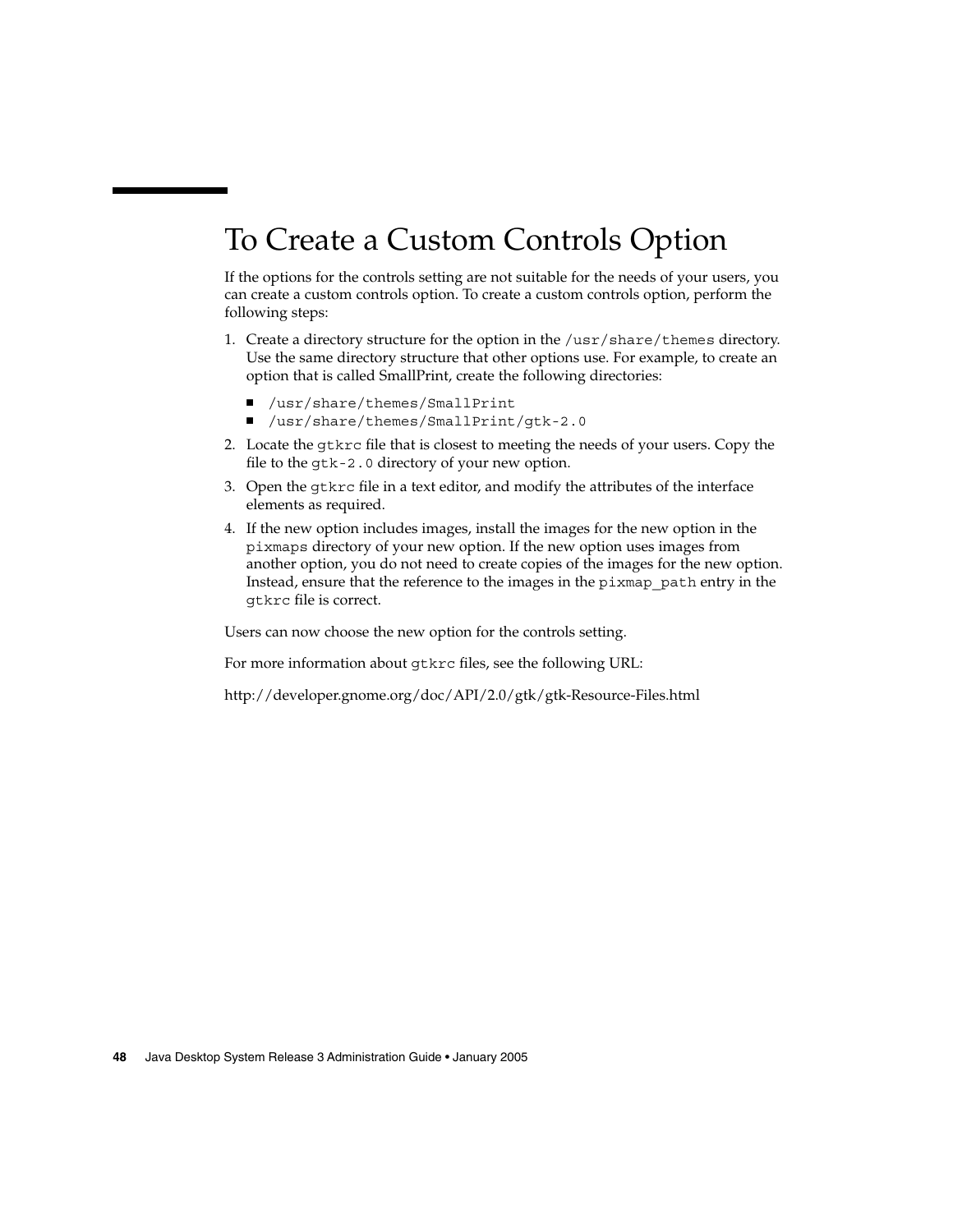CHAPTER **4**

### Configuring Fonts

This chapter describes how to configure fonts in the Java Desktop System.

### Introduction to Configuring Fonts

The Java Desktop System uses the fontconfig font configuration and customization library. The fontconfig library can use all kinds of fonts, including PostScript Type 1 fonts and TrueType fonts.

The fontconfig library provides a list of all the fonts available on the Java Desktop System. To compile this list, fontconfig searches the directories listed in the /etc/fonts/fonts.conf file. To view all the fonts available on a system, access the fonts:/// location in the file manager on the system.

For more information about the fontconfig library, see the following URL:

<http://freedesktop.org/software/fontconfig>

### Font Substitution

The fontconfig library performs font substitution when either entire fonts, or individual characters, are not present. If the system needs to display a font that is not available, fontconfig attempts to display another, similar font. For example, if a web page requests to display the Verdana font, and that font is not installed on the system, fontconfig displays a similar font, such as Helvetica. The list of similar fonts is defined in the /etc/fonts/fonts.conf file.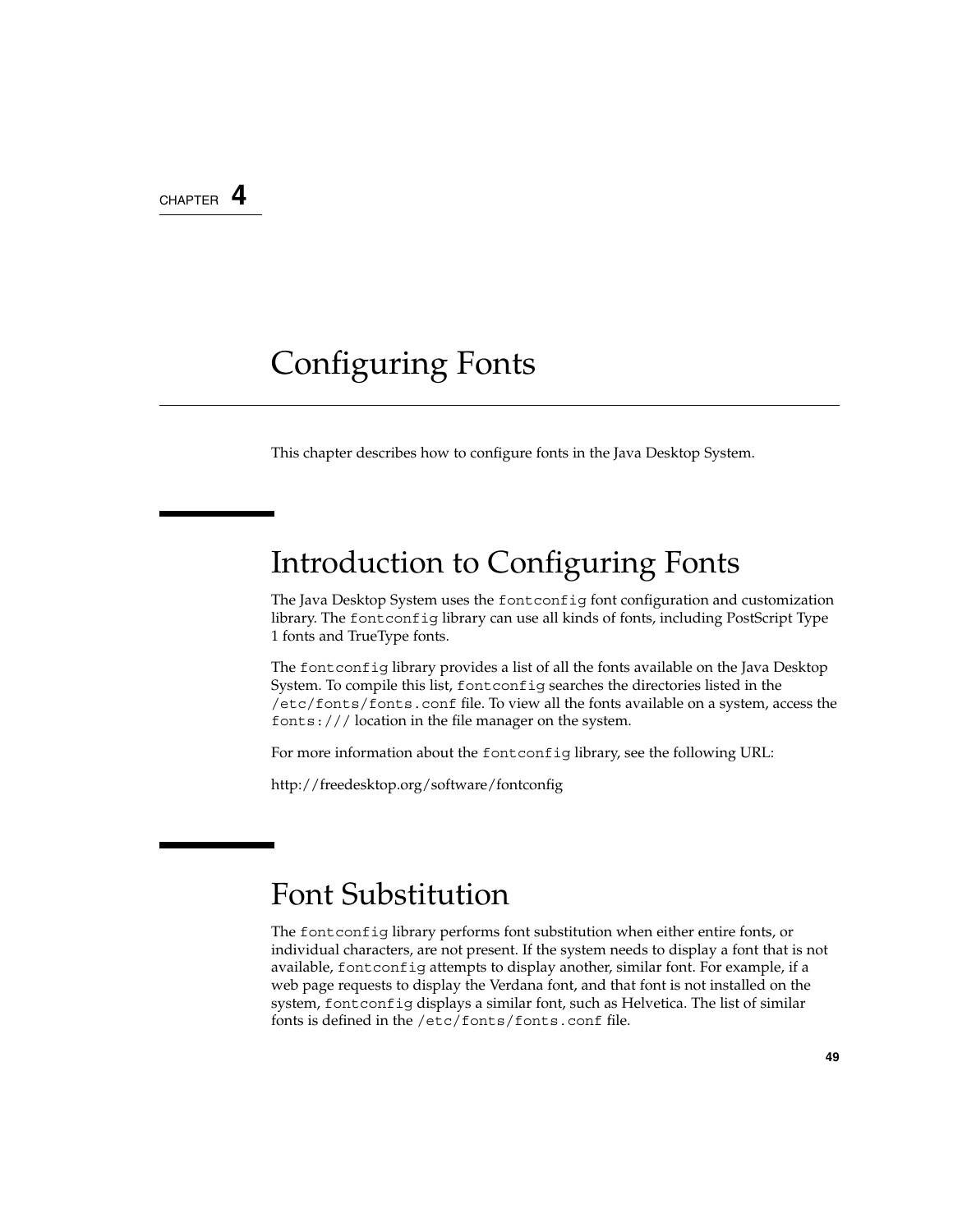<span id="page-49-0"></span>If the system needs to display a character that is not present in the selected font, fontconfig attempts to display the character in another, similar font. For example, you might select Bitstream Vera Sans as the font for the Text Editor application. The Bitstream Vera font family does not include Cyrillic characters. If you open a document which contains a Cyrillic character, Text Editor uses a similar font that includes Cyrillic characters to display the character.

The fontconfig library also defines aliases for fonts, for example, serif, sans-serif, and monospace. When you select one of the aliases for a font, the system attempts to use the first font that is defined for that alias in the /etc/fonts/fonts.conf file.

### To Add a Font for All Users

To add a font for all users, perform the following steps:

- 1. Copy the font file to one of the directories in the /etc/fonts/fonts.conf file. Typically, additional fonts are stored in the /usr/share/fonts/ directory.
- 2. The fontconfig library updates the list of fonts automatically. If the list of fonts is not updated, execute the following command:
	- # **fc-cache**

Alternatively, to update only from a specific directory, execute the following command:

# **fc-cache** *directory-name*

Alternatively, to update only from the directories in /etc/fonts/fonts.conf, and to view a list of the updated directories, execute the following command:

```
# fc-cache --system-only -v
```
### To Add a Font for an Individual User

To add a font for an individual user, perform the following steps:

- 1. Copy the font file to the \$HOME/.fonts directory of the user. If you drag the font file to the fonts:/// location in the file manager, the font file is copied to the \$HOME/.fonts directory.
- 2. The fontconfig library updates the list of fonts automatically. If the list of fonts is not updated, execute the following command:
	- # **fc-cache** *directory-name*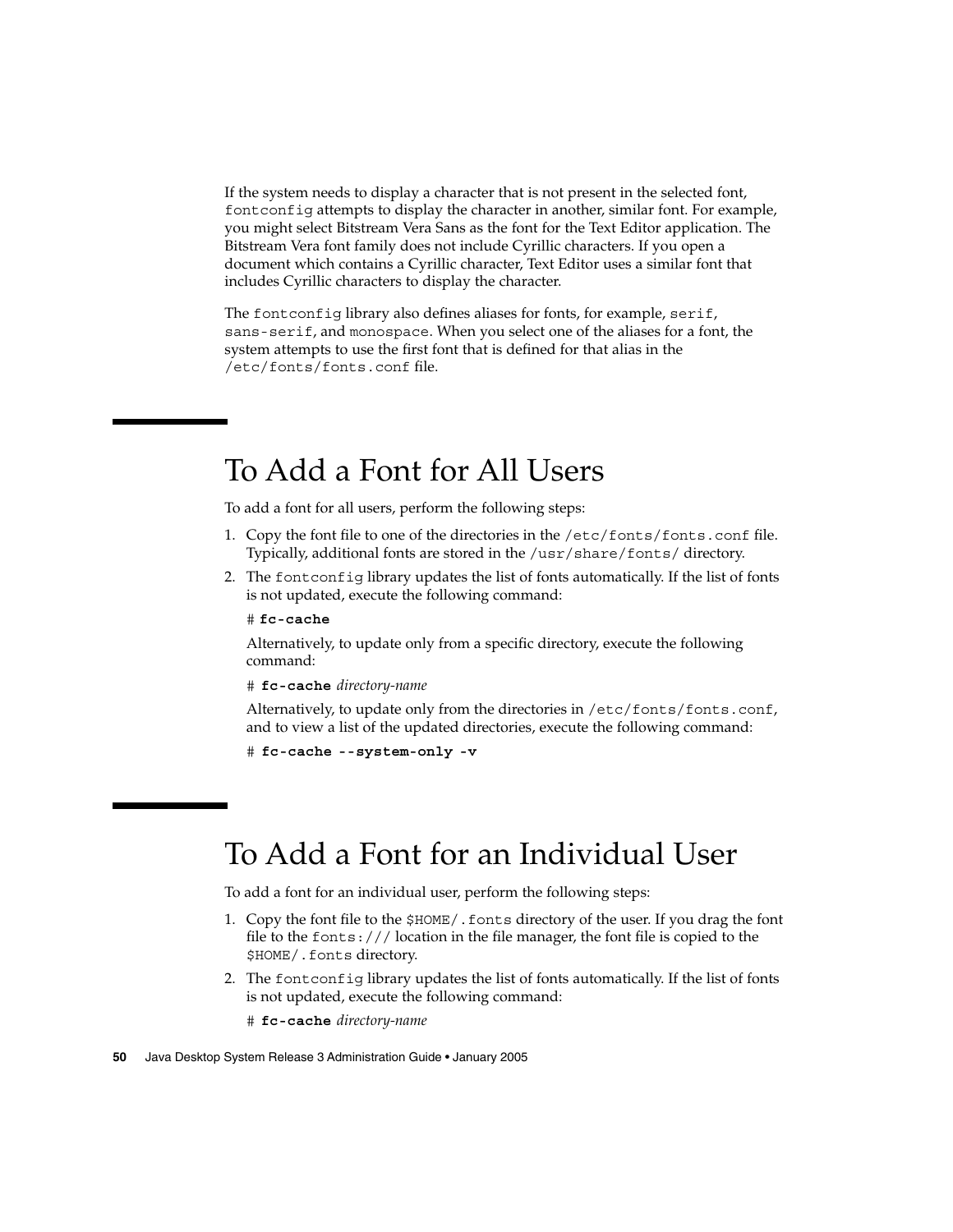For information about other options to use with the fc-cache command, see ["To](#page-49-0) [Add a Font for All Users"](#page-49-0) on page 50.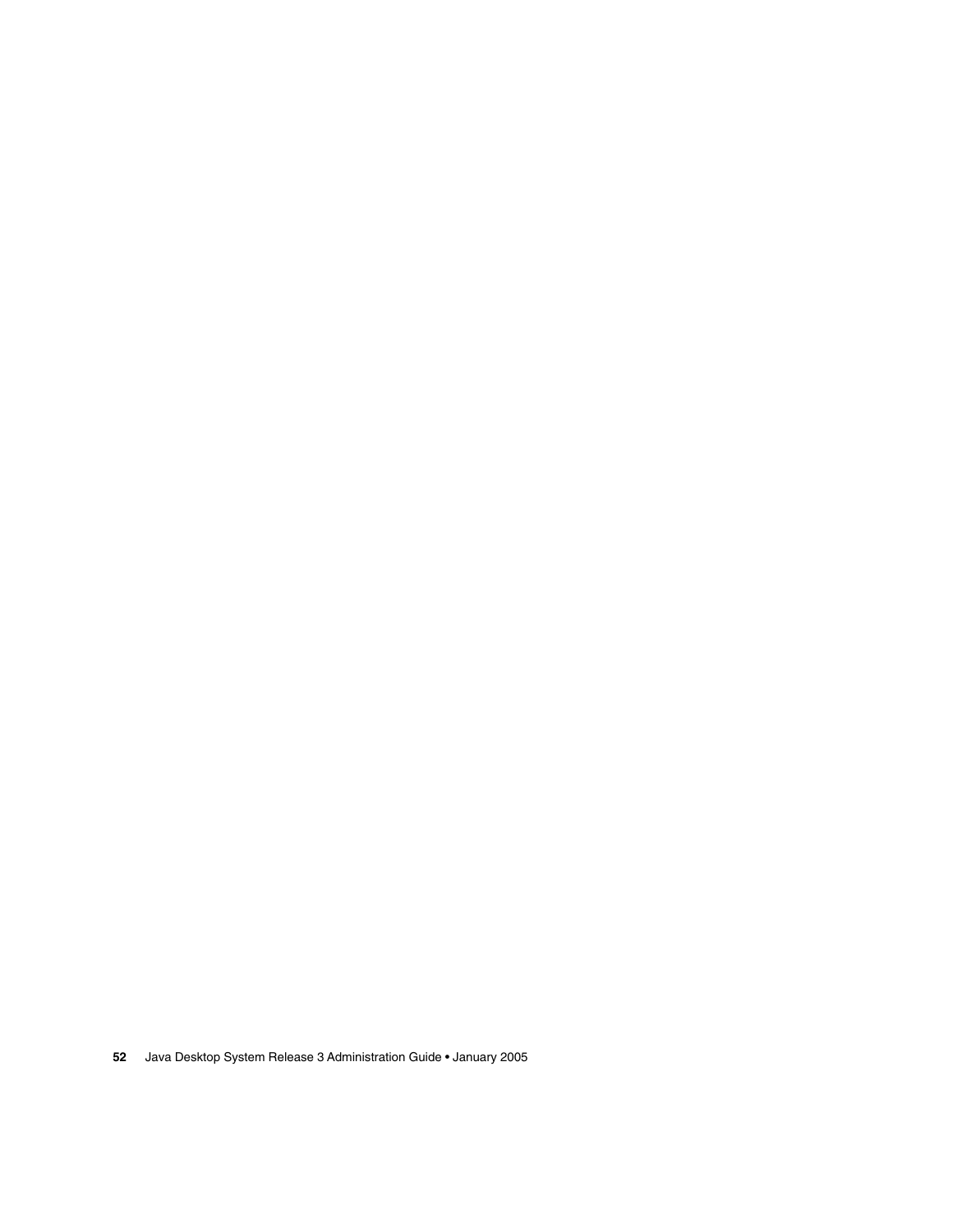#### CHAPTER **5**

## MIME Types

This chapter describes MIME types, and the MIME database, and also describes how to add applications to the desktop.

### Introduction to MIME Types

A *Multipurpose Internet Mail Extension* (MIME) type identifies the format of a file. The MIME type enables applications to read the file. Applications such as web browsers and email applications use the MIME type to handle files of different types. For example, an email application can use the MIME type to detect what type of file is attached to an email.

The file manager uses MIME types to identify the type of a file. The file manager needs to know the MIME type of a file to perform the following tasks:

- Open the file in an appropriate application.
- Display a string that describes the type of file.
- Display an appropriate icon to represent the file.
- Display a list of other applications that can open the file.

If you add a new application to the desktop, you must ensure that other applications can recognize the files associated with the application. You must ensure that if the new application requires a new MIME type, that the new application installs the new MIME type.

This chapter describes the MIME database, and how applications are associated with MIME types. This chapter also describes the steps that you must follow to add a new application to the desktop.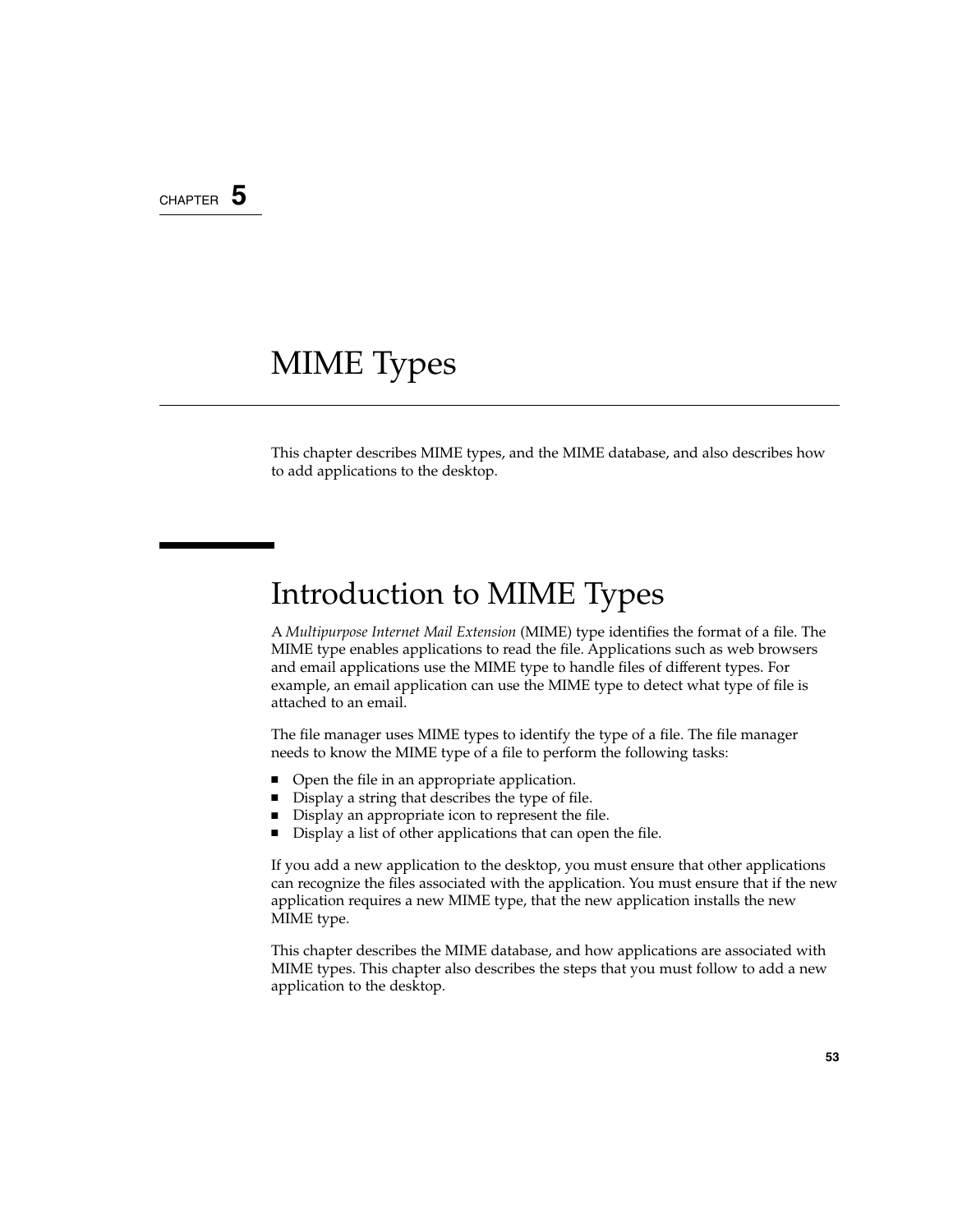### <span id="page-53-0"></span>MIME Database

All MIME type information is stored in a database. The MIME database is located in the directory /usr/share/mime/. The MIME database contains a large number of common MIME types, stored in the file

/usr/share/mime/packages/freedesktop.org.xml. Applications can add new MIME types to the MIME database.

Applications use the MIME database to detect the MIME type of a file, in the following ways:

The application checks the contents of the file, then uses the MIME database to identify the appropriate MIME type. The MIME database contains *file content sniffer* information. The file content sniffer information provides details of a specific pattern in the file. The MIME database associates this pattern with a MIME type. The application checks the file for the pattern. If the application finds a match for the pattern in the file content, the MIME type associated with the pattern is the MIME type of the file.

The magic elements in the MIME database specify the file content sniffer information.

■ The application checks the filename, then uses the MIME database to identify the appropriate MIME type. The MIME database associates particular file extensions and filename patterns, with particular MIME types. The application checks the filename to search for a particular pattern in the filename. If a match for the filename is found, the MIME type associated with the extension or pattern is the MIME type of the file.

The glob elements in the MIME database specify the filename pattern and file extension pattern information.

The MIME database also contains a text description of each MIME type. The MIME database can also contain a list of applications that you can use to view or edit a MIME type.

### Structure of the MIME Database

The following is a sample from the MIME type database:

```
<mime-type type="image/png">
   <comment>PNG image</comment>
   <comment xml:lang="de">PNG-Grafik</comment>
   :
   :
   :
```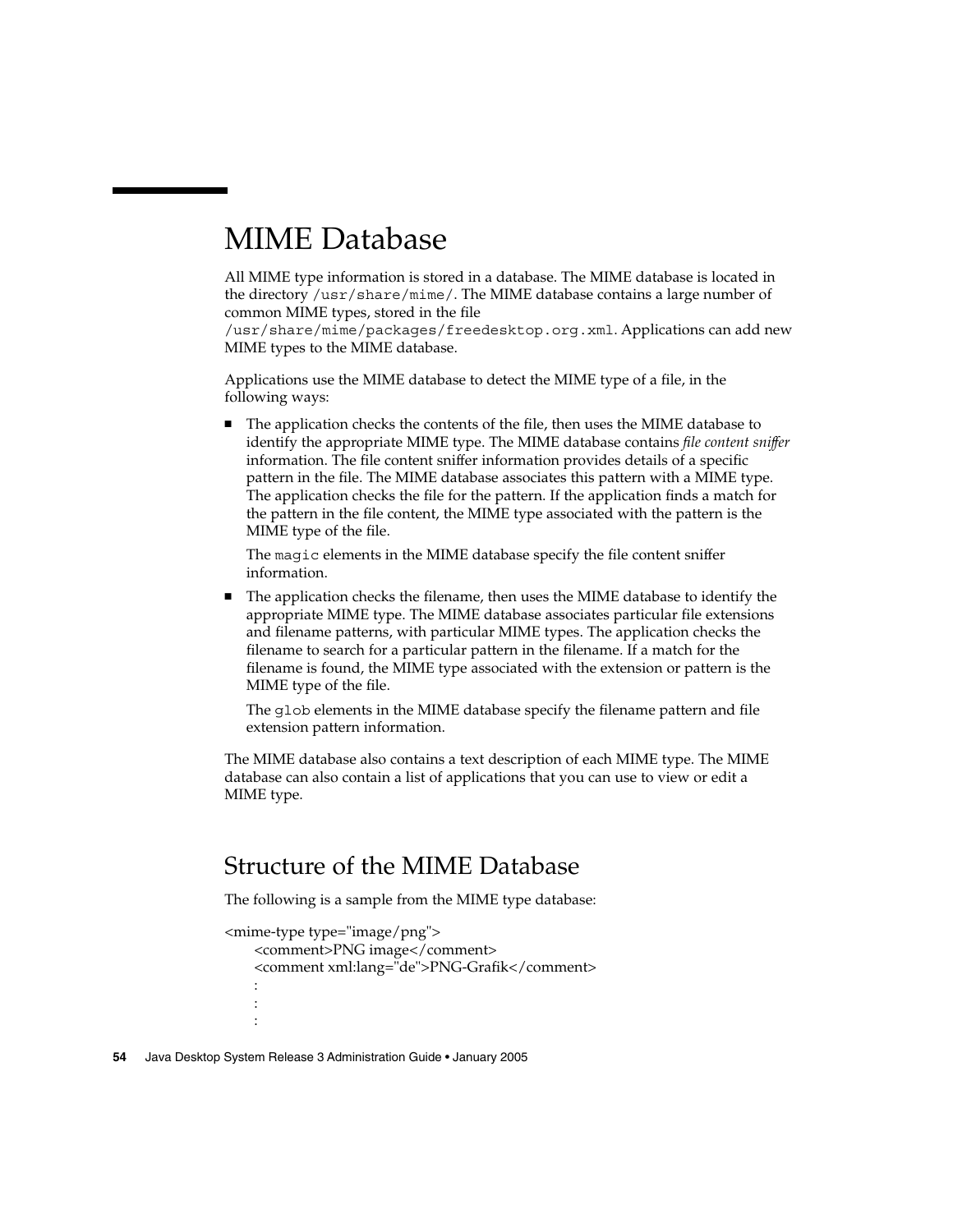```
<magic priority="50">
   <match offset="0" type="string" value="\x89PNG" />
 </magic>
 <glob pattern="*.png" />
</mime-type>
```
Table 5–1 describes the elements in the MIME type database.

| TABLE 5-1 MIME Type Database Elements |  |  |  |
|---------------------------------------|--|--|--|
|---------------------------------------|--|--|--|

| Element   | <b>Description</b>                                                                                                                                                                                                                                                 |
|-----------|--------------------------------------------------------------------------------------------------------------------------------------------------------------------------------------------------------------------------------------------------------------------|
| mime-info | This is the document element, or highest level element in the<br>MIME database. This element contains the required<br>information for all MIME types. The namespace URI of this<br>element is as follows:<br>http://www.freedesktop.org/standards/shared-mime-info |
| mime-type | Describes one MIME type. This element has a type attribute,<br>which specifies the MIME type.                                                                                                                                                                      |
| comment   | Provides a description of the MIME type that is used in the<br>user interface. The description can be displayed in the file<br>manager and other applications.                                                                                                     |
|           | The database might contain comment elements with<br>xml: lang attributes. These elements can provide the<br>descriptive text in other languages.                                                                                                                   |
| magic     | Contains match elements. The match elements specify a<br>particular pattern to search for in the contents of a file.                                                                                                                                               |
|           | This associates a specific pattern in a file with the MIME type<br>specified in the mime-type element. If an application finds a<br>match for the pattern, the MIME type associated with the<br>pattern is the MIME type of the file.                              |
|           | The magic element includes a priority attribute. You can<br>specify a priority value for the pattern. If there are identical<br>patterns in the magic elements in the MIME database, the<br>element with the highest priority value takes precedence.              |
|           | For more information about the attributes of a match element,<br>see "Attributes in Match Elements" on page 56.                                                                                                                                                    |
| glob      | Specifies a filename pattern to match with the MIME type.<br>Any file that matches this filename pattern takes this MIME<br>type.                                                                                                                                  |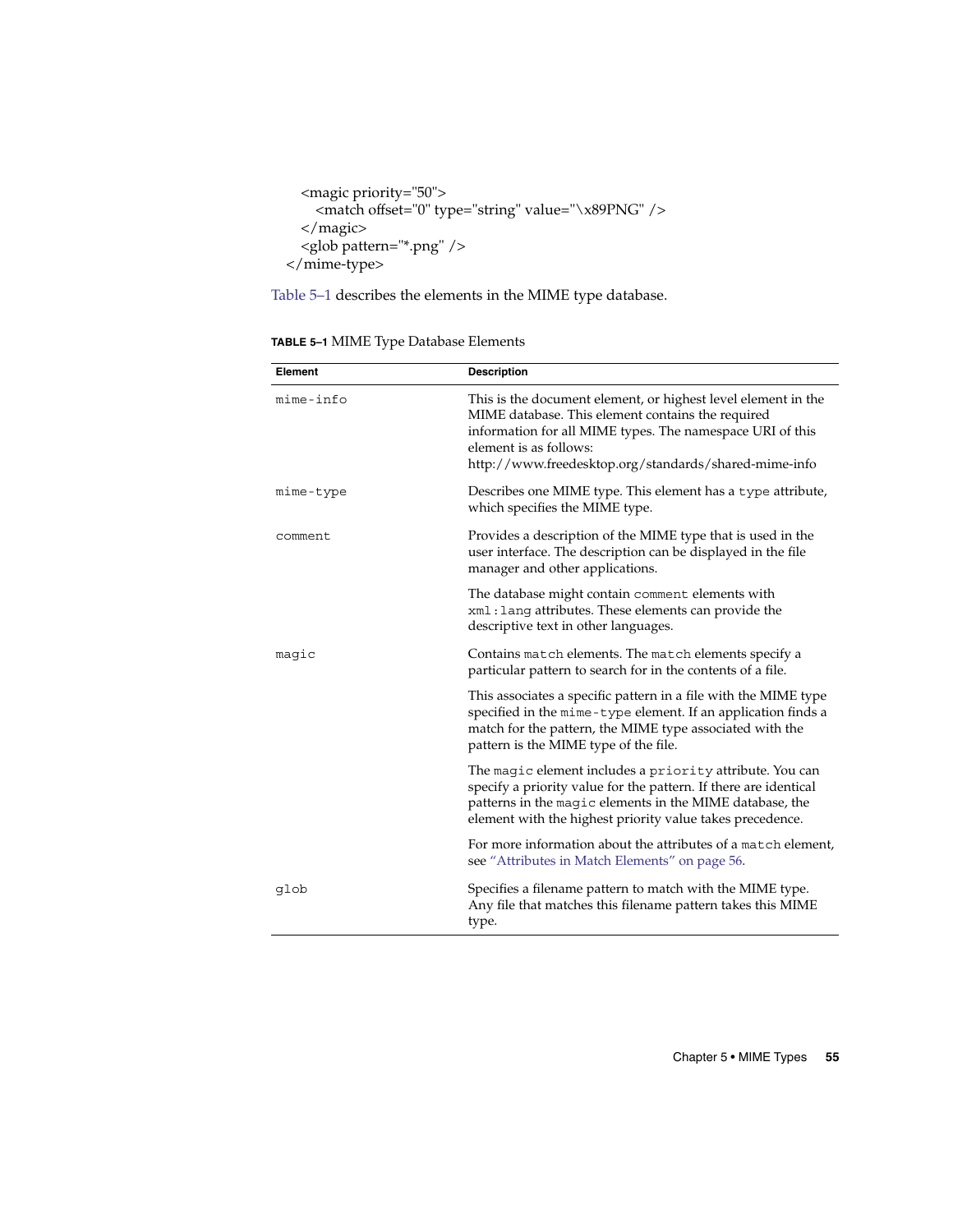<span id="page-55-0"></span>

| TABLE 5-1 MIME Type Database Elements<br>(Continued) |                                                                                                                                                                                                                                                                                                                                                                                                                                            |
|------------------------------------------------------|--------------------------------------------------------------------------------------------------------------------------------------------------------------------------------------------------------------------------------------------------------------------------------------------------------------------------------------------------------------------------------------------------------------------------------------------|
| Element                                              | <b>Description</b>                                                                                                                                                                                                                                                                                                                                                                                                                         |
| root-XML                                             | If a file is identified as an XML file, you can associate a more<br>specific MIME type than text/xml with the file. To do this,<br>you assign values to the following attributes of the root-XML<br>element:<br>namespaceURI: Type a namespace that uniquely<br>identifies the type of XML file.<br>localName: Type a local name for the XML file. This<br>name uniquely identifies the MIME type within the<br>namespace of the XML file. |
|                                                      | This element is optional. This element is not present in the<br>example.                                                                                                                                                                                                                                                                                                                                                                   |

### Attributes in Match Elements

Table 5–2 describes the attributes in a match element.

**TABLE 5–2** Attributes in match Elements

| <b>Attribute</b> | <b>Description</b>                                                                                                                                                                                                  |
|------------------|---------------------------------------------------------------------------------------------------------------------------------------------------------------------------------------------------------------------|
| offset           | Specifies characters to ignore in the file before searching for a<br>pattern. You can specify an integer value. This specifies the<br>number of characters to ignore in the file before searching for a<br>pattern. |
|                  | Alternatively, you can specify a range of characters to search. For<br>example, if you specify of fset="1:10", only the first ten<br>characters are searched.                                                       |
| type             | Specifies the type of pattern to search for. You can use the<br>following types for this attribute:<br>big16<br>big32<br>byte<br>host16<br>host32<br>little16<br>little32<br>string                                 |
| value            | Specifies the pattern to search for.                                                                                                                                                                                |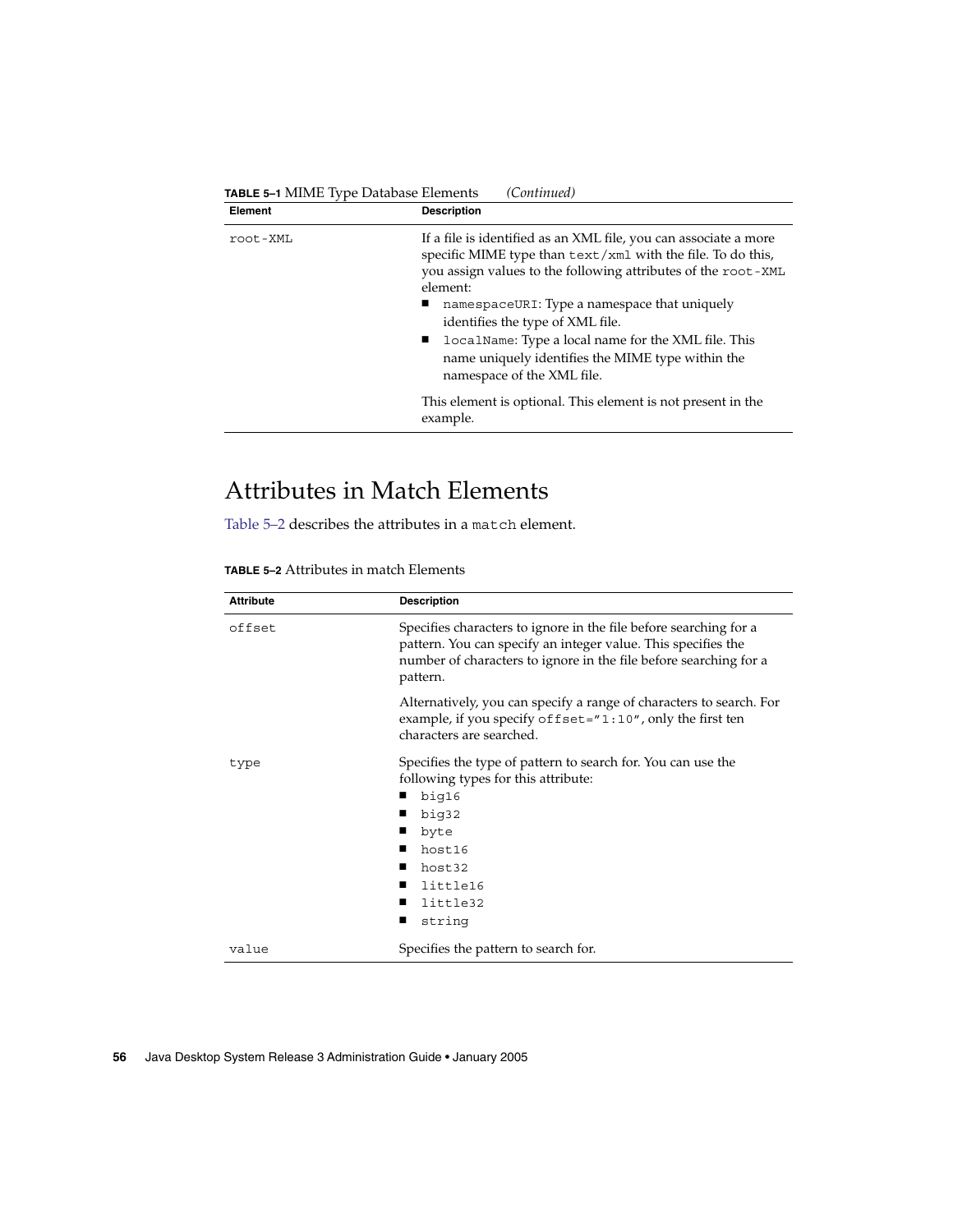|                  | <b>TABLE 5–2</b> Attributes in match Elements<br>(Continuea)                                                                         |
|------------------|--------------------------------------------------------------------------------------------------------------------------------------|
| <b>Attribute</b> | <b>Description</b>                                                                                                                   |
| mask             | Specifies a <i>pattern mask</i> . A pattern mask identifies bits in the<br>pattern to ignore when searching for a pattern in a file. |
|                  | Masks for strings must be in hexadecimal format, and begin with<br>0x.                                                               |
|                  | This attribute is optional. This attribute is not present in the<br>example.                                                         |
|                  |                                                                                                                                      |

#### **TABLE 5–2** Attributes in match Elements *(Continued)*

### Files Generated From the MIME Database

When a new MIME type is installed, the update-mime-database command is executed to update the MIME database. Table 5–3 describes the files that the update-mime-database command generates:

**TABLE 5–3** Files Generated by update-mime-database

| <b>File</b> | <b>Description</b>                                                                                                                                                                                                                                                                                                                                                                                                                                                                                                            |
|-------------|-------------------------------------------------------------------------------------------------------------------------------------------------------------------------------------------------------------------------------------------------------------------------------------------------------------------------------------------------------------------------------------------------------------------------------------------------------------------------------------------------------------------------------|
| qlobs       | The globs file is generated from the glob elements in the<br>MIME database, and from the glob elements in any MIME<br>type description files in the packages directory. The globs<br>file contains a simple list of MIME types and the filename<br>patterns that are associated with that file type.                                                                                                                                                                                                                          |
|             | The following are examples of entries in the globs<br>file:application/x-bzip-compressed-tar:*.tar.bz2<br>text/html:*.html<br>$image/png:$ *.png                                                                                                                                                                                                                                                                                                                                                                              |
|             | If there are two identical filename patterns in the glob<br>elements in the MIME database, only the entry from the<br>MIME type description file which comes later alphabetically<br>is added to the globs file. For example, if the MIME type<br>description files abc.xml and def.xml contain identical<br>filename patterns in the glob elements, only the glob<br>element from def. xml is added to the qlobs file. That is,<br>filename patterns in alphabetically later MIME type<br>description files take precedence. |
|             | If you want a MIME type description to take precedence<br>over other MIME type descriptions, no matter what the<br>alphabetical order is, put the MIME type description in a file<br>called Override. xml in the packages directory.                                                                                                                                                                                                                                                                                          |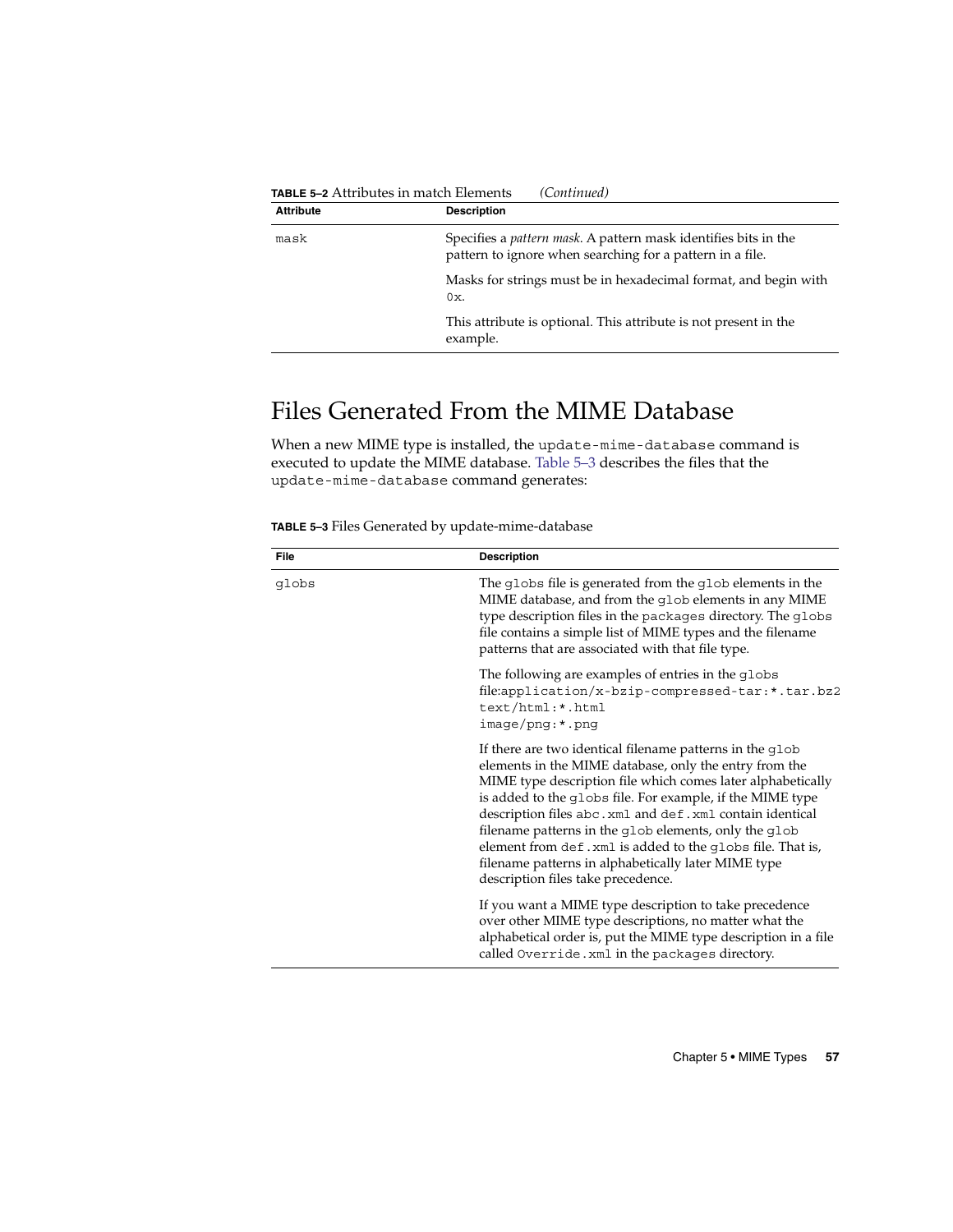| <b>TABLE 5–3</b> Files Generated by update-mime-database |  | (Continued) |
|----------------------------------------------------------|--|-------------|
|----------------------------------------------------------|--|-------------|

| <b>File</b>                      | <b>Description</b>                                                                                                                                                                                                      |
|----------------------------------|-------------------------------------------------------------------------------------------------------------------------------------------------------------------------------------------------------------------------|
| magic                            | The magic file is generated from the magic elements in the<br>MIME database, and from the magic elements in any MIME<br>type description files in the packages directory. The magic<br>file is stored in binary format. |
| XMLnamespaces                    | The magic file is generated from the root-XML elements in<br>the MIME database. This file lists all of the XML<br>namespaces that the XML file types use.                                                               |
| content-type/content-subtype.xml | These files are generated from the comment elements in the<br>MIME database.                                                                                                                                            |

### Adding a MIME Type to the MIME Database

To add a new MIME type to the database, an application must install a *MIME type description file*. A MIME type description file is an XML file that associates MIME types with file content sniffer information, and with file extensions and filename patterns.

The following is a sample MIME type description file:

```
<?xml version="1.0" encoding="UTF-8"?>
<mime-info xmlns='http://www.freedesktop.org/standards/shared-mime-info'>
  <mime-type type="image/png">
    <comment>PNG image</comment>
    <comment xml:lang="de">PNG-Grafik</comment>
    :
    :
    :
    <magic priority="50>
      <match offset="0" type="string" value="\x89PNG" />
    </magic>
    <glob pattern="*.png" />
  </mime-type>
</mime-info>
```
The elements in a MIME type description file are similar to the elements in the MIME database. For information about the elements in a MIME type description file, see ["Structure of the MIME Database"](#page-53-0) on page 54.

After the application installs the MIME type description file, the application must execute the update-mime-database command to update the MIME database.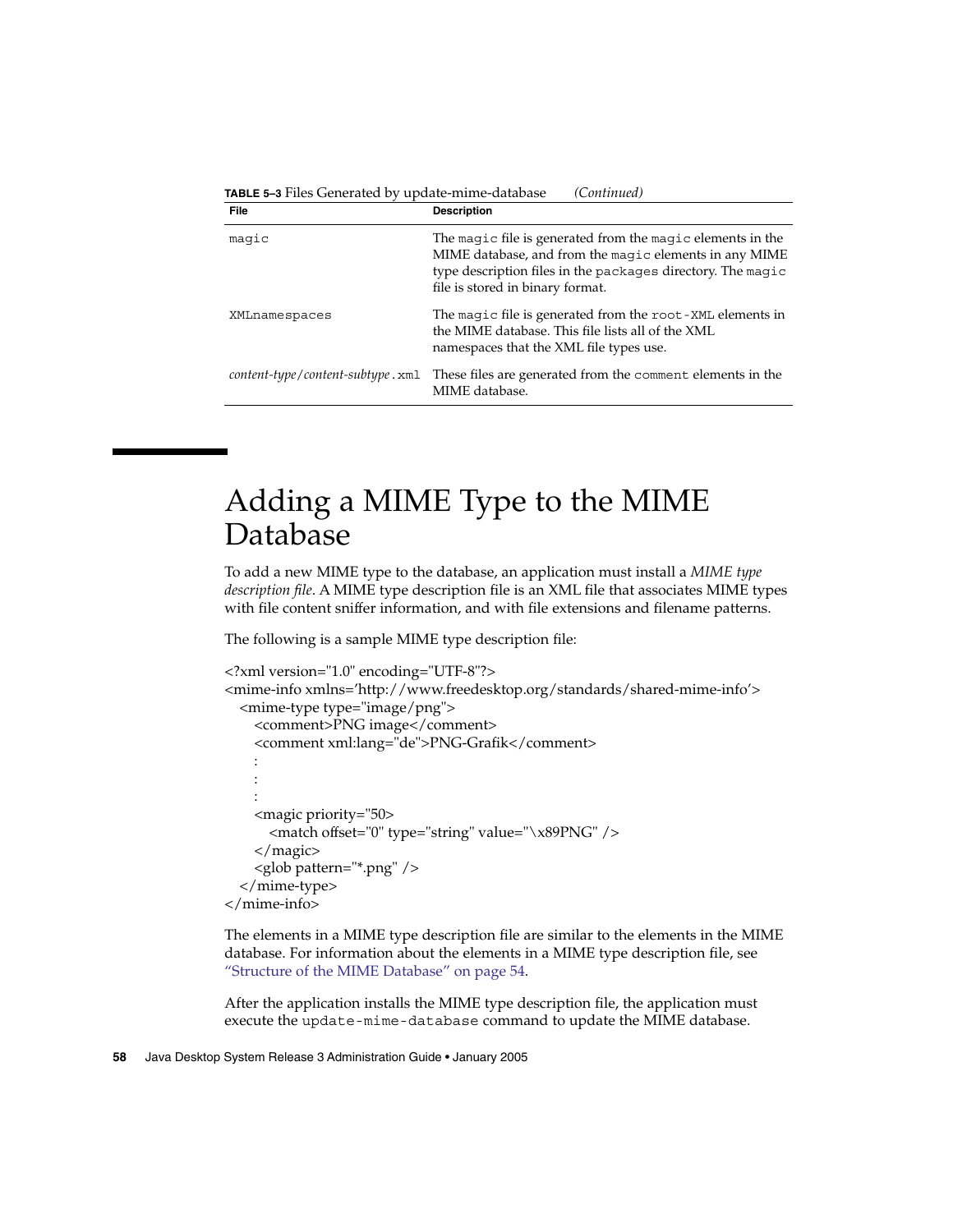# Adding an Application to the Desktop

To add an application to the desktop, perform the following steps:

- 1. Add a menu item for the application. For more information about how to add an item to a menu, see [Chapter 2.](#page-32-0)
- 2. Add an icon for the application to /usr/share/icons/*theme-name*/*icon-size*/apps. For more information about icons and themes, see [Chapter 3.](#page-42-0)
- 3. If the application uses a new MIME type and does not automatically add the MIME type to the MIME database, add a MIME type description file to /usr/share/mime/packages/.
- 4. If the application installs a new MIME type description file, ensure that the update-mime-database command is executed during the installation, to update the MIME database.
- 5. If the application uses a new MIME type, add icons for the MIME type to /usr/share/icons/*theme-name*/*icon-size*/mimetypes. For more information about icons and themes, see [Chapter 3.](#page-42-0)
- 6. Log out of the session, then log in again.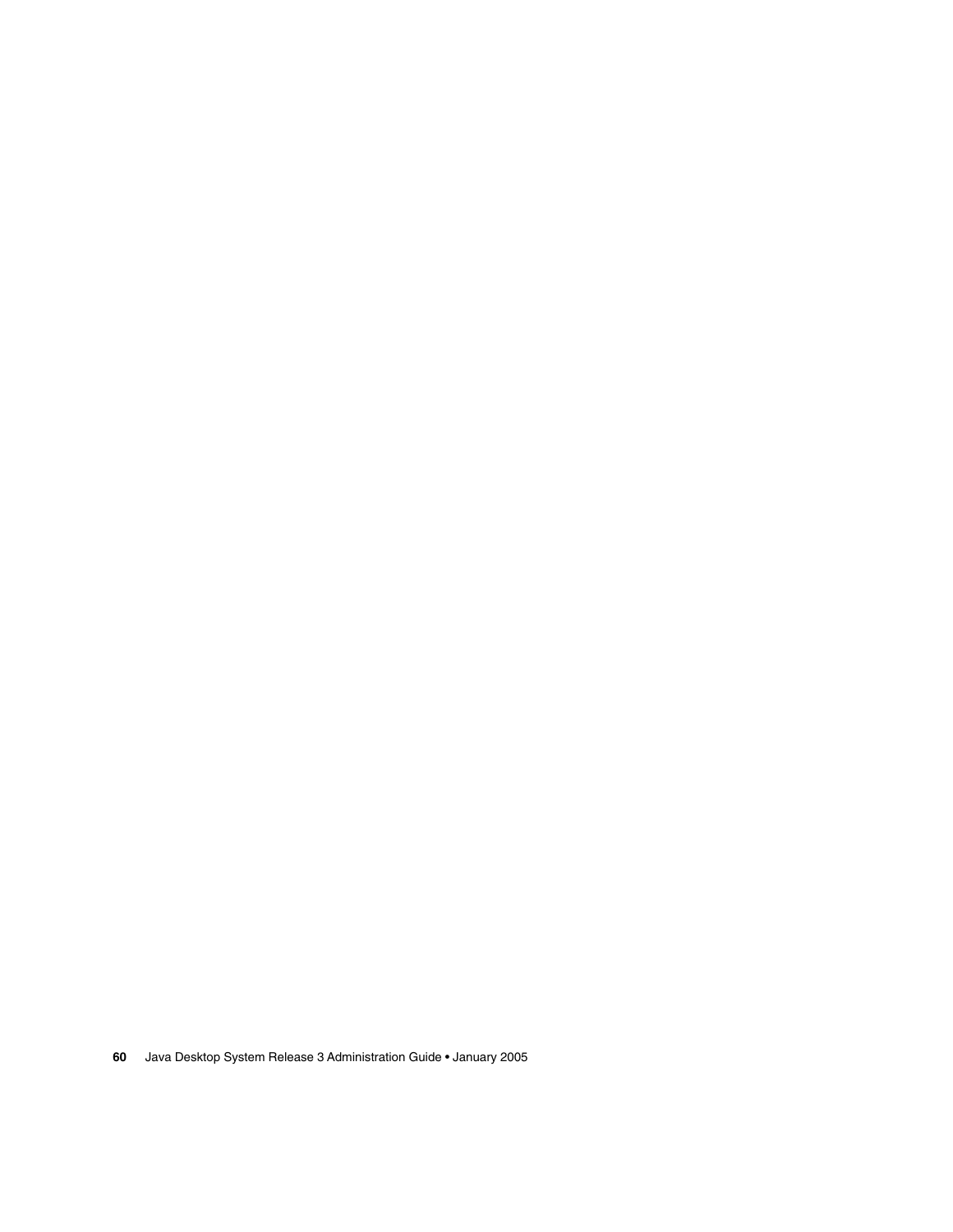CHAPTER **6**

### Setting Screensavers

This chapter describes how to set preferences for the screensaver. This chapter also provides information about how to modify the displays that are available for the screensaver.

### Introduction to Screensavers

A *screensaver* is an application that replaces the image on a screen when the screen is not in use. The screensaver application for the Java Desktop System is XScreenSaver. The following sections describe how to set preferences for the XScreenSaver application, and how to modify the displays that are available for the screensaver.

### Setting Screensaver Preferences

Default screensaver preferences are stored in a file that is called XScreenSaver. This file is stored in different locations, depending on your operating environment, as shown in the following table:

| <b>Operating System</b> | <b>File Location</b>                       |
|-------------------------|--------------------------------------------|
| Solaris                 | /usr/openwin/lib/app-defaults/XScreenSaver |

÷,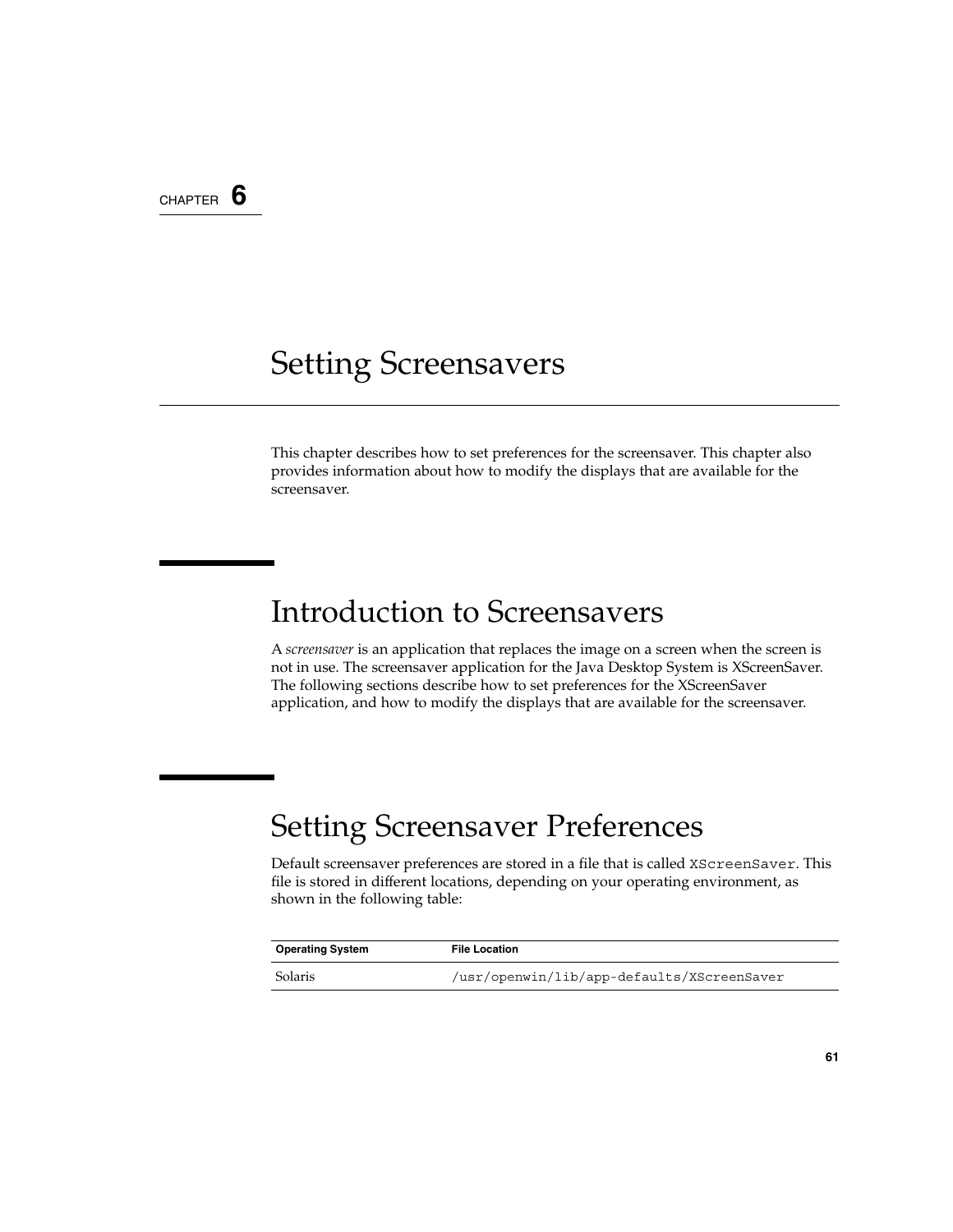To modify screensaver application preferences, users can use the Screensaver preference tool. When a user modifies the screensaver preferences, the preferences are stored in the home directory of the user, in the \$HOME/.xscreensaver file. For information about screensaver preferences, see the latest version of the *Java Desktop System Release 3 User Guide*.

Users can also run a command to start the Screensaver preference tool. The command that you use depends on your operating environment, as shown in the following table:

| <b>Operating System</b> | Command                            |
|-------------------------|------------------------------------|
| Solaris                 | /usr/openwin/bin/xscreensaver-demo |

To set default screensaver preferences for all users, modify the XScreenSaver file. You can also use the **XScreenSaver** dialog to create a \$HOME/.xscreensaver file, then copy the file to the location of the XScreenSaver file.

To restore the default settings for a user, delete the \$HOME/.xscreensaver file from the home directory of the user. If no \$HOME/.xscreensaver file is present, the default preferences in the XScreenSaver file are used.

**Note –** The default display behavior of XScreenSaver is to display a blank screen. The blank screen might confuse users. You might want to change this default display behavior.

To activate changes to the screensaver preferences, use the following command to reload screensaver preferences:

```
# xscreensaver-command -restart
```
**Note –** The xset application does not work with XScreenSaver at the time of publication of this guide. To modify screensaver preferences, modify the XScreenSaver file or the \$HOME/.xscreensaver file.

## Modifying Screensaver Displays

The screensaver application allows users to choose one or more *screensaver displays*. A screensaver display is an application that displays images on the screen of the user when the screen is not in use. The screensaver displays are listed in the XScreenSaver file and in the \$HOME/.xscreensaver file.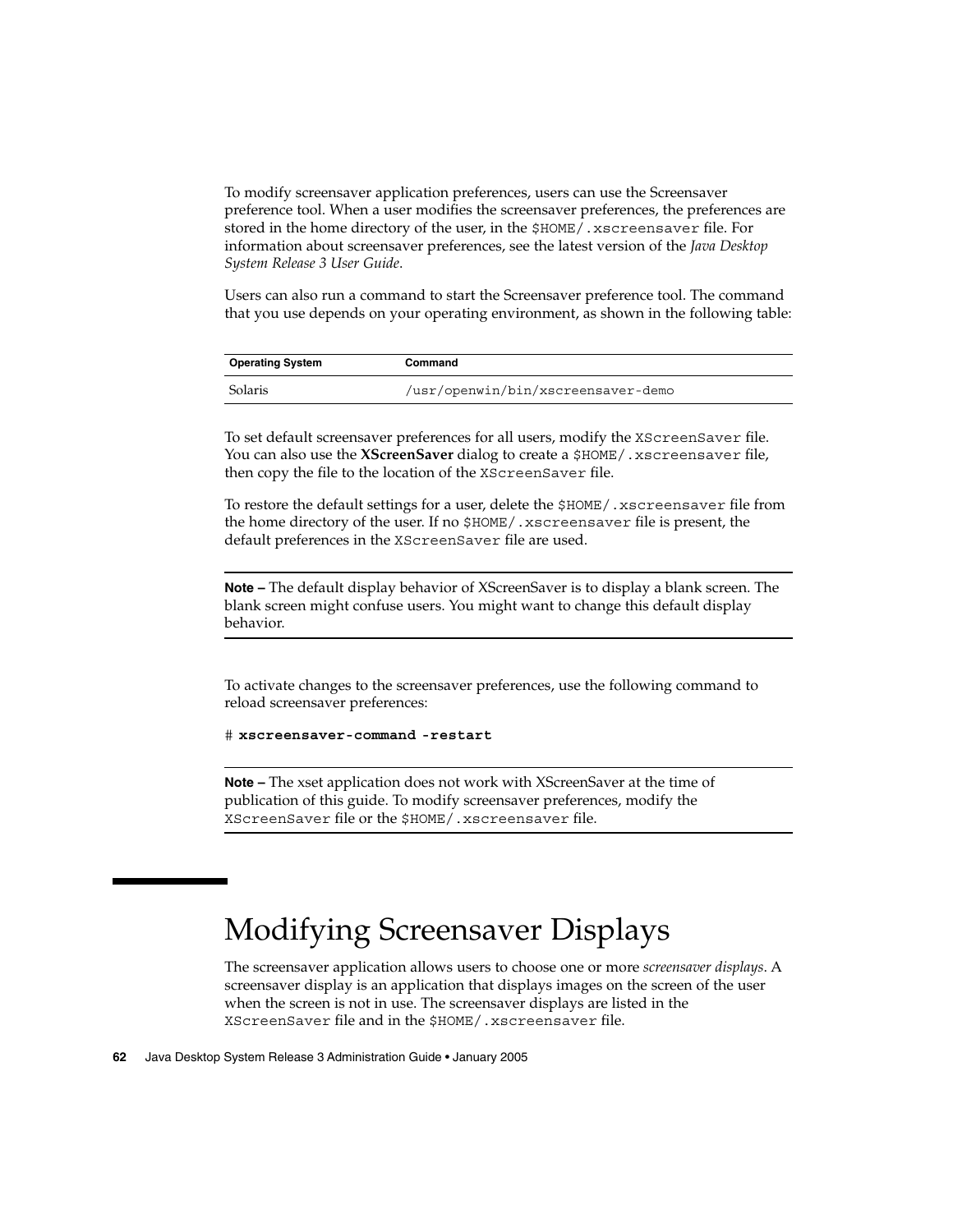### To Add a Screensaver Display on Solaris Systems

To add a new screensaver display, perform the following steps:

- 1. Copy the executable file for the display to the /usr/openwin/lib/xscreensaver/hacks directory.
- 2. Add the command for the screensaver display to the XScreenSaver file or the \$HOME/.xscreensaver file. Include any arguments that are required to run the screensaver display on the whole screen, rather than in a window. For example, you might want to include the -root option to display the screensaver display on the whole screen.

### To Disable a Screensaver Display on Solaris Systems

To disable screensaver displays for all users on a Sun Ray™ client, rename the /usr/openwin/lib/xscreensaver/hacks directory to any name other than hacks.

OpenGL screensaver displays are provided with the GNOME Desktop. By default, all OpenGL screensaver displays are disabled, because many users do not have the OpenGL library installed. Users who have the OpenGL library installed can use the **XScreenSaver** dialog to enable OpenGL screensaver displays.

Some screensaver displays show the contents of the screen of the user. To avoid security violations, screensaver displays that show the contents of the screen are not included in the Java Desktop System.

**Note –** The *Pluggable Authentication Modules (PAM)* service name for the XScreenSaver application is dtsession. This name is used for compatibility with previous applications.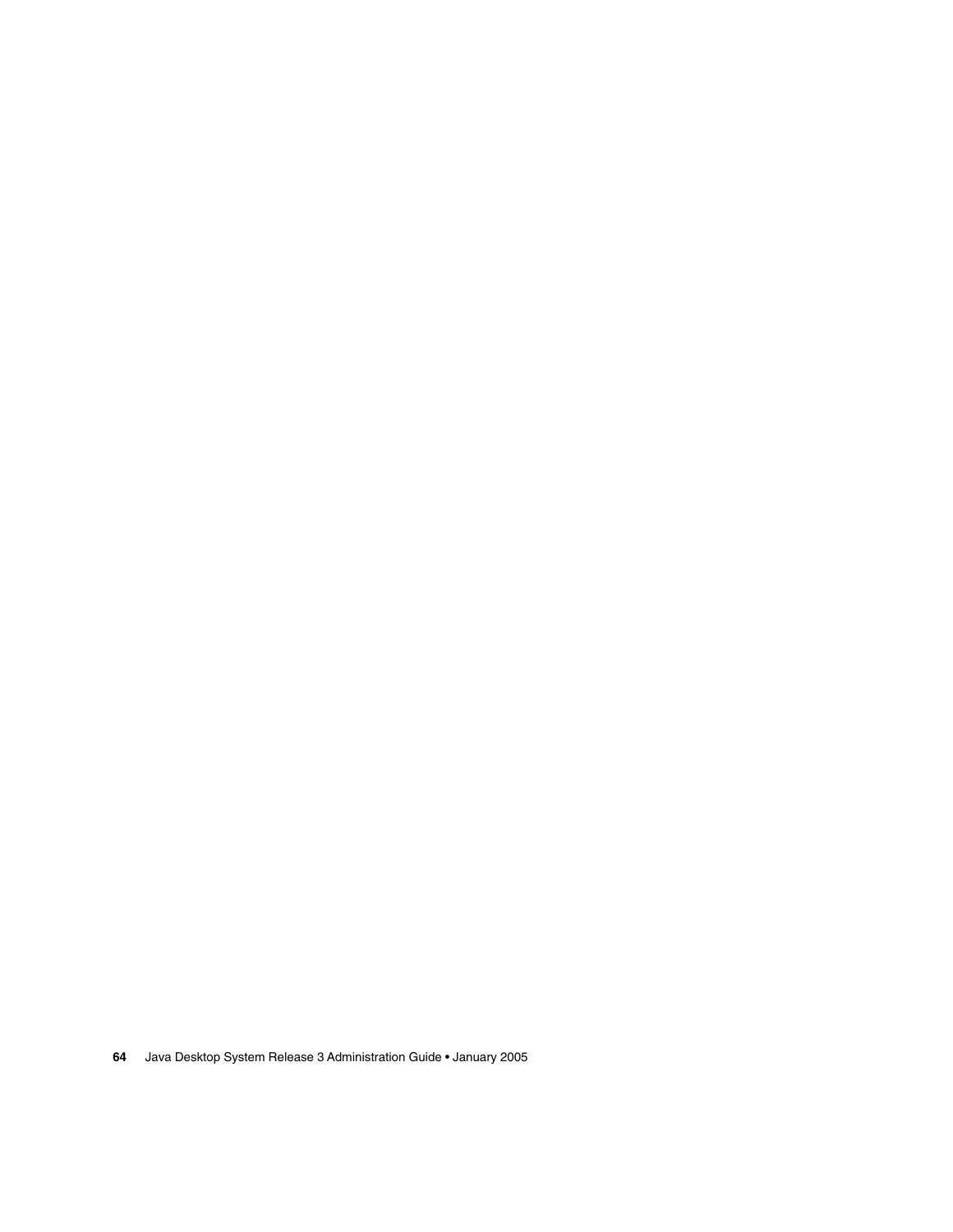#### CHAPTER **7**

### Session Management

This chapter introduces session management, and describes how to set session defaults. The chapter also contains information about sessions and login scripts.

### Introduction to Sessions

A session occurs between the time that a user logs in to the desktop and the time that the user logs out. The session manager starts after the login manager authenticates the user. The session manager enables the user to manage the session. For example, a user can save the state of a session and return to that session the next time that the user logs in.

At a minimum, the following applications run in a session:

- The session manager, gnome-session.
- The GConf X settings daemon, gnome-settings-daemon.
- The gnome-panel application, which runs the panels on the desktop.
- The Metacity window manager.
- The Nautilus file manager.
- The gnome-keyring daemon.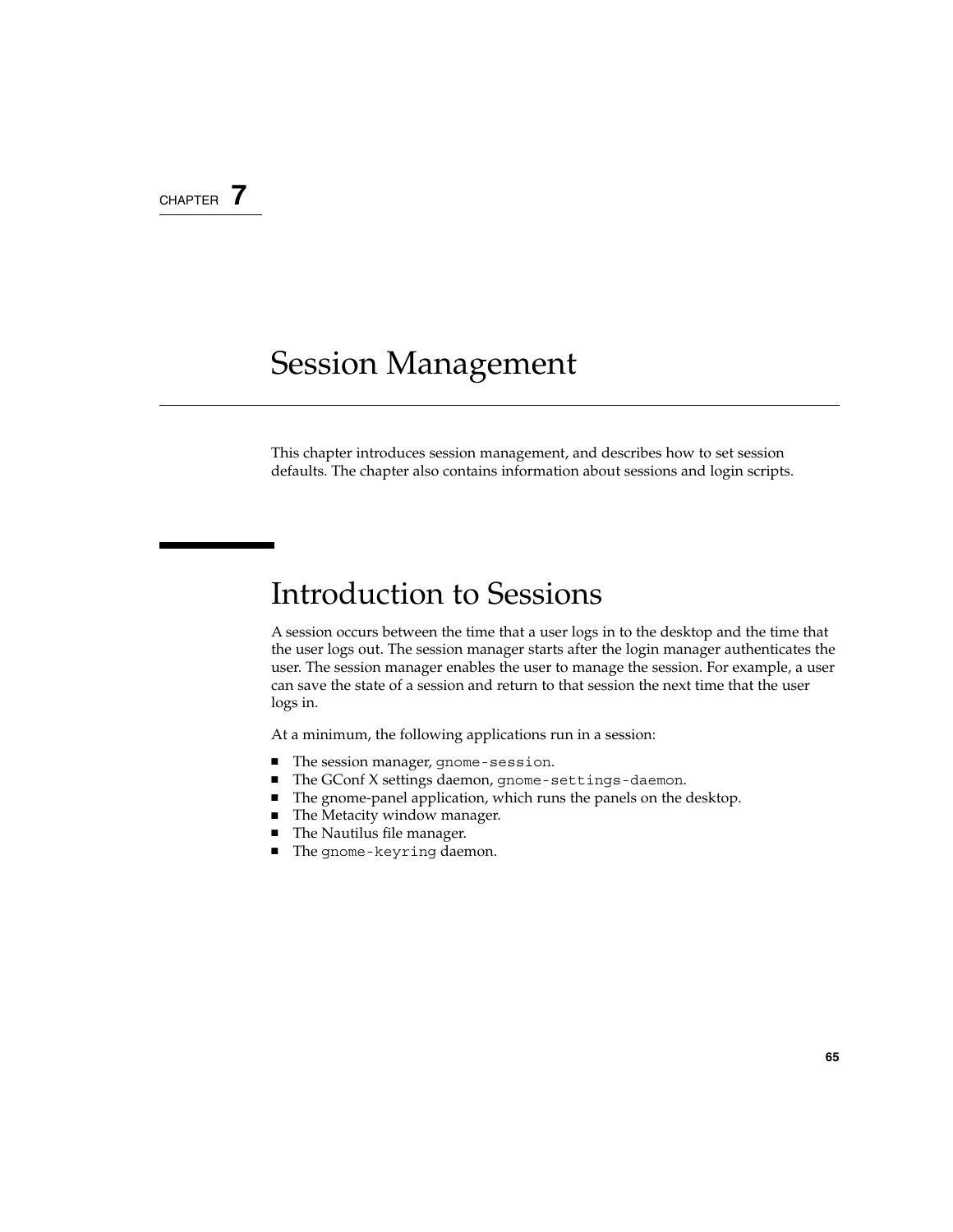### Setting Session Defaults

The following table lists the files that contain default session information:

| File                             | <b>Description</b>                                                                           |
|----------------------------------|----------------------------------------------------------------------------------------------|
| /usr/share/qnome/default.session | Default session file. Default session details<br>are stored in this file.                    |
| \$HOME/.gnome2/session           | User session file. When a user modifies the<br>session, the details are stored in this file. |

To set default session details for all users, modify the default session file.

To restore the default session settings for a user, delete the session file from the home directory of the user. If no user session file is present, the default settings in /usr/share/gnome/default.session are used.

To save the current session as the default session, users can run the gnome-session-save command.

### Using Login Scripts on Solaris Systems

The Java Desktop System does not support system-wide login scripts or logout scripts. The session manager only allows users to configure user sessions. Users can configure non-session-managed startup applications with the Sessions preference tool.

**Tip –** You can work around the lack of support for system-wide login scripts. To create a system-wide login script, create the script in the /usr/dt/config/Xsession.d directory. Name the script as follows:

*number-greater-than-1000*.*name*

For example, name the script 1050.login. For more information about the /usr/dt/config/Xsession.d file, see *The XSession File* in the *dtlogin* man page.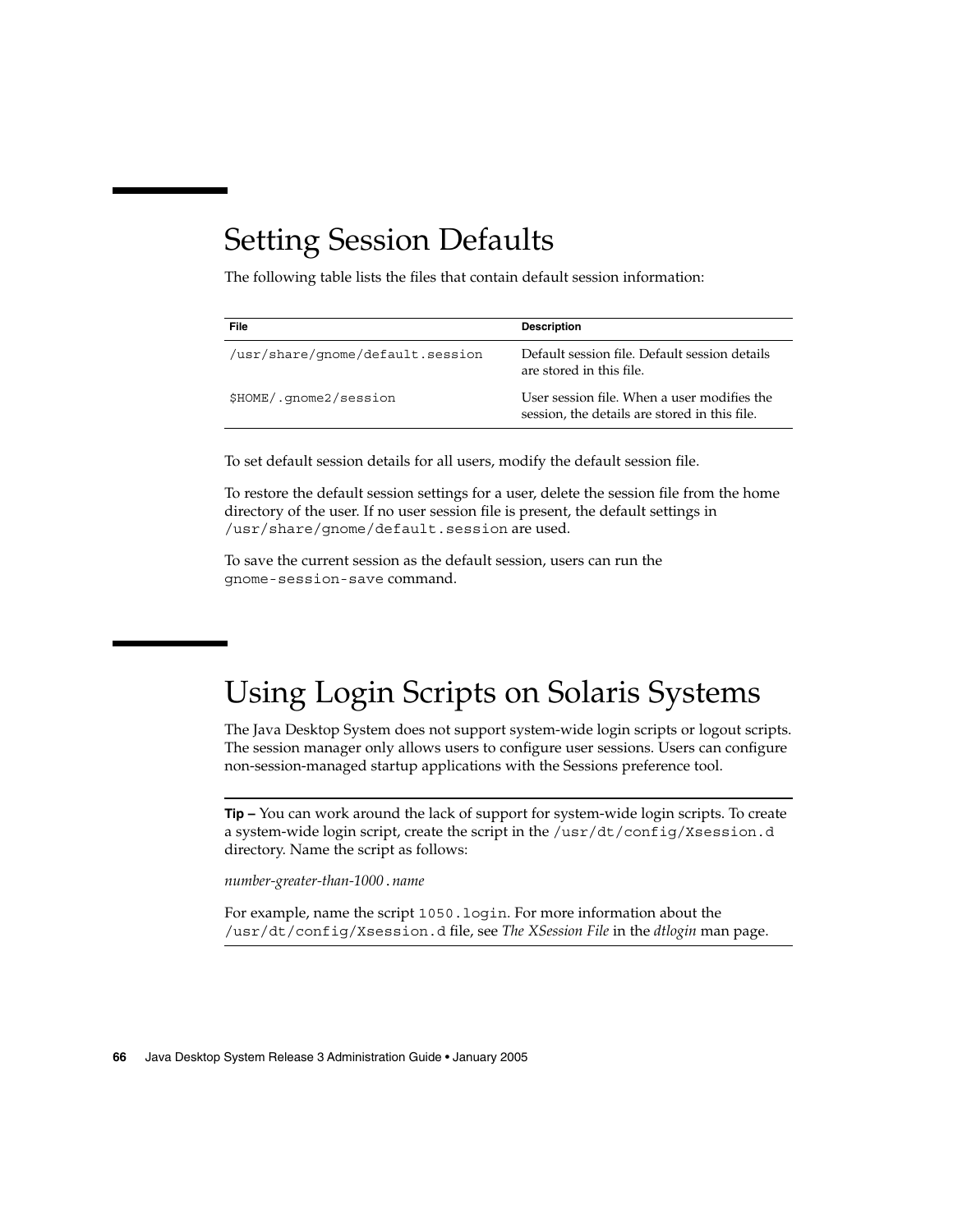### CHAPTER **8**

### Help System

This chapter describes the Help system in the Java Desktop System.

### Introduction to the Help System

The source documents for the online Help in the Java Desktop System are XML files. The XML files are written to the DocBook XML Version 4.1.2 document type definition (DTD). The DocBook XML files are converted to HTML, and the HTML is displayed in the Help browser. For more information about DocBook XML, see the following URL:

[http://www.oasis-open.org/docbook/xml](http://www.oasis-open.org/docbook/xml/)

The Java Desktop System can display Help in two Help browsers, as follows:

- JDSHelp
- Yelp

### JDSHelp Browser

The JDSHelp browser is based on the Javahelp browser. For more information about Javahelp file formats, how to write documents for Javahelp, and how to group documents in hierarchies, see the following URL:

<http://java.sun.com/products/javahelp/reference/docs/index.html>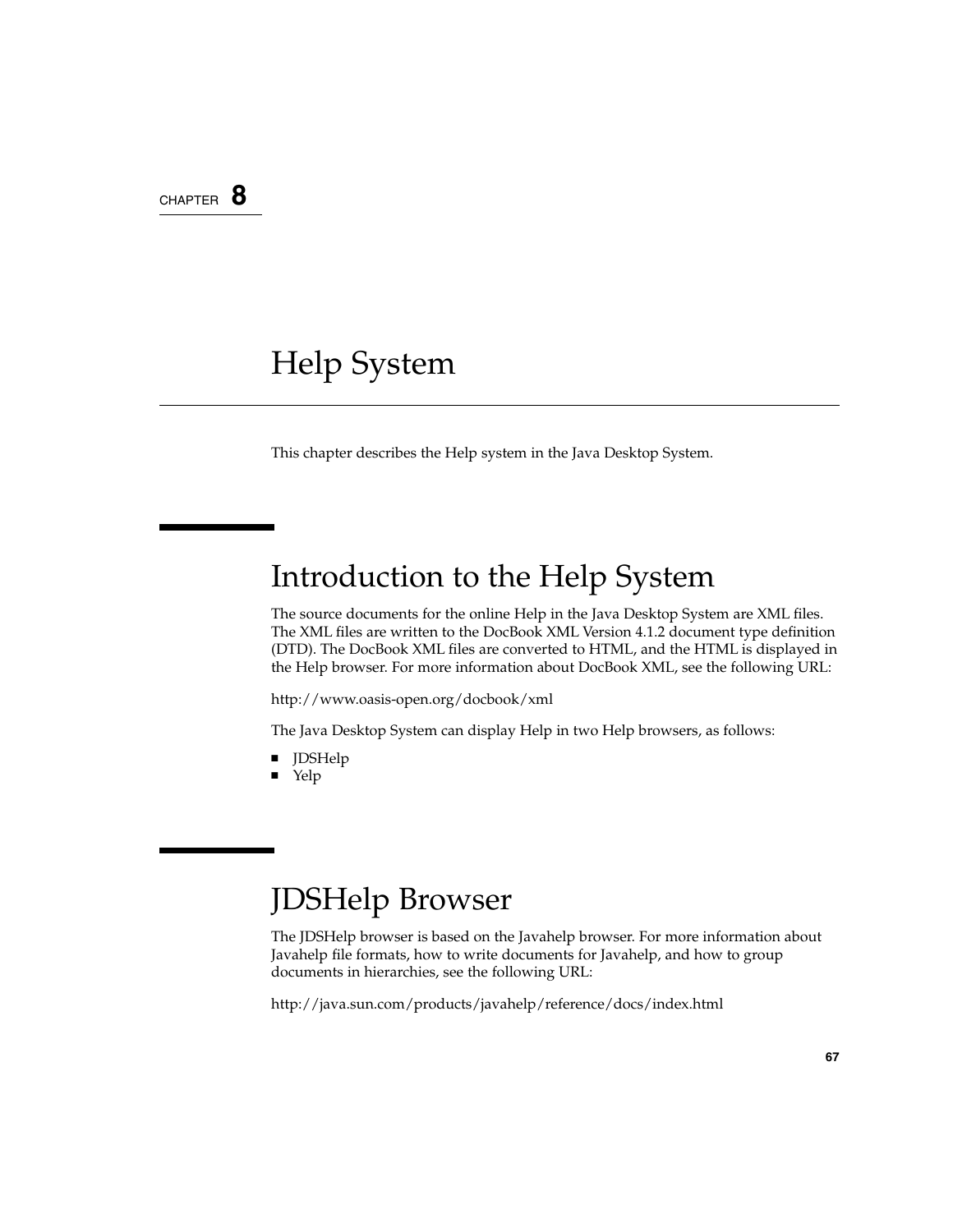### Yelp Browser

The Yelp browser uses *Open Source Metadata Framework* (OMF) files, and a cataloging system.

#### OMF Files

The XML file for each manual has an associated OMF file. The OMF file contains information about the manual that is used by the Yelp browser. OMF files have a .  $\text{omf}$ extension.

When you install an application, the installation process installs an OMF file to a directory of OMF files. If a Help document has an associated OMF file in an OMF file directory, users can access the Help document from the Yelp browser.

OMF files contain information about Help documents such as the following:

- The location of the XML file for the Help document
- The title of the Help document
- A subject category to which the Help document belongs

#### ScrollKeeper Cataloging System

ScrollKeeper is a cataloging system for documentation. The Yelp Help browser uses ScrollKeeper to catalog the manuals on the system. ScrollKeeper manages the information in the OMF files for the Yelp Help browser.

ScrollKeeper uses the information in the OMF files to enable the Yelp Help browser to find Help documents on a system. When you install an application, the installation process installs an OMF file to a directory of OMF files.

ScrollKeeper builds a table of contents for each Help document that has an associated OMF file. ScrollKeeper builds the table of contents from the XML file specified in the OMF file. The table of contents for the Help document is displayed in the left pane of the Yelp Help browser window, and enables users to navigate the Help document in the left pane. The title of the document in the OMF file is also displayed in the left pane of the Yelp Help browser window.

ScrollKeeper contains a hierarchy of subject categories to which a Help document can belong. The Help documents are organized into this hierarchy of subject categories in the left pane of the Yelp Help browser window. The subject category of the document in the OMF file determines the location of the document in the hierarchy. The hierarchy of subject categories is defined in the following file: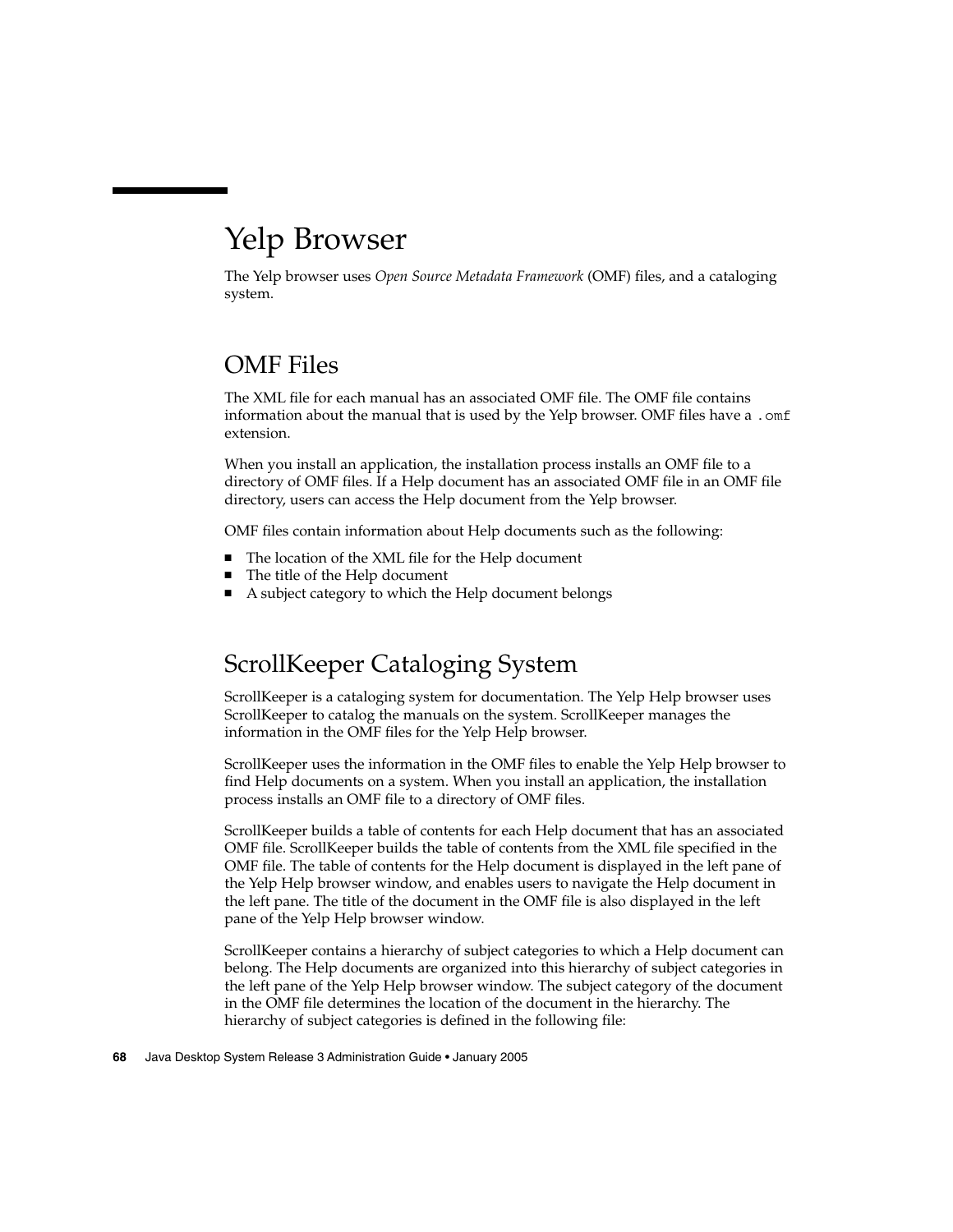/usr/share/scrollkeeper/Templates/C/scrollkeeper\_cl.xml

The subject category of a document must correspond to a subject category in the following file:

/usr/share/scrollkeeper/Templates/C/scrollkeeper\_cl.xml

**Note –** If the Help document XML file is moved to a new location, then you might need to update the location in the OMF file.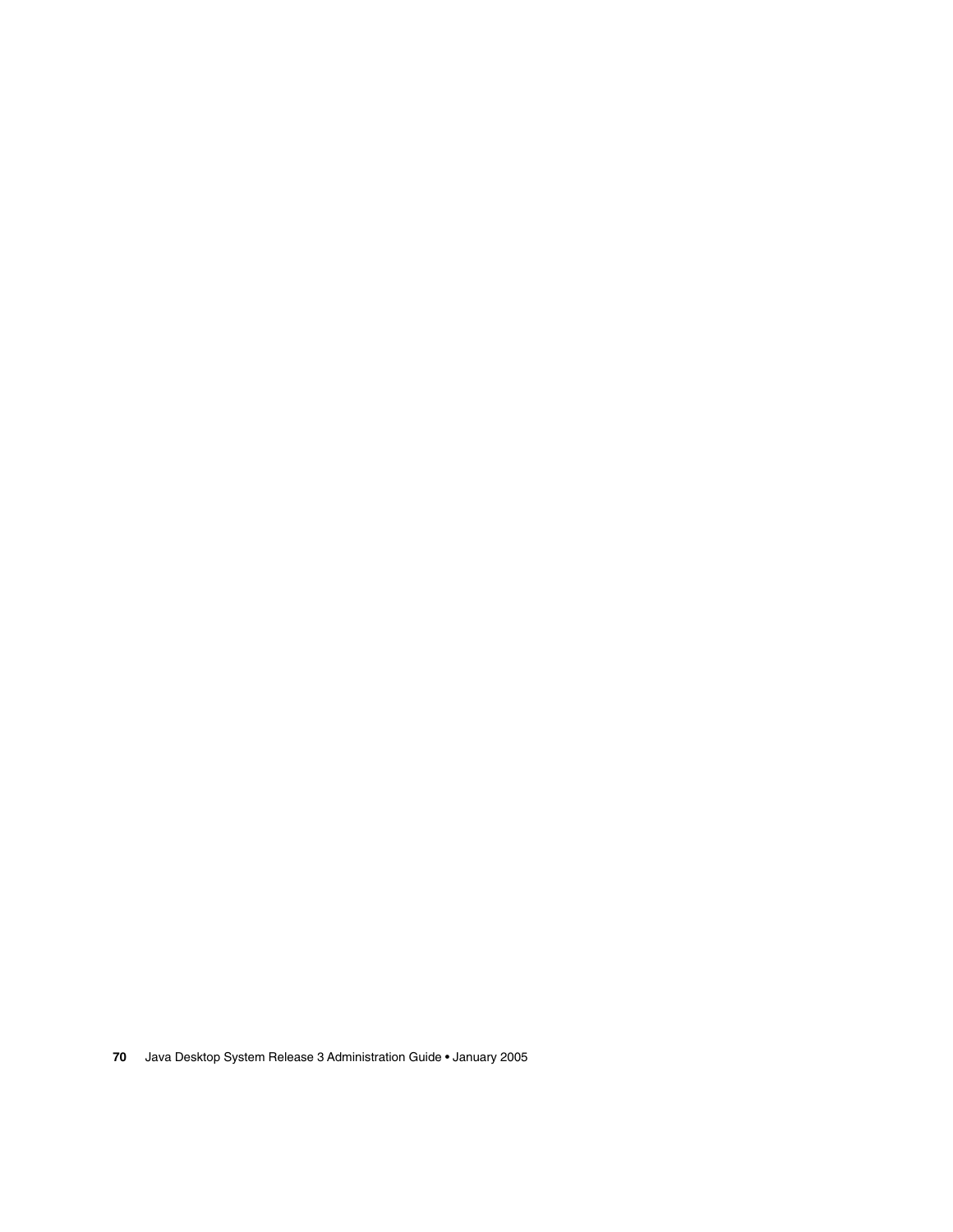#### CHAPTER **9**

## Improving Performance

This chapter describes how to improve the performance of the Java Desktop System.

# Introduction to Improving Performance

This chapter lists several preferences whose settings you can change to improve the performance of the Java Desktop System. You can use the gconftool-2 command to set values for preferences for users. The example commands in this chapter show how to set values in the user configuration source.

You can also use the --direct and --config-source options to set mandatory values or default values for preferences. You can also use the gconftool-2 command in a script to set the values of many preferences. For more information about the gconftool-2 command and the options that are available with the command, see [Chapter 1.](#page-12-0)

### Reducing CPU Usage

This section describes preferences that you can set to reduce CPU usage by the Java Desktop System.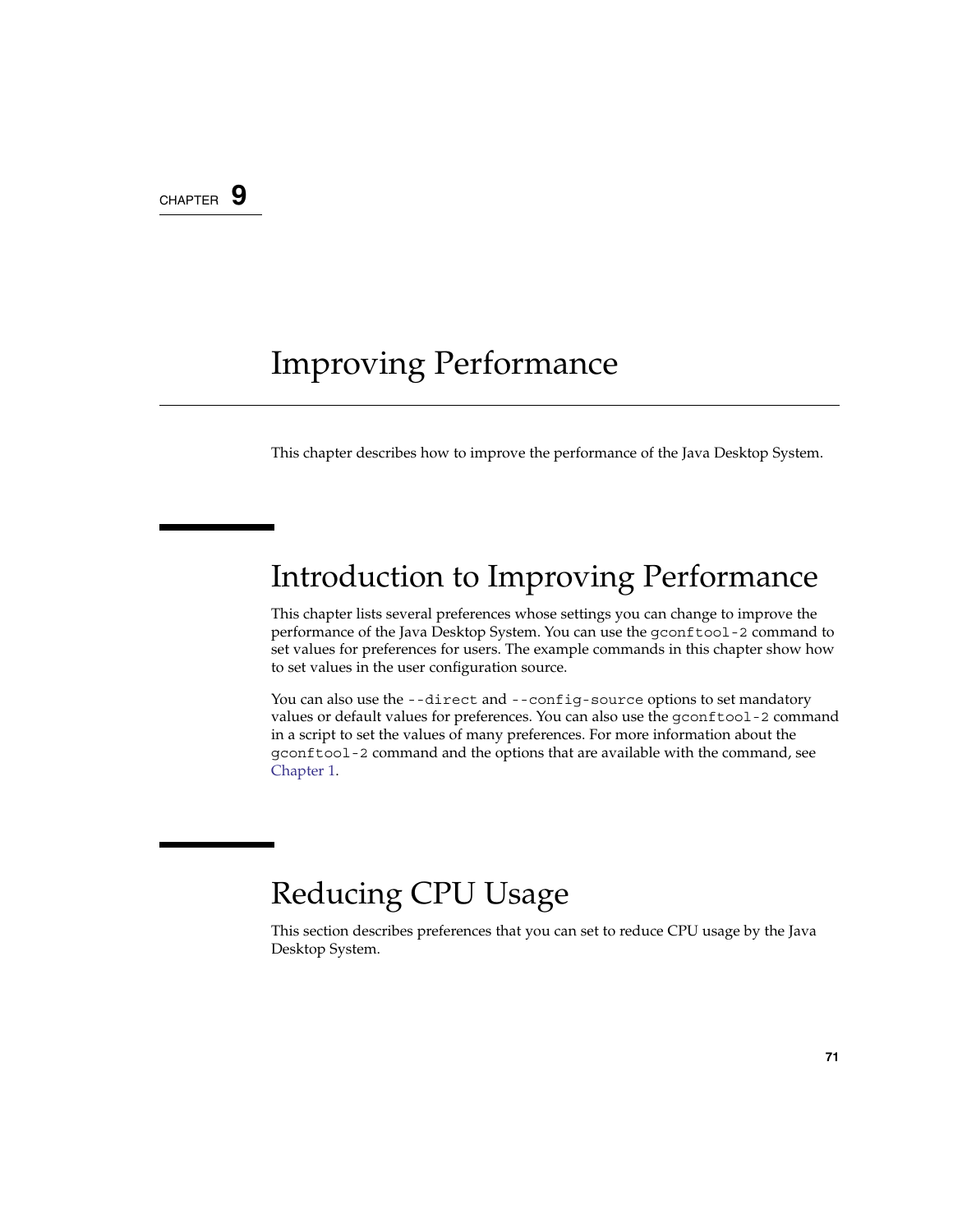### To Use Control Theme Options Which Require Less CPU Resources

Some control theme options can be slow on systems with limited CPU resources. To reduce CPU usage, use one of the following control options:

- **Crux**
- Mist
- Simple

To change the control theme option, execute the following command:

```
# gconftool-2 --type string --set
/desktop/gnome/interface/gtk_theme option-name
```
For example, to use Simple, execute the following command:

```
# gconftool-2 --type string --set
/desktop/gnome/interface/gtk_theme Simple
```
Alternatively, users can use the Theme preference tool to select the appropriate option.

#### To Use Window Frame Theme Options Which Require Less CPU Resources

Some window frame theme options load image files to draw the window frame. Other options use simpler techniques to draw the window frame.

The Crux window frame option loads image files, and can be slow on systems with limited CPU resources. To reduce CPU usage, use one of the following window frame options:

- Atlanta
- Esco
- Mist
- Simple

The following window frame options also use less CPU resources than Crux:

- AgingGorilla
- **Bright**
- Metabox

**Note –** Metabox does not work well with inverse controls options such as HighContrastInverse. Use Atlanta with inverse controls options.

To change the window frame theme option, execute the following command:

```
72 Java Desktop System Release 3 Administration Guide • January 2005
```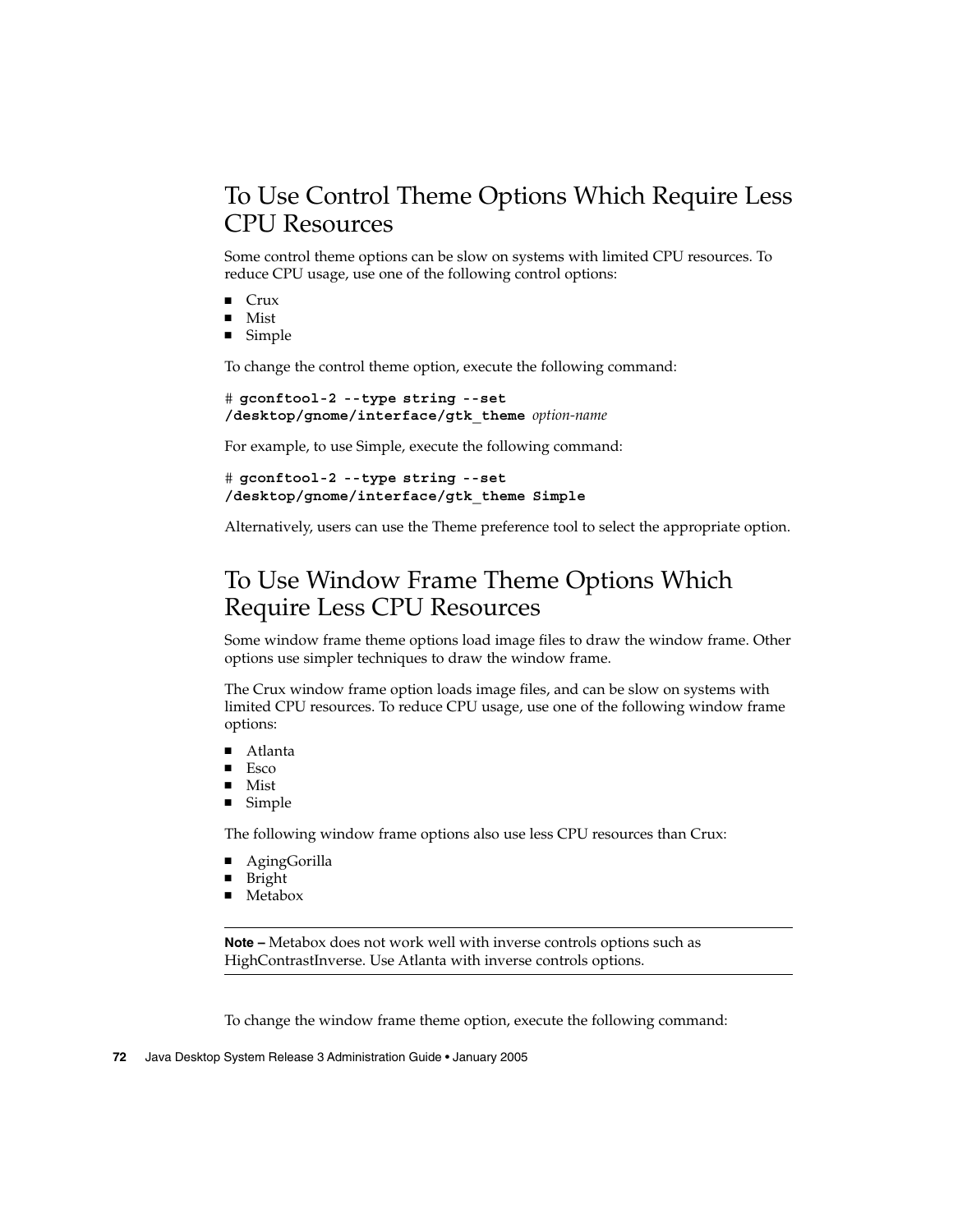<span id="page-72-0"></span># **gconftool-2 --type string --set /apps/metacity/general/theme** *option-name*

For example, to use Atlanta, execute the following command:

# **gconftool-2 --type string --set /apps/metacity/general/theme Atlanta**

Alternatively, users can use the Theme preference tool to select the appropriate option.

**Tip –** You can use the Metacity Theme Viewer to measure the performance of a window frame option, and to preview the option. To start Metacity Theme Viewer, execute the following command:

# **metacity-theme-viewer** *option-name*

For example, to measure the performance of Atlanta and preview Atlanta, execute the following command:

```
# metacity-theme-viewer Atlanta
```
## To Reduce CPU Usage by Turning Off Display of Icons in Menus

Some items in menus display an icon beside the item. To turn off this feature, execute the following command:

```
# gconftool-2 --type bool --set
/desktop/gnome/interface/menus_have_icons false
```
Alternatively, users can use the Menus & Toolbars preference tool to deselect the **Show icons in menus** option.

## To Reduce CPU Usage by Turning Off the Splash Screen

By default, when users log in to the desktop environment, a splash screen is displayed. Icons are displayed on the splash screen while the user logs in. You can turn off the splash screen to reduce CPU usage during login.

To turn off the splash screen, execute the following command:

```
# gconftool-2 --type bool --set
/apps/gnome-session/options/show_splash_screen false
```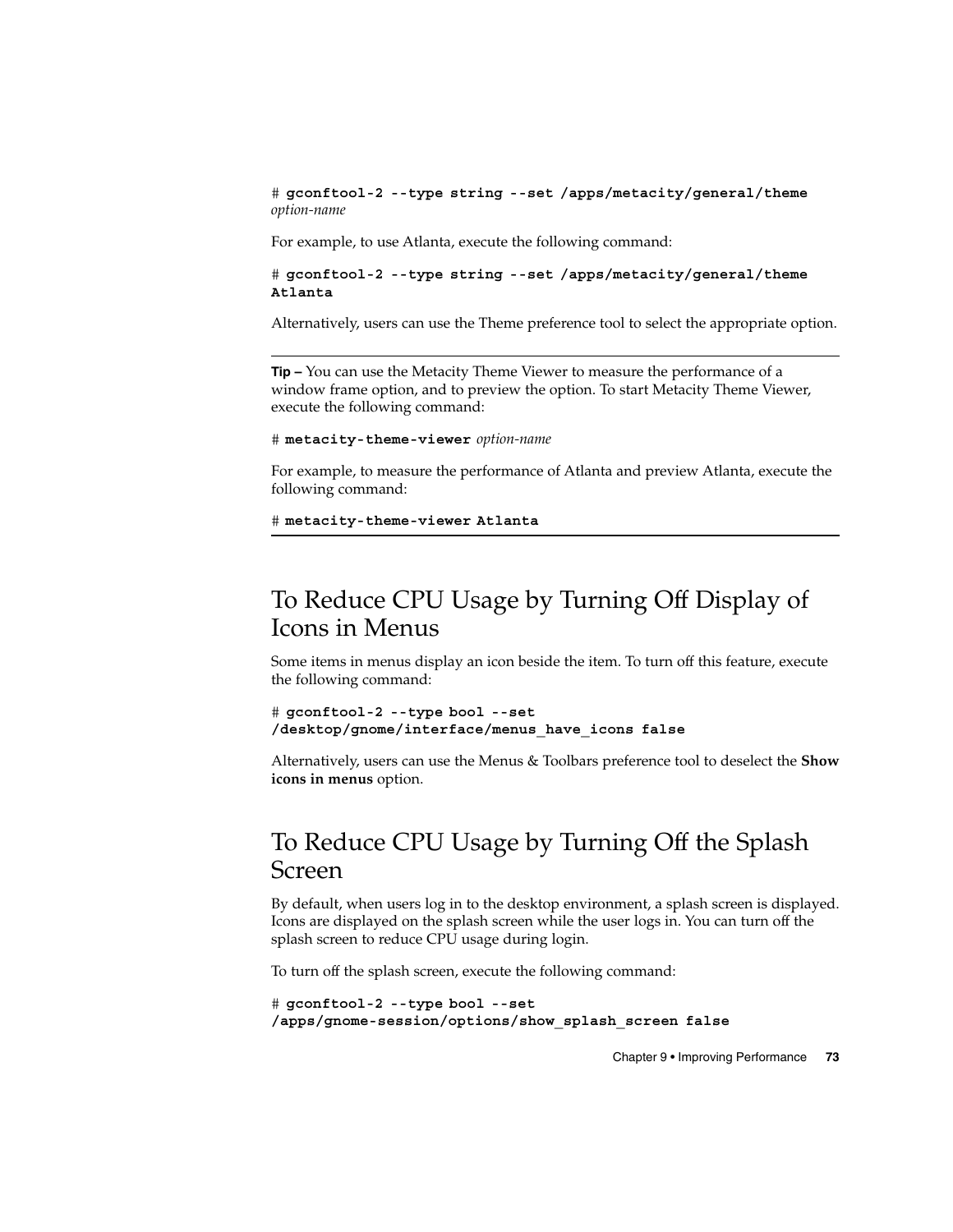<span id="page-73-0"></span>Alternatively, users can use the Sessions preference tool to deselect the **Show splash screen on login** option.

## To Reduce CPU Usage by Turning Off Panel Animation

When users show or hide panels, the panels can show or hide in an animated style. To turn off panel animation, execute the following command:

```
# gconftool-2 --type bool --set
/apps/panel/global/enable_animations false
```
Alternatively, users can use the Panel preference tool to deselect the **Drawer and panel animation** option.

### Improving File Manager Performance

The Nautilus file manager includes some features that you can modify to improve performance.

### To Modify Performance Preferences

The file manager includes performance-related preferences. Each performance preference can take one of three values. The values are described in the following table:

| Value      | <b>Description</b>                                                                                                                  |
|------------|-------------------------------------------------------------------------------------------------------------------------------------|
| always     | Performs the action for both local files, and files on other file<br>systems.                                                       |
| local only | Performs the action for local files only. When you set a<br>performance preference to local only, the CPU usage is<br>reduced.      |
| never      | Never performs the action. When you set a performance<br>preference to never, the CPU usage and the network traffic<br>are reduced. |

The following table describes the performance preferences for the file manager. For the fastest performance, set the value of the preferences to never.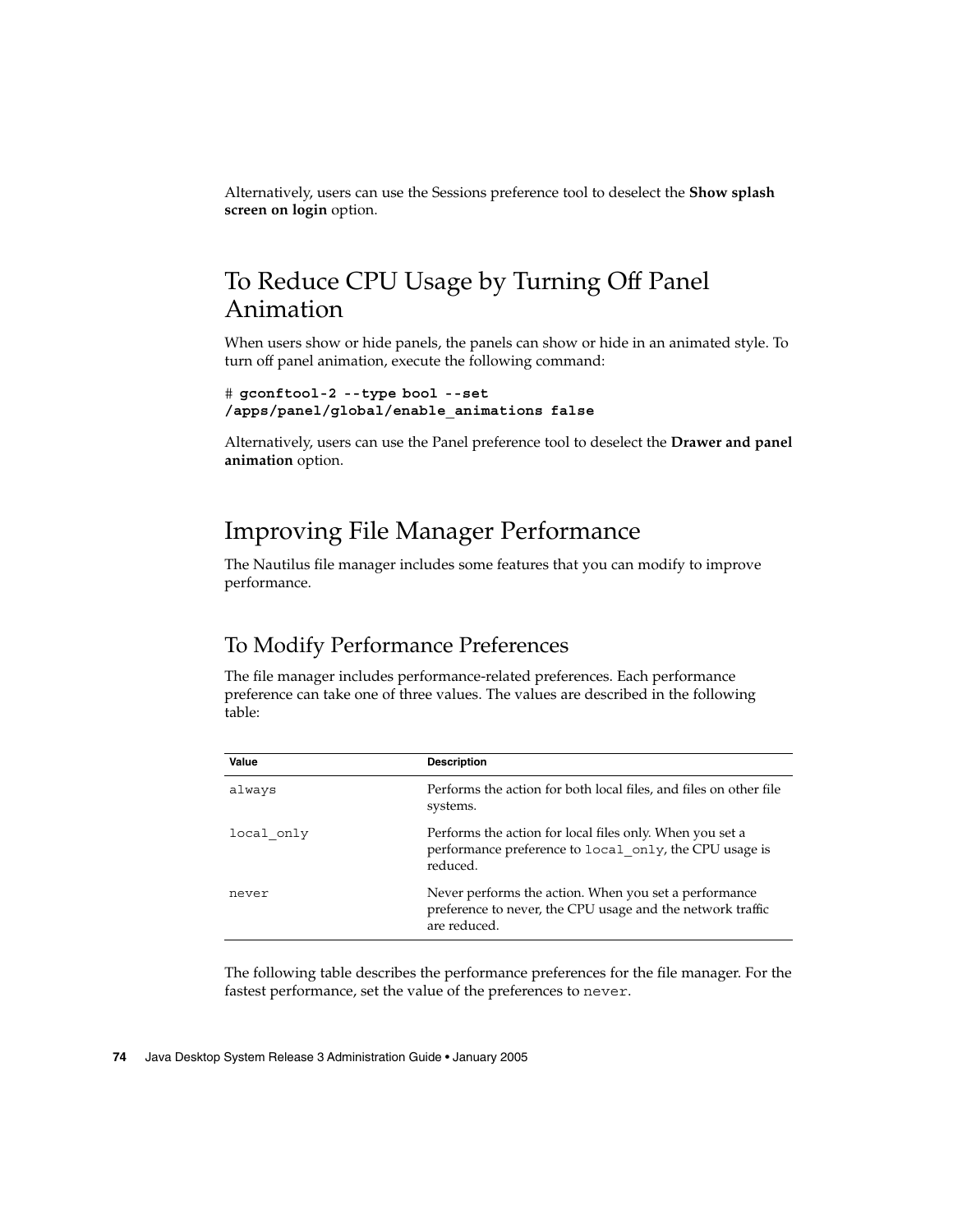| Preference                 | <b>Description</b>                                                                                                                                                                                                             |
|----------------------------|--------------------------------------------------------------------------------------------------------------------------------------------------------------------------------------------------------------------------------|
| show_icon_text             | Specifies when to preview the content of text files in<br>the icon that represents the file. To never preview the<br>content of text files, execute the following command:                                                     |
|                            | # gconftool-2 --type string --set<br>/apps/nautilus/preferences/<br>show_icon_text never                                                                                                                                       |
|                            | Alternatively, users can perform the following steps:<br>1. Choose Edit $\rightarrow$ Preferences from a file manager<br>window, then choose <b>Preview</b> .<br>2. Select an option for the Show text in icons<br>preference. |
| show directory item counts | Specifies when to show the number of items in<br>folders. To never show the number of items in<br>folders, execute the following command:                                                                                      |
|                            | # gconftool-2 --type string --set<br>/apps/nautilus/preferences/<br>show directory item counts never                                                                                                                           |
|                            | Alternatively, users can perform the following steps:<br>1. Choose Edit $\rightarrow$ Preferences from a file manager<br>window, then choose Preview.<br>2. Select an option for the Count number of items<br>preference.      |
| show image thumbnails      | Specifies when to show thumbnails of image files. To<br>never show thumbnails, execute the following<br>command:                                                                                                               |
|                            | # gconftool-2 --type string --set<br>/apps/nautilus/preferences/<br>show image thumbnails never                                                                                                                                |
|                            | Alternatively, users can perform the following steps:<br>1. Choose Edit $\rightarrow$ Preferences from a file manager<br>window, then choose Preview.<br>2. Select an option for the <b>Show thumbnails</b><br>preference.     |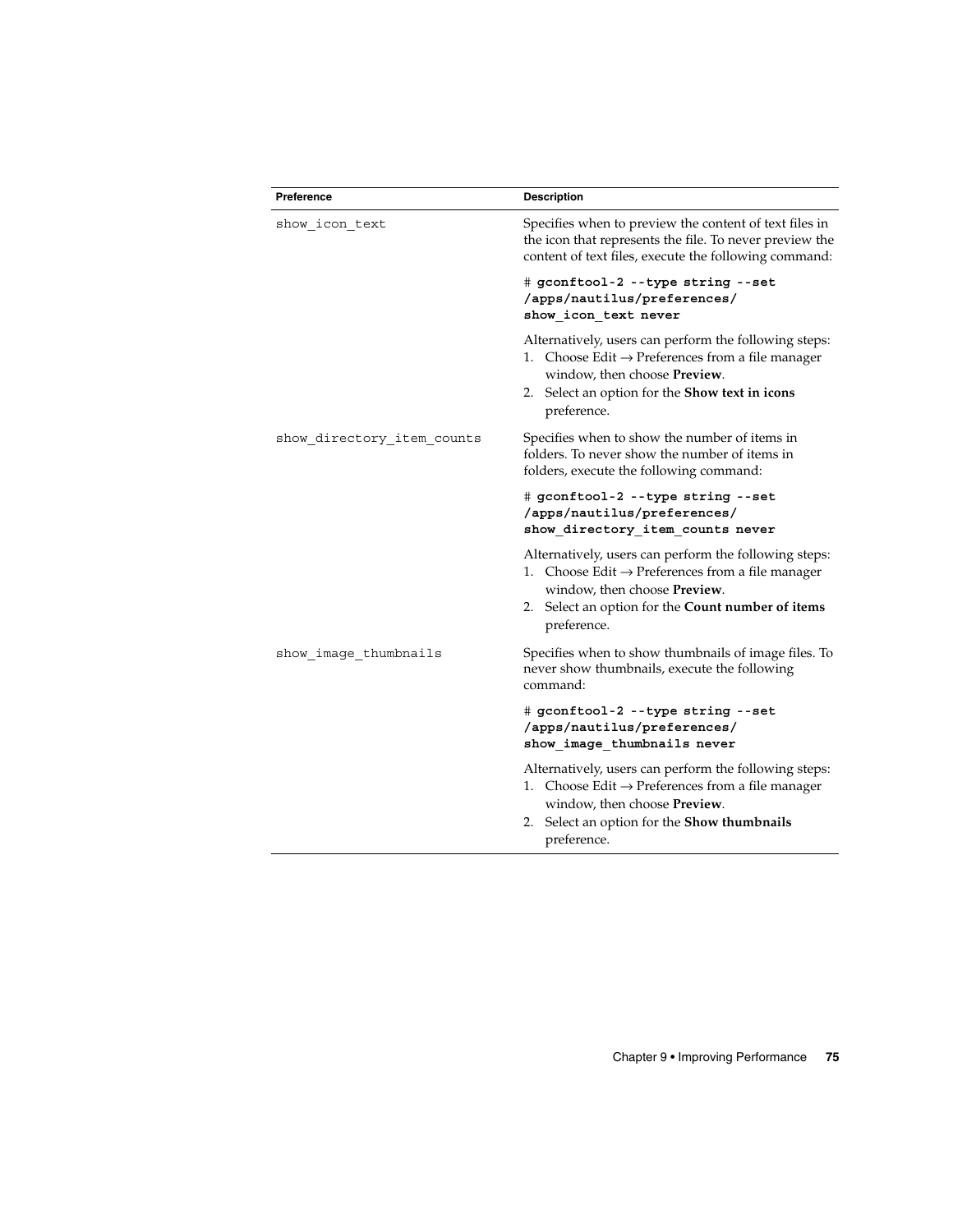<span id="page-75-0"></span>

| Preference    | <b>Description</b>                                                                                                                                                                                                                     |
|---------------|----------------------------------------------------------------------------------------------------------------------------------------------------------------------------------------------------------------------------------------|
| preview sound | Specifies when to preview the content of sound files.<br>To never preview the content of sound files, execute<br>the following command:                                                                                                |
|               | # gconftool-2 --type string --set<br>/apps/nautilus/preferences/preview sound<br>never                                                                                                                                                 |
|               | Alternatively, users can perform the following steps:<br>1. Choose Edit $\rightarrow$ Preferences from a file manager<br>window, then choose <b>Preview</b> .<br>2. Select an option for the <b>Preview sound files</b><br>preference. |

### To Turn Off the Side Pane, Toolbar, and Location Bar

The file manager includes preferences that enable you to turn off the side pane and the toolbar. To improve file manager performance, turn off the side pane and the toolbar.

To turn off the side pane, execute the following command:

```
# gconftool-2 --type bool --set
/apps/nautilus/preferences/start_with_sidebar false
```
To turn off the toolbar, execute the following command:

```
# gconftool-2 --type bool --set
/apps/nautilus/preferences/start_with_toolbar false
```
You can also turn off the location bar. Users can use the Ctrl + L keyboard shortcut to display a location bar when required.

To turn off the location bar, execute the following command:

```
# gconftool-2 --type bool --set
/apps/nautilus/preferences/start_with_location_bar false
```
### To Turn Off the Desktop Background

The file manager contains a preference that enables users to use the file manager to manage the desktop background. You can disable the desktop background to improve performance. However, if you disable the desktop background, you cannot do the following:

- Use the Desktop Background menu.
- Use the file manager to change the pattern or color of the desktop background.
- Use desktop background objects, such as **Trash**. The desktop background objects are not displayed on the desktop background.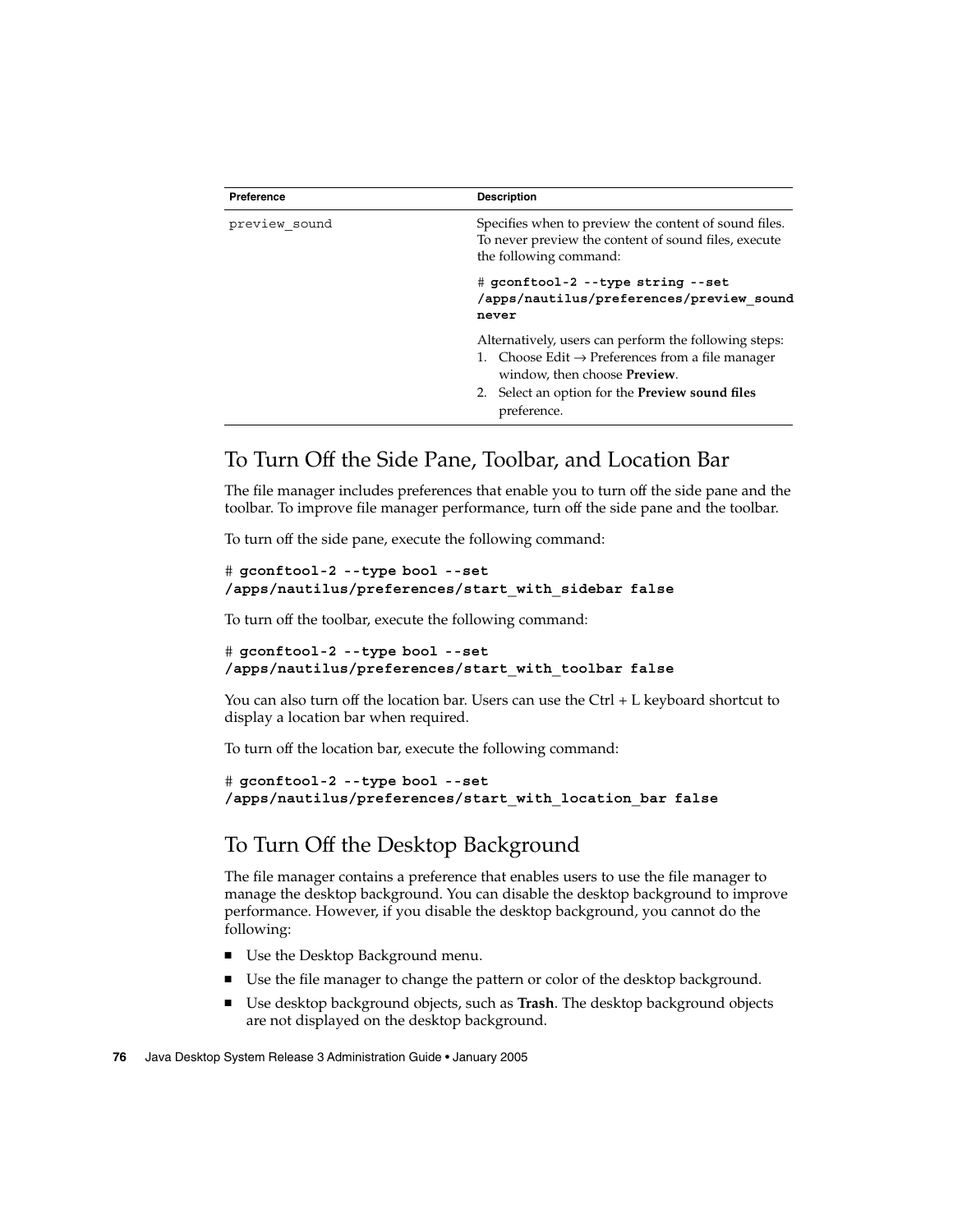<span id="page-76-0"></span>To disable the desktop background, execute the following command:

```
# gconftool-2 --type bool --set
/apps/nautilus/preferences/show_desktop false
```
### To Reduce CPU Usage by Enabling Reduced Resources Mode

The Metacity window manager has a reduced resources mode which renders windows as wireframes when you move and resize windows. When reduced resources mode is enabled, only the outline of windows is displayed when you move and resize windows. The contents of the window do not need to be updated during the move or resize. The contents of the window are displayed when the move or resize is complete. When reduced resources mode is enabled, windows are not animated when you move and resize the windows.

To enable reduced resources mode, execute the following command:

```
# gconftool-2 --type bool --set
/apps/metacity/general/reduced_resources true
```
### To Use the mediaLib Libraries on Solaris Systems

The mediaLib™ libraries are a collection of functions that accelerate common multimedia operations. The Java Desktop System uses the mediaLib libraries if the libraries are installed on the system. The performance of the Java Desktop System, especially the file manager, improves significantly when the mediaLib libraries are installed. The Java Desktop System requires mediaLib version 2.0 or higher.

For information about how to obtain and install the mediaLib libraries, see the mediaLib website at the following URL:

<http://www.sun.com/processors/vis/mlib.html>

## Reducing X Window System Network Traffic

This section describes preferences that you can set to reduce X Window System network traffic on the Java Desktop System.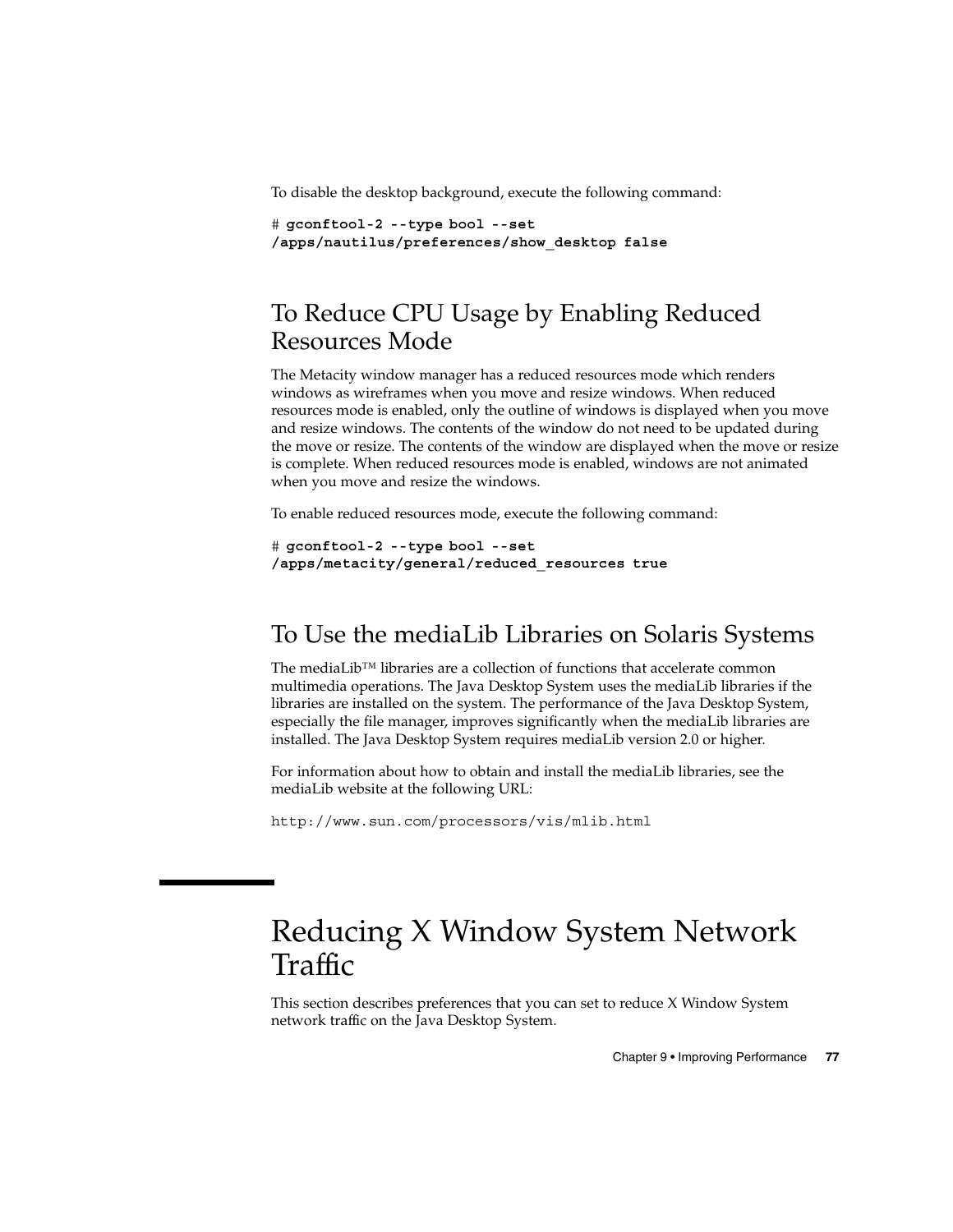## <span id="page-77-0"></span>To Use Window Frame Theme Options Which Create Less Network Traffic

Remote display protocols do not transfer every pixel in a block of pixels if all pixels in the block are the same color.

To reduce X Window System network traffic, use a window frame theme option that uses solid colors. That is, use one of the following window frame options:

- Mist
- Simple

For information about how to change theme options, see ["To Use Window Frame](#page-71-0) [Theme Options Which Require Less CPU Resources"](#page-71-0) on page 72.

## To Reduce Network Traffic by Turning Off Display of Icons in Menus

Some items in menus display an icon beside the item. If the icon is located on another file system, this feature can increase X Window System network traffic. This feature can also increase X Window System network traffic if the panels are displayed on a remote host. For example, if a Sun Ray server runs the panels and displays the panels on a Sun Ray client.

For information about how to turn off this feature, see ["To Reduce CPU Usage by](#page-72-0) [Turning Off Display of Icons in Menus"](#page-72-0) on page 73.

## To Reduce Network Traffic by Enabling Reduced Resources Mode

If the application that displays the window is running on a remote host, enable reduced resources mode to reduce X Window System network traffic.

For more information about reduced resources mode, see ["To Reduce CPU Usage by](#page-76-0) [Enabling Reduced Resources Mode"](#page-76-0) on page 77.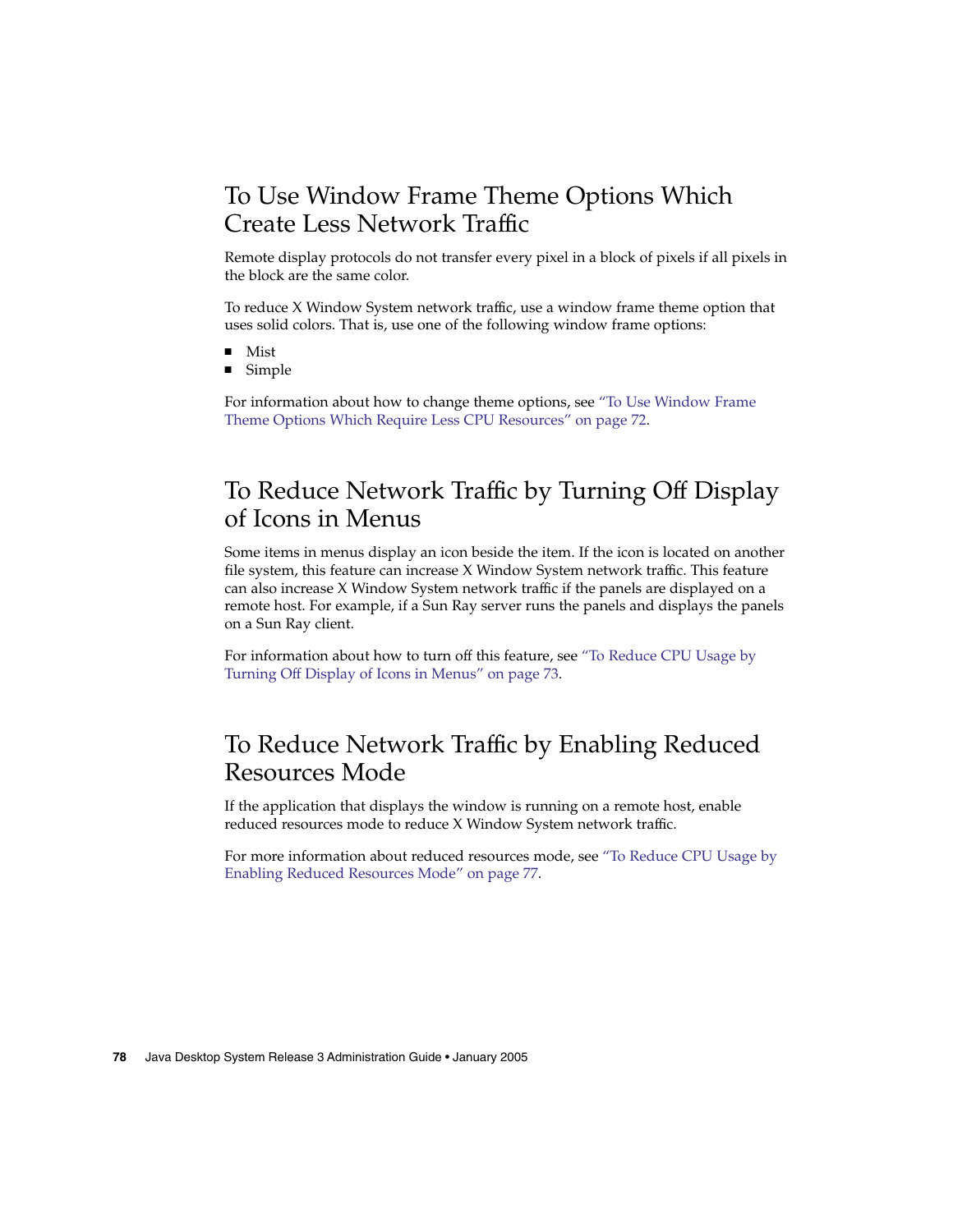## <span id="page-78-0"></span>Reducing Color Usage and Improving Display Quality on Solaris Systems

Many modern computer systems support 24-bit color, that is, 16,777,216 colors. However, many users still use systems that support 8-bit color, that is, 256 colors.

The Java Desktop System uses the *websafe color palette*. This palette is a general-purpose palette of 216 colors, which is designed to optimize the use of color on systems that support 8-bit color. However, some visual components of the Java Desktop System are designed for systems that support 24-bit color.

The following display problems might occur on systems that support 8-bit color:

- Windows, icons, and background images might appear grainy. Many themes, background images, and icons use colors that are not in the websafe color palette. The colors that are not in the palette are replaced with the nearest equivalent or a dithered approximation. This use of replacement colors causes the grainy appearance.
- Applications that do not use the websafe color palette have less colors available. Color errors might occur. Some colors might not appear in the user interface of the application. Some applications might crash if the application cannot allocate colors.
- Color flashing might occur when users switch between applications that use the websafe color palette, and applications that do not use this palette. The applications that do not use the websafe color palette might use a custom colormap. When the custom colormap is used, other visual components might lose colors, then become unviewable.

The following sections describe how to optimize the appearance of the Java Desktop System for systems that support 8-bit color.

## To Use Theme Options That Use the Websafe Color Palette

Some window frame theme options use colors that are in the websafe color palette. Bright and Esco use colors from the websafe color palette. Bright and Esco do not have the grainy appearance of other window frame options on 8-bit color displays. Use Bright or Esco for the best color display on 8-bit visual modes.

For information about how to change theme options, see ["To Use Window Frame](#page-71-0) [Theme Options Which Require Less CPU Resources"](#page-71-0) on page 72.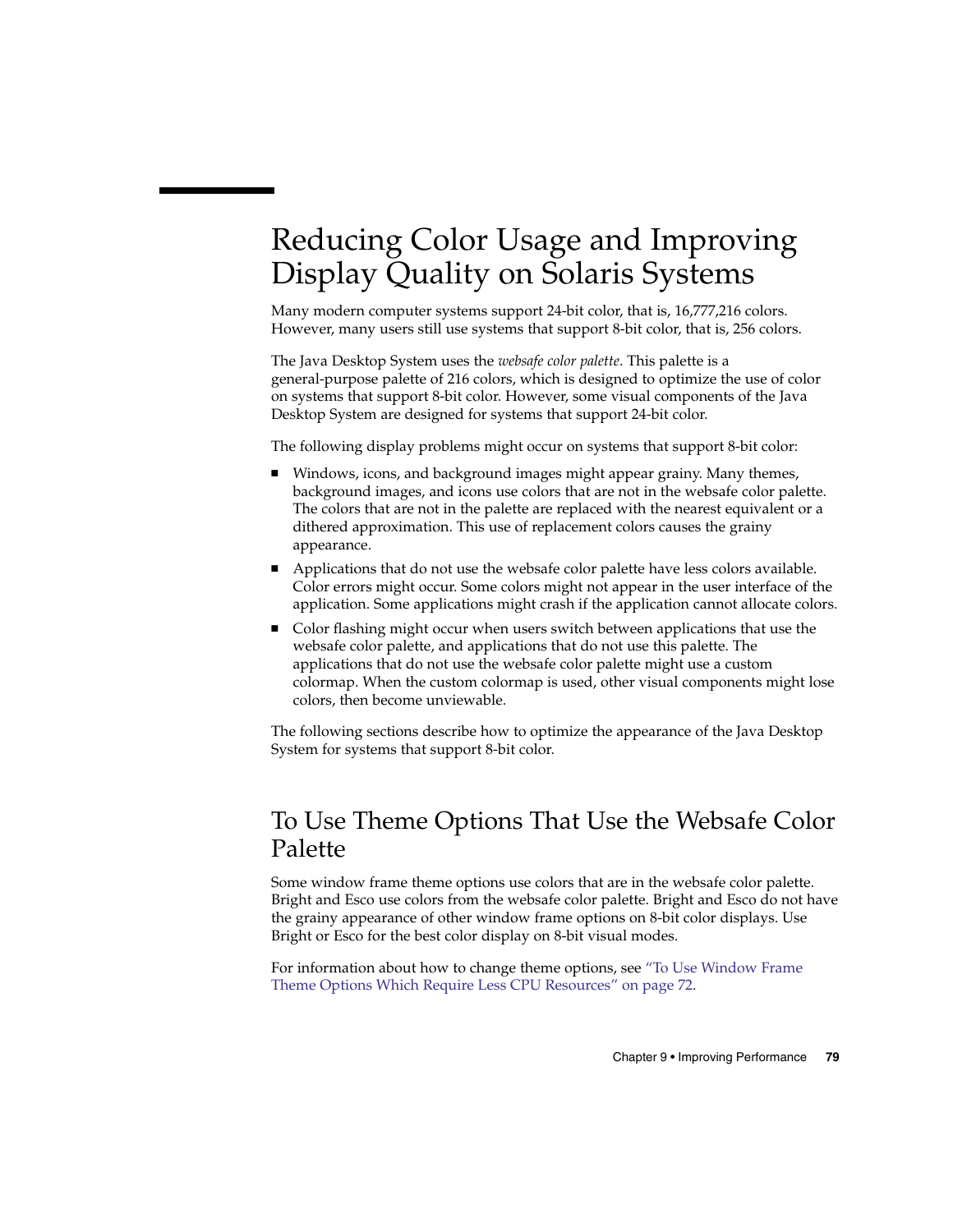## <span id="page-79-0"></span>To Reduce Color Usage by Turning Off Display of Icons in Menus

Some items in menus display an icon beside the item. If the icon contains colors that are not in the websafe color palette, this feature can increase the number of colors used.

For information about how to turn off this feature, see ["To Reduce CPU Usage by](#page-72-0) [Turning Off Display of Icons in Menus"](#page-72-0) on page 73.

### To Reduce Color Usage by Turning Off the Splash Screen

You can turn off the splash screen to make more colors available for the Java Desktop System and for applications.

For information about how to turn off the splash screen, see ["To Reduce CPU Usage](#page-72-0) [by Turning Off the Splash Screen"](#page-72-0) on page 73.

## To Reduce Color Usage by Using a Solid Color for the Desktop Background

Use a solid color for the desktop background. Use of a solid color reduces the number of colors used by the Java Desktop System.

To set a solid color for the desktop background, execute the following commands:

```
# gconftool-2 --type string --set
/desktop/gnome/background/picture_options none
```

```
# gconftool-2 --type string --set
/desktop/gnome/background/color_shading_type solid
```

```
# gconftool-2 --type string --set
/desktop/gnome/background/primary_color \#hexadecimal-color
```
Alternatively, users can use the Desktop Background preference tool to choose a solid color for the desktop background.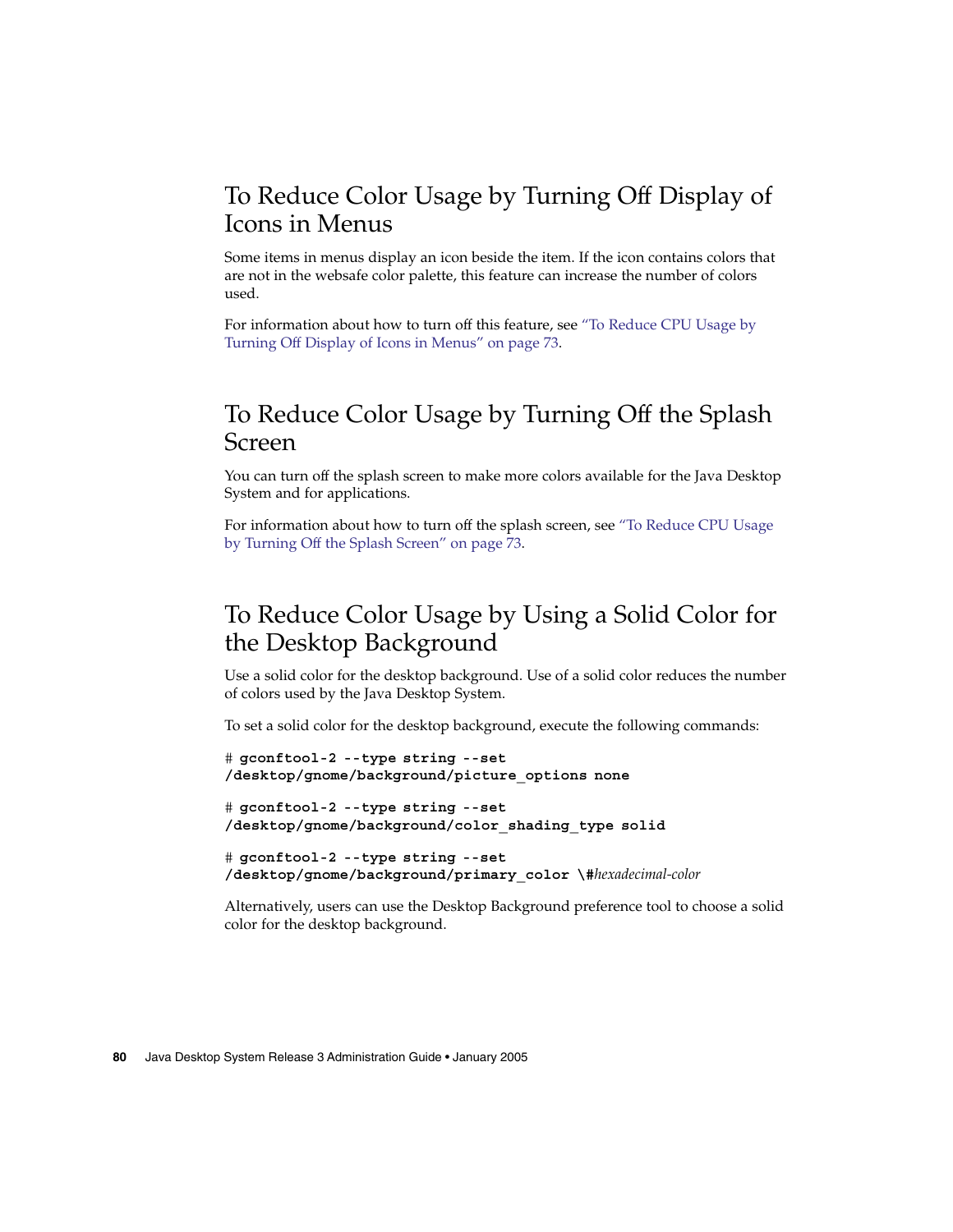### <span id="page-80-0"></span>CHAPTER **10**

## Disabling Features in the Java Desktop System

This chapter describes how to disable particular features of the Java Desktop System.

## Introduction to Disabling Java Desktop System Features

The Java Desktop System includes features that you can use to restrict access to certain functions in the Java Desktop System. The disable features are useful in various situations where you want to restrict the actions that users can perform on a computer. For example, you might want to prevent command line operations on a computer that is for public use at a trade show. The disable features are also known as *lockdown* features.

You set GConf keys to disable features. For information about how to set GConf keys, see [Chapter 1.](#page-12-0) You can also use the GConf Editor application to set GConf keys in a user configuration source. For more information about the GConf Editor application, see the *GConf Editor Desktop Application Manual*.

## To Disable Lock Screen

To disable the lock screen function, set the /apps/panel/global/disable\_lock\_screen key to true.

When you disable the lock screen function, the following items are removed from the panels: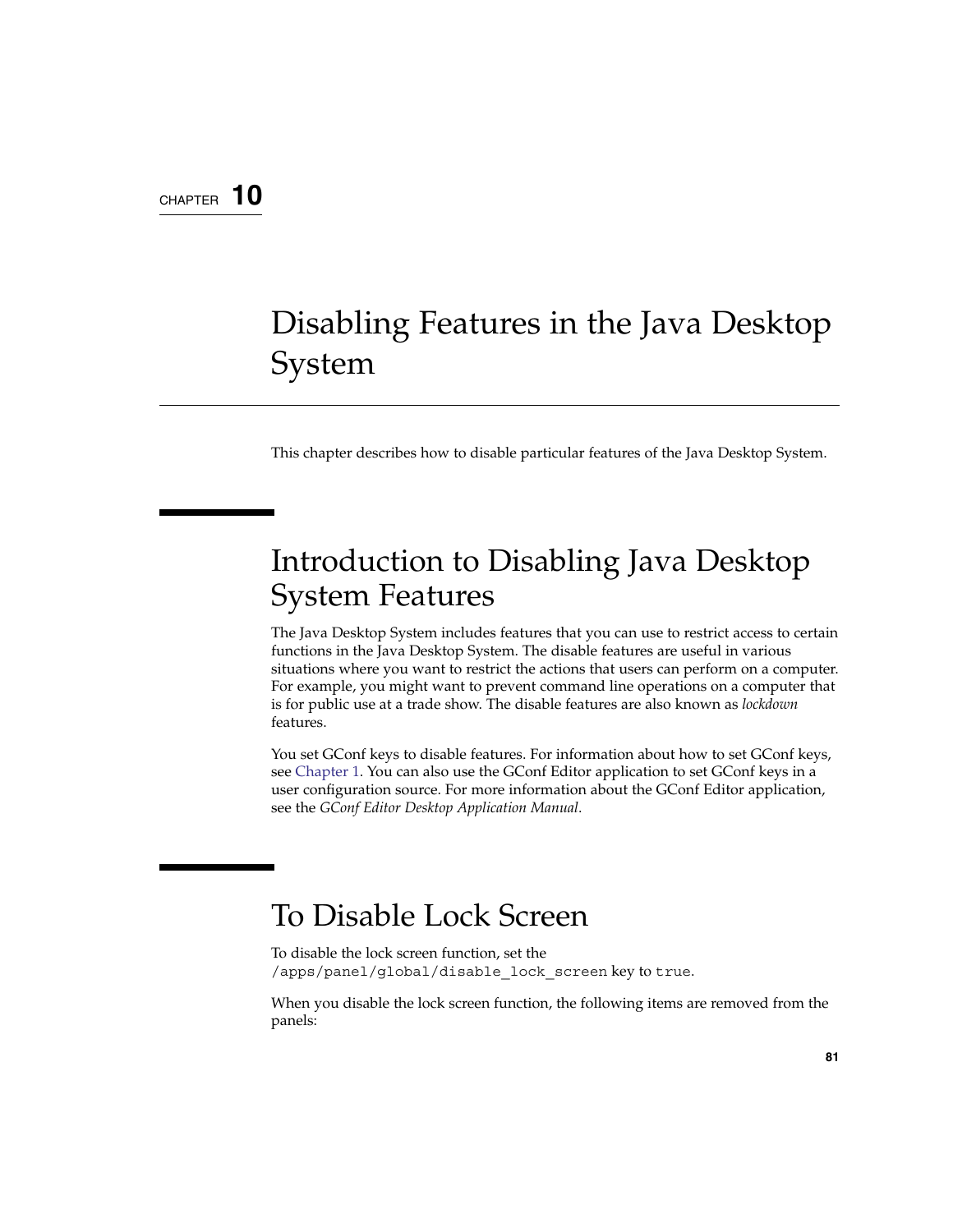- <span id="page-81-0"></span>■ Lock Screen menu item from the Main Menu.
- Lock menu item from the Add to Panel  $\rightarrow$  Actions menu. To open this menu, right-click on a vacant space on a panel, then choose Add to Panel  $\rightarrow$  Actions.
- Lock Screen menu item from the Actions menu in the Menu Bar panel application.

Also, any Lock Screen buttons on panels are disabled.

## To Disable Log Out

To disable the log out function, set the /apps/panel/global/disable\_log\_out key to true.

When you disable the log out function, the following items are removed from the panels:

- Log Out *user* menu item from the Main Menu.
- Log Out menu item from the Add to Panel  $\rightarrow$  Actions menu.
- Log Out *user* menu item from the Actions menu in the Menu Bar panel application.

Also, any Log Out buttons on panels are disabled.

## To Disable Force Quit Operations

To disable the force quit function, set the /apps/panel/global/disable\_force\_quit key to true.

When you disable the force quit function, the Force Quit menu item is removed from the Add to Panel  $\rightarrow$  Actions menu. Also, any Force Quit buttons on panels are disabled.

## To Disable Command Line Operations

To disable operations from a command line, set the /desktop/gnome/lockdown/disable\_command\_line key to true.

When you disable command line operations, the following items are removed from the panels: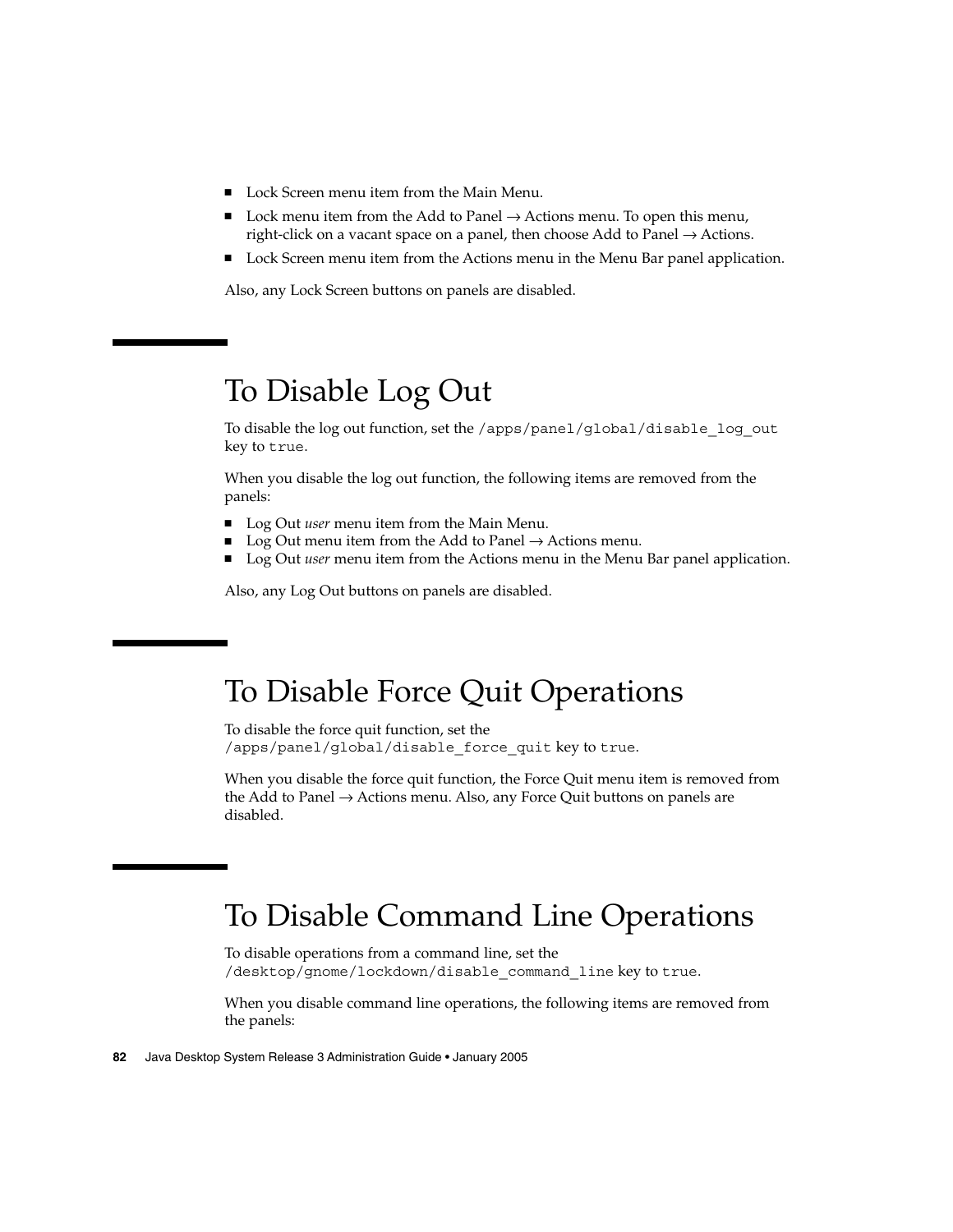- <span id="page-82-0"></span>■ Any menu items that contain the following commands:
	- Terminal command, that is /usr/bin/gnome-terminal
	- /usr/bin/xterm
	- /usr/bin/setterm

The items are removed from the following menus:

- Main Menu
- $\blacksquare$  Add to Panel  $\rightarrow$  Launcher from menu
- Command Line panel application from the Main Menu and the Add to Panel  $\rightarrow$ Utility menu.
- Run Application menu item, from the following menus:
	- Main Menu
	- Actions submenu in the Add to Panel menu
	- Actions menu in the Menu Bar panel application

## To Disable Panel Configuration

To disable panel configuration, set the /apps/panel/global/locked\_down key to true.

When you disable panel configuration, the following changes occur in the user interface:

- The following items are removed from the panel popup menu, and from the drawer popup menu:
	- Add to Panel
	- Delete This Panel
	- Properties
	- New Panel
- The following items are removed from the popup menus for panel objects:
	- Remove From Panel.
	- Lock.
	- Move.
	- The Properties menu item is removed from the launcher popup menu.
- The Main Menu popup menu is disabled.
- The launcher drag feature is disabled, so that users cannot drag launchers to, or from, panels.
- The panel drag feature is disabled, so that users cannot drag panels to new locations.

Chapter 10 • Disabling Features in the Java Desktop System **83**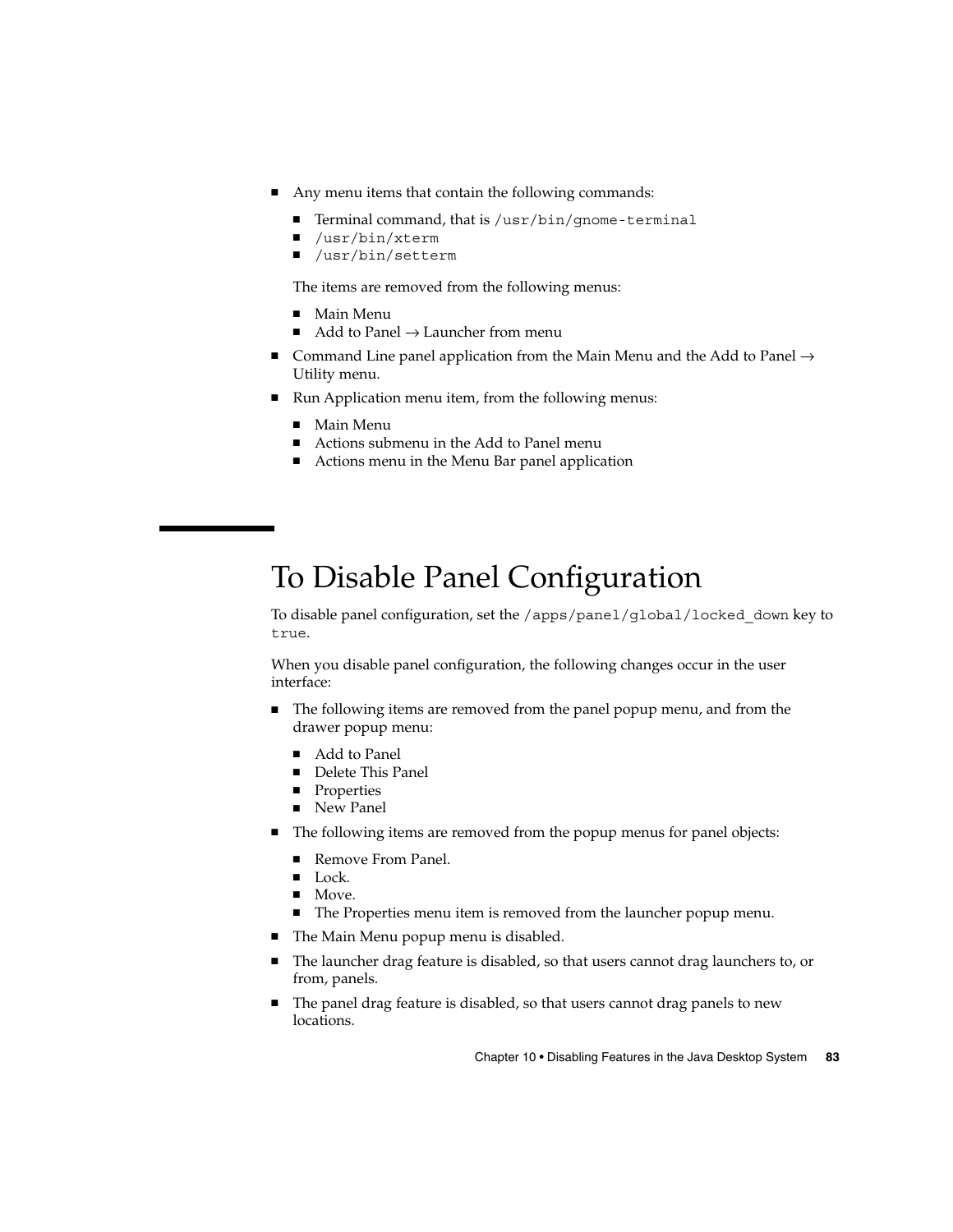## <span id="page-83-0"></span>To Restrict Applications

To restrict the applications that users can start, use the following keys:

- /desktop/gnome/lockdown/restrict application launching
- /desktop/gnome/lockdown/allowed applications

To restrict the applications that users can start, set the /desktop/gnome/lockdown/restrict\_application\_launching key to true.

When you restrict the applications, the following changes occur in the user interface:

- The Run Application item is removed from the following menus:
	- Main Menu
	- Actions submenu in the Add to Panel menu
	- Actions menu in the Menu Bar panel application
- Any menu items that do not correspond to applications listed in the /desktop/gnome/lockdown/allowed\_applications key are removed from the following menus:
	- Main Menu
	- Actions submenu in the Add to Panel menu
	- Launcher from menu submenu in the Add to Panel menu
	- Actions menu in the Menu Bar panel application
- When users double-click on a launcher on a panel, on a drawer, or on the desktop, a warning dialog is displayed if the application is not listed in the /desktop/gnome/lockdown/allowed\_applications key. The application is not started.
- When users open a file whose MIME type is associated with an application that is not listed in the /desktop/gnome/lockdown/allowed\_applications key, a warning dialog is displayed. The application is not started.
- If particular commands are not listed in the /desktop/gnome/lockdown/allowed\_applications key, the corresponding menu items are removed from menus, as shown in the following table:

| Command                    | <b>Menu</b> Item | Menu                                          |
|----------------------------|------------------|-----------------------------------------------|
| /usr/bin/qnome-search-tool | Find Files       | Main Menu                                     |
|                            |                  | Actions menu in Menu Bar<br>panel application |
|                            |                  | Add to Panel $\rightarrow$ Actions            |
| /usr/bin/yelp              | Help             | Main Menu                                     |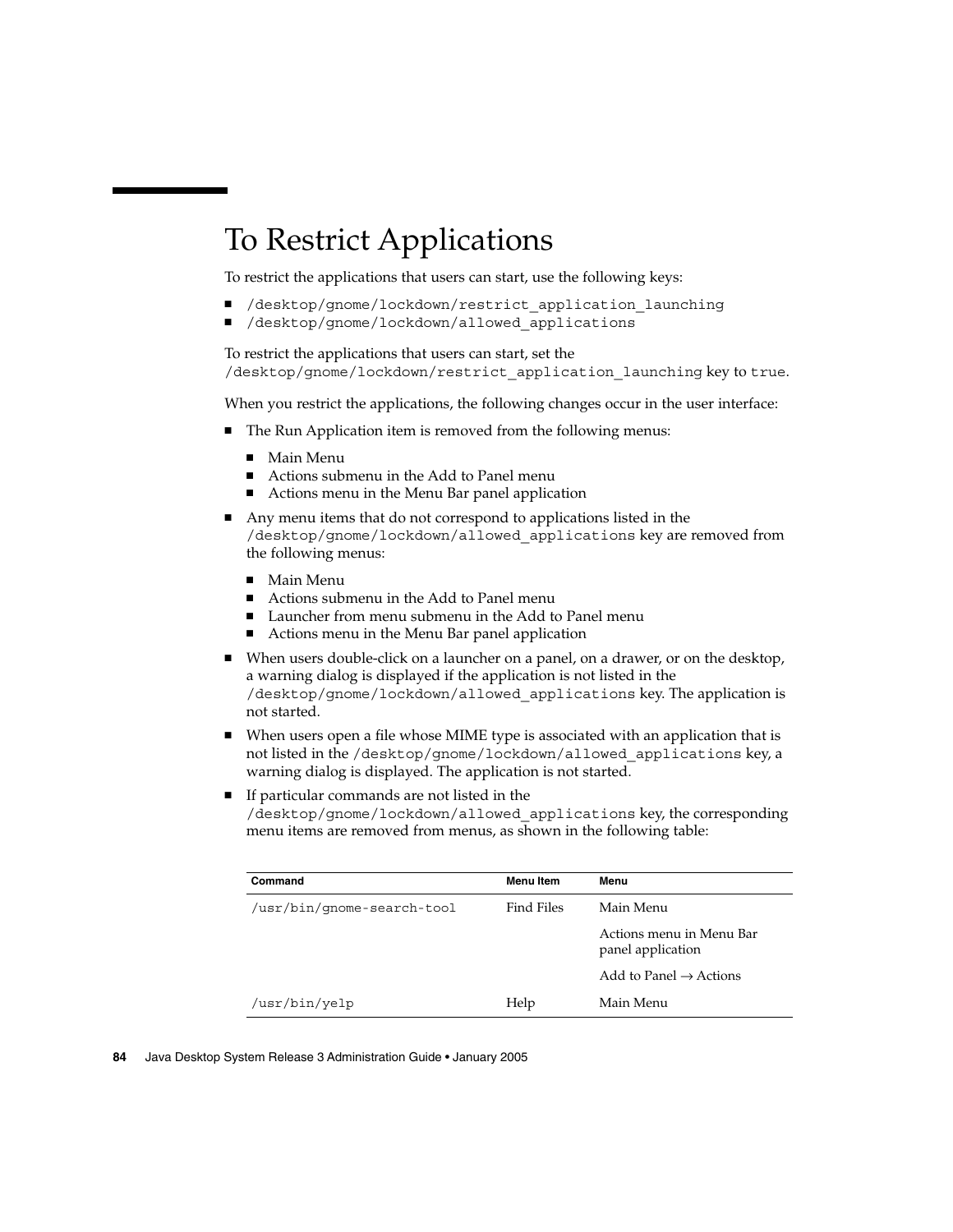| Command                                    | Menu Item | Menu                               |
|--------------------------------------------|-----------|------------------------------------|
| /usr/bin/gnome-panel-screenshot Screenshot |           | Add to Panel $\rightarrow$ Actions |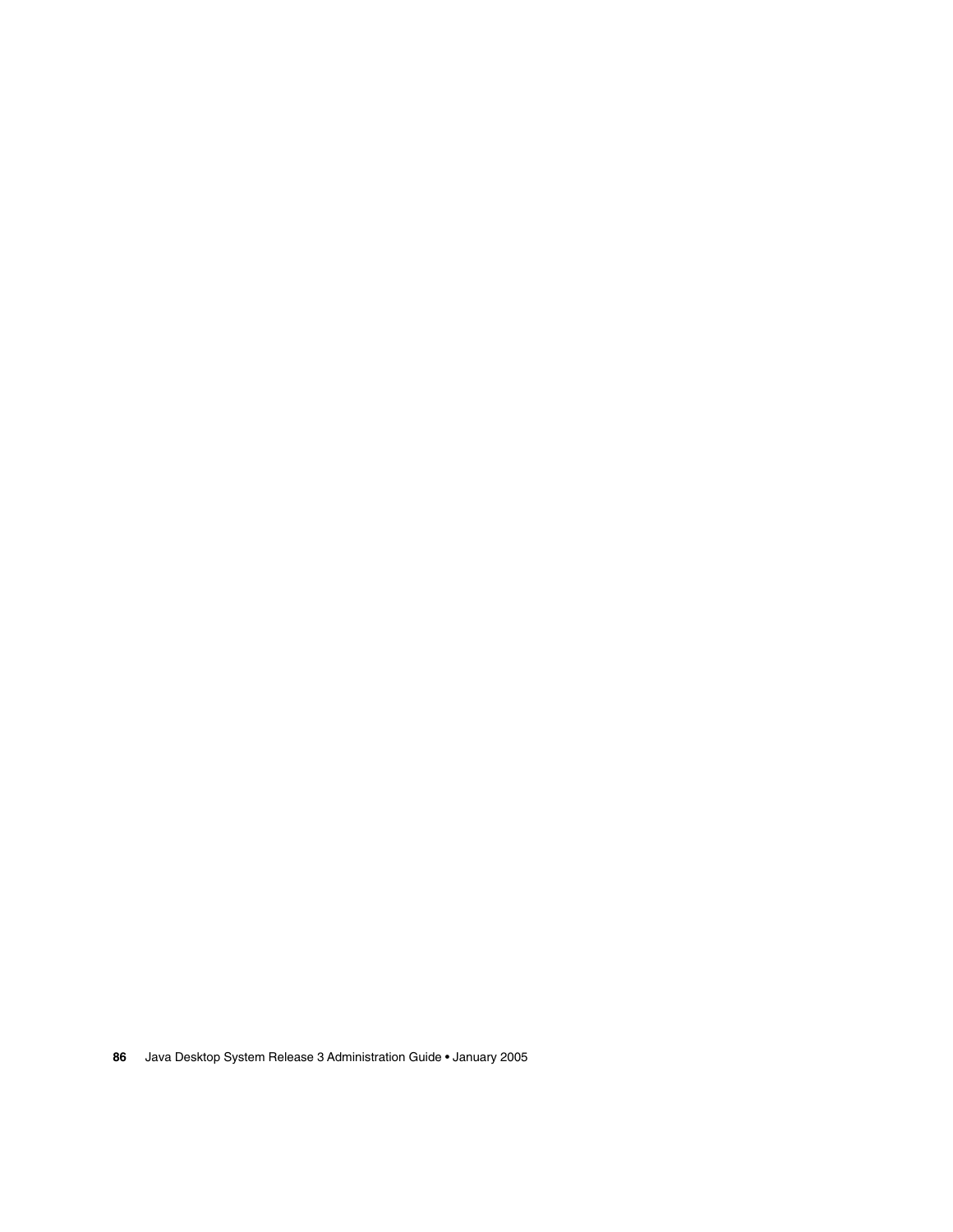<span id="page-86-0"></span>APPENDIX **A**

## Hidden Directories

This appendix describes the hidden directories that the GNOME Desktop adds to the home directories of users.

A hidden directory is a directory that has a name that begins with a period (.). Table A–1 describes the hidden directories that the GNOME Desktop adds to the home directories of users.

| <b>Directory</b> | <b>Description</b>                                                                                                                                                                                                                                       |
|------------------|----------------------------------------------------------------------------------------------------------------------------------------------------------------------------------------------------------------------------------------------------------|
| .esd_auth        | Contains the authentication cookie for the<br>GNOME sound daemon. The GNOME sound<br>daemon is the Enlightened Sound Daemon<br>(ESD).                                                                                                                    |
| .qconf           | Contains the GConf configuration source for<br>the user. When the user sets a preference, the<br>new preference information is added to this<br>location.                                                                                                |
| .qconfd          | Contains the following GConf daemon details:<br>Configuration information.<br>Lock information for objects that are<br>referenced by an Interoperable Object<br>Reference (IOR).<br>State information for objects that are<br>ш<br>referenced by an IOR. |
| .qnome           | Contains user-specific application data that is<br>not stored in the GConf repository. For<br>example, this directory contains MIME type<br>information and session information for the<br>user.                                                         |

**TABLE A–1** Hidden Directories in User Home Directories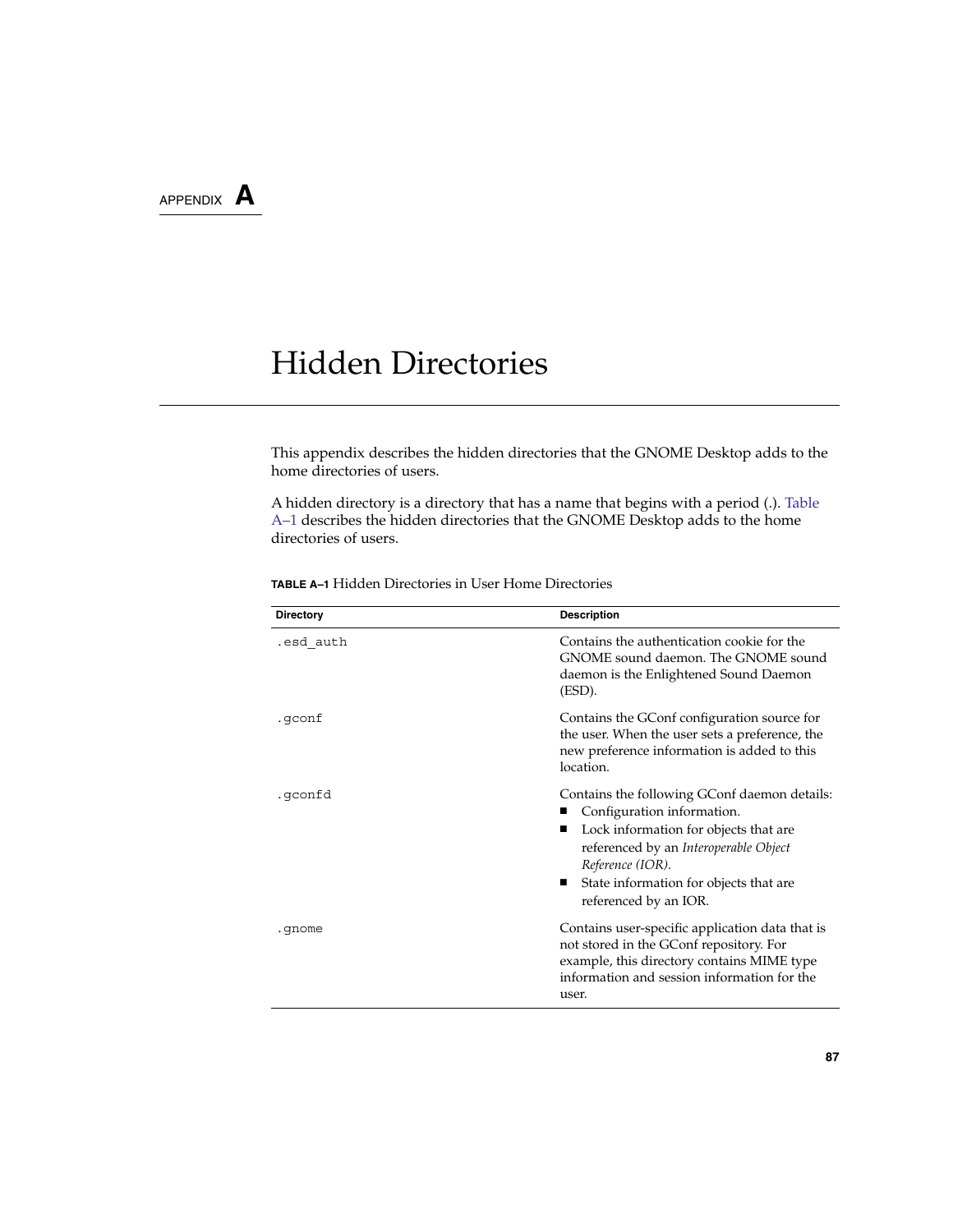| <b>Directory</b> | <b>Description</b>                                                                                                                                                                                                                                                           |
|------------------|------------------------------------------------------------------------------------------------------------------------------------------------------------------------------------------------------------------------------------------------------------------------------|
| .gnome2          | Contains user-specific application data that is<br>not stored in the GConf repository. For<br>example, this directory contains the following:<br>Keyboard shortcut information.<br>Window location information.<br>Desktop entry files for panel launchers.<br>п             |
|                  | This directory also contains user-specific menu<br>data. If a user modifies menus, the details are<br>stored here.                                                                                                                                                           |
| .gnome2-private  | Ignore this directory. This directory has no<br>function at the time of publication of this<br>guide.                                                                                                                                                                        |
| .metacity        | Contains session data for the Metacity<br>window manager.                                                                                                                                                                                                                    |
| .nautilus        | Contains file manager data that is specific to<br>the user. For example, this directory can<br>contain the following:<br>Metadata for the directories with which<br>the user works.<br>Nautilus emblems that the user adds.<br>п<br>Nautilus desktop background images.<br>ш |
| .themes          | Contains controls theme options, window<br>frame theme options, and icons theme options<br>that the user adds. The user can add themes<br>from the Theme preference tool.                                                                                                    |
| .thumbnails      | Contains image thumbnails for the user. The<br>image thumbnails are used in the file manager.<br>The file manager contains a preference that the<br>user can select to stop generation of thumbnail<br>images.                                                               |
| .xscreensaver    | Contains screensaver configuration data and<br>screensaver preference data.                                                                                                                                                                                                  |

**TABLE A–1** Hidden Directories in User Home Directories *(Continued)*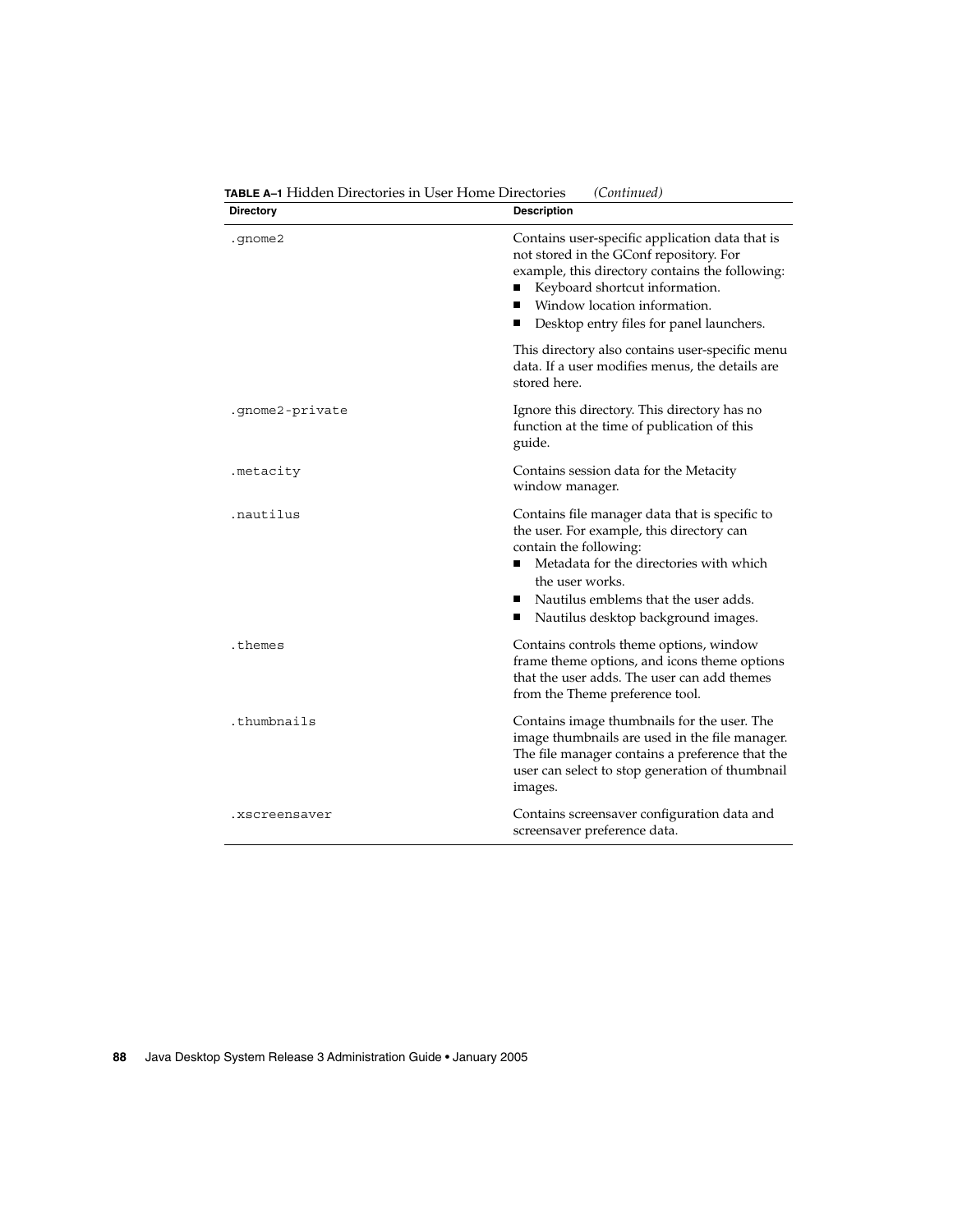# Glossary

| desktop file.                        | See desktop entry file.                                                                                                                                                                                                                                   |
|--------------------------------------|-----------------------------------------------------------------------------------------------------------------------------------------------------------------------------------------------------------------------------------------------------------|
| directory file.                      | See directory entry file.                                                                                                                                                                                                                                 |
| .omf file                            | See OMF file.                                                                                                                                                                                                                                             |
| application registry                 | The application registry is a location that contains text files which<br>register applications. The location of the application registry for the<br>desktop is /usr/share/gnome/application-registry.                                                     |
| <b>CORBA</b>                         | Common Object Request Broker Architecture.                                                                                                                                                                                                                |
| desktop entry file                   | A data file that provides information about an item in a menu. The<br>desktop entry file specifies the details for the item such as a name, a<br>command to run, an icon, and so on. Desktop entry files have a<br>. desktop file extension.              |
| directory entry file                 | A data file that provides information about a menu. The directory<br>entry file specifies details such as a name for the menu, a tooltip for the<br>menu, and an icon to represent the menu. Directory entry files have a<br>. directory file extension.  |
| file content sniffer                 | A file content sniffer specifies a pattern to search for in a file. A file<br>content sniffer associates the pattern with a MIME type. If a match for<br>the pattern is found, the MIME type associated with the pattern is the<br>MIME type of the file. |
| <b>GConf configuration</b><br>source | A storage location in the GConf repository. For example,<br>xml:readonly:/etc/gconf/gconf.xml.defaults.                                                                                                                                                   |
| GConf preference key                 | An element in the GConf repository that corresponds to an application<br>preference. For example, the<br>/apps/gnome-session/options/show splash screen key<br>corresponds to the Show splash screen on login option in the Sessions<br>preference tool.  |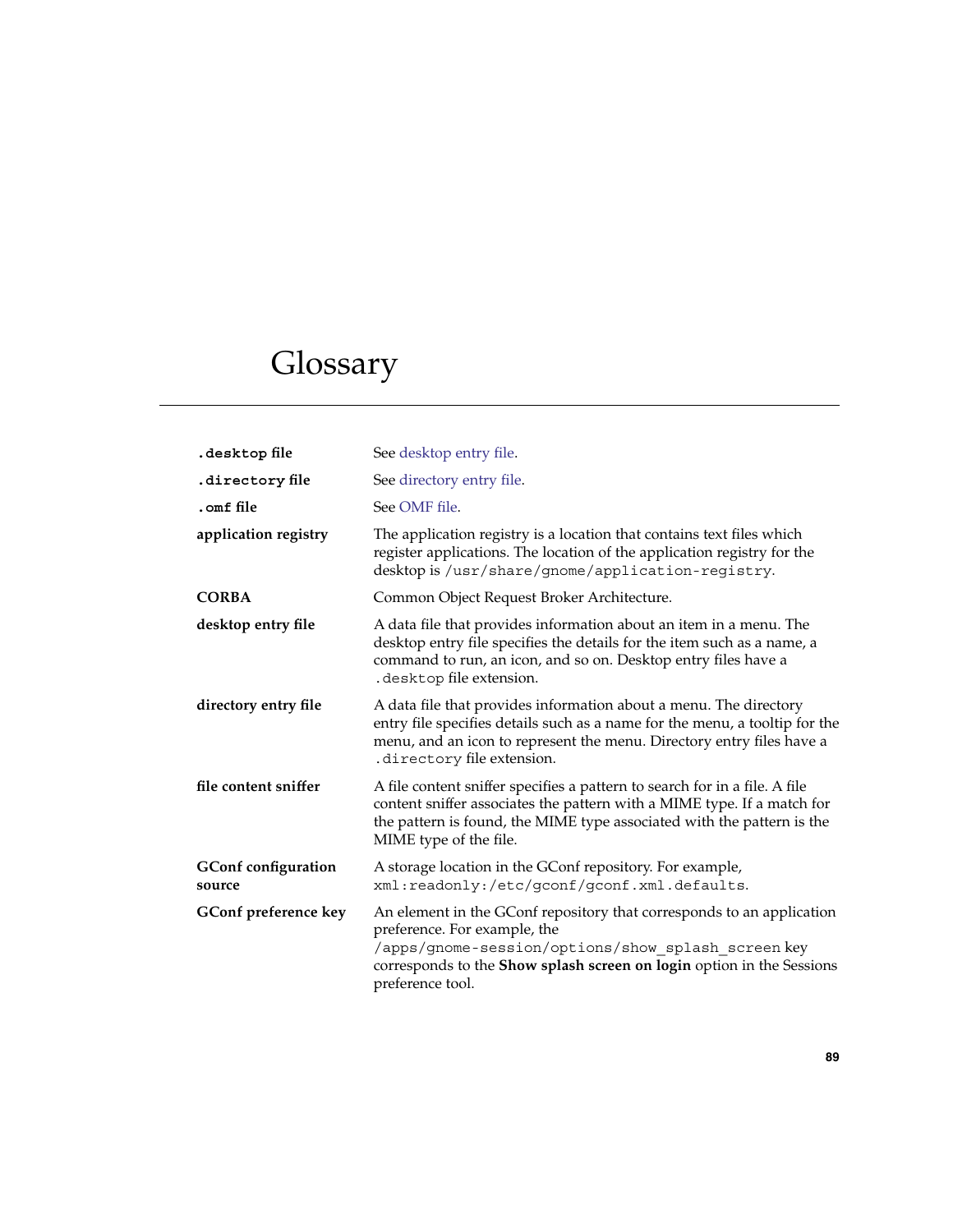<span id="page-89-0"></span>

| GConf path file                      | A file that lists the GConf configuration sources, and the order in<br>which to search the sources.                                                                                                                                                         |
|--------------------------------------|-------------------------------------------------------------------------------------------------------------------------------------------------------------------------------------------------------------------------------------------------------------|
| <b>GConf</b> schema                  | A collective term for a schema key and a schema object.                                                                                                                                                                                                     |
| GConf schema<br>definition file      | A GConf schema definition file lists the keys in a particular<br>application, and defines the characteristics of the keys. GConf schemas<br>are generated from schema definition files. Schema definition files<br>have a .schemas file extension.          |
| GConf schema key                     | A key that stores a schema object for a preference key. For example,<br>/schemas/desktop/gnome/interface/font name is a schema<br>key for the /desktop/gnome/interface/font name preference<br>key.                                                         |
| GConf schema object                  | An element in a configuration source that contains information about a<br>preference key. The schema object contains information such as a<br>default value for the preference key, and documentation on the<br>preference key.                             |
| Interoperable Object<br>Reference    | An Interoperable Object Reference (IOR) is a string reference to a<br>CORBA object. An IOR encodes a hostname and port to which<br>messages can be sent to control the object. The IOR also contains an<br>object key to identify the object.               |
| <b>MIME</b>                          | Multipurpose Internet Mail Extension.                                                                                                                                                                                                                       |
| <b>MIME</b> type                     | A MIME type identifies the format of a file. The MIME type enables<br>applications to read the file. For example, an email application can use<br>the image/png MIME type to detect that a Portable Networks<br>Graphic (PNG) file is attached to an email. |
| <b>MIME</b> type description<br>file | An XML file that associates MIME types with file content sniffer<br>information, and with file extensions and filename patterns.                                                                                                                            |
| <b>NFS</b>                           | Network File System.                                                                                                                                                                                                                                        |
| <b>OMF</b> file                      | Open Source Metadata Framework file. This is a file that is associated<br>with the XML file for a manual. The OMF file contains information<br>about the manual that is used by the Help browser. OMF files have a<br>. omf file extension.                 |
| ORB                                  | Object Request Broker.                                                                                                                                                                                                                                      |
| PAM                                  | Pluggable Authentication Modules.                                                                                                                                                                                                                           |
| pattern mask                         | A pattern mask is a series of hexadecimal characters in a file content<br>sniffer. The pattern mask identifies bits in the pattern to ignore when<br>searching for a pattern in a file.                                                                     |
| screensaver                          | A screensaver is an application that replaces the image on a screen<br>when the screen is not in use. The screensaver application for the Java<br>Desktop System is XScreenSaver.                                                                           |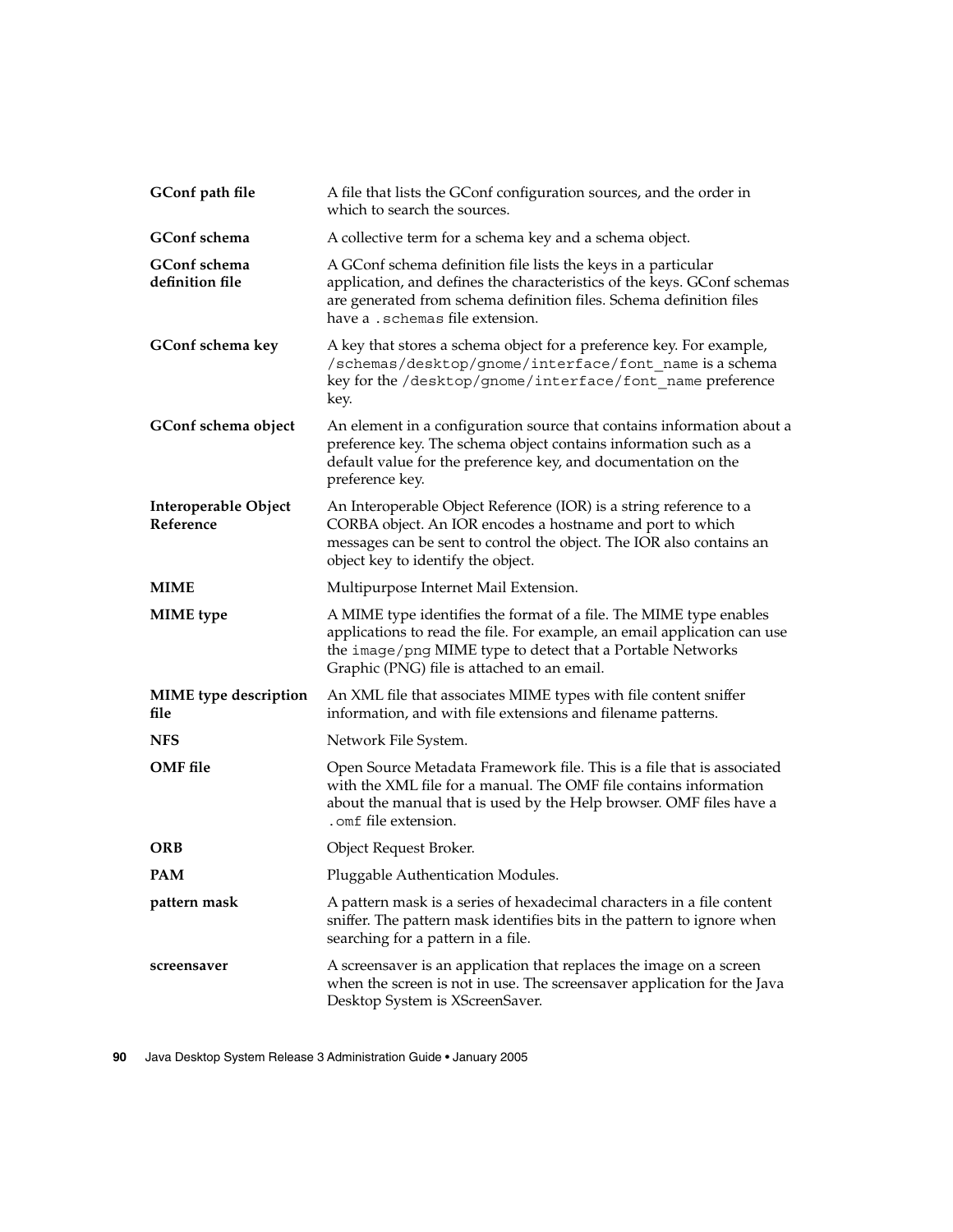| screensaver display                   | A screensaver display is an application that displays images on the<br>screen of the user when the screen is not in use.                                                                                                                                                                                                        |
|---------------------------------------|---------------------------------------------------------------------------------------------------------------------------------------------------------------------------------------------------------------------------------------------------------------------------------------------------------------------------------|
| <b>SMB</b>                            | Server Message Block.                                                                                                                                                                                                                                                                                                           |
| <b>UDP</b>                            | User Datagram Protocol.                                                                                                                                                                                                                                                                                                         |
| <b>Uniform Resource</b><br>Identifier | A Uniform Resource Identifier (URI) is a string that identifies a<br>particular location in a file system or on the web. For example, the<br>address of a web page is a URI.                                                                                                                                                    |
| vfolder                               | A virtual representation of items that reside in a physical location or<br>physical locations on your system. For example, a vfolder might<br>represent the contents of several directories. In terms of menus, a<br>vfolder is a representation in a menu of items that might be physically<br>located in several directories. |
| vfolder information file              | An XML file that describes a vfolder. Vfolder information files specify<br>the structure of your menus.                                                                                                                                                                                                                         |
| websafe color palette                 | The websafe color palette is a general-purpose palette of 216 colors.<br>The websafe color palette is designed to optimize the use of color on<br>systems that support 8-bit color. The websafe color palette is also<br>called the Netscape color palette and the Netscape color cube.                                         |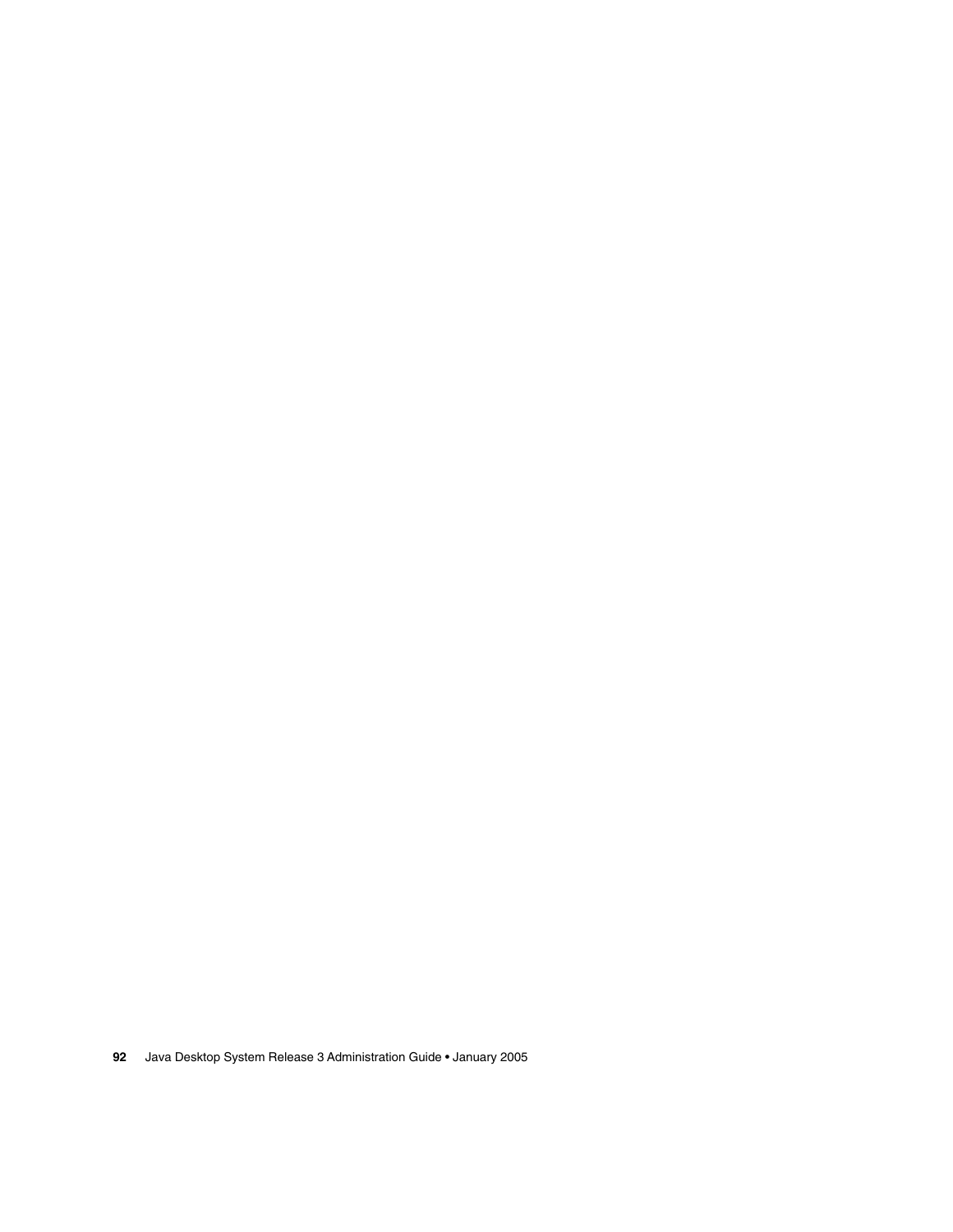## Index

### **A**

applications, adding, [59](#page-58-0)

#### **B**

background preferences, setting with GConf, [30-31](#page-29-0) using solid color, [80](#page-79-0)

### **C**

color usage, reducing, [79-80](#page-78-0) CPU usage, reducing, [71-77](#page-70-0)

### **D**

desktop, font preferences, setting with GConf, [30](#page-29-0) desktop background, turning off, [76-77](#page-75-0) desktop entry files, [36-37](#page-35-0) detecting MIME types, [54](#page-53-0) directory entry files, [38](#page-37-0) disabling features command line, [82-83](#page-81-0) force quit, [82](#page-81-0) introduction, [81](#page-80-0) lock screen, [81-82](#page-80-0) log out, [82](#page-81-0) panel configuration, [83](#page-82-0) restricting applications, [84-85](#page-83-0)

display quality, improving, [79-80](#page-78-0)

#### **F**

file abstraction layer, and menus, [34](#page-33-0) file manager adding menus with, [39](#page-38-0) desktop background, turning off, [76-77](#page-75-0) location bar, turning off, [76](#page-75-0) modifying performance preferences, [74-76](#page-73-0) side pane, turning off, [76](#page-75-0) toolbar, turning off, [76](#page-75-0) fonts adding for all users, [50](#page-49-0) adding for individual users, [50-51](#page-49-0) introduction, [49](#page-48-0) setting with GConf, [30](#page-29-0) substitution, [49-50](#page-48-0)

### **G**

GConf background, setting, [30-31](#page-29-0) command line tool, [20-23](#page-19-0) configuration sources, [15-16](#page-14-0) daemon, [18-20](#page-17-0) fonts, setting, [30](#page-29-0) HTTP proxy, setting, [24](#page-23-0) introduction, [13](#page-12-0) keyboard accessibility, setting, [25](#page-24-0) keyboard shortcuts, setting, [25](#page-24-0)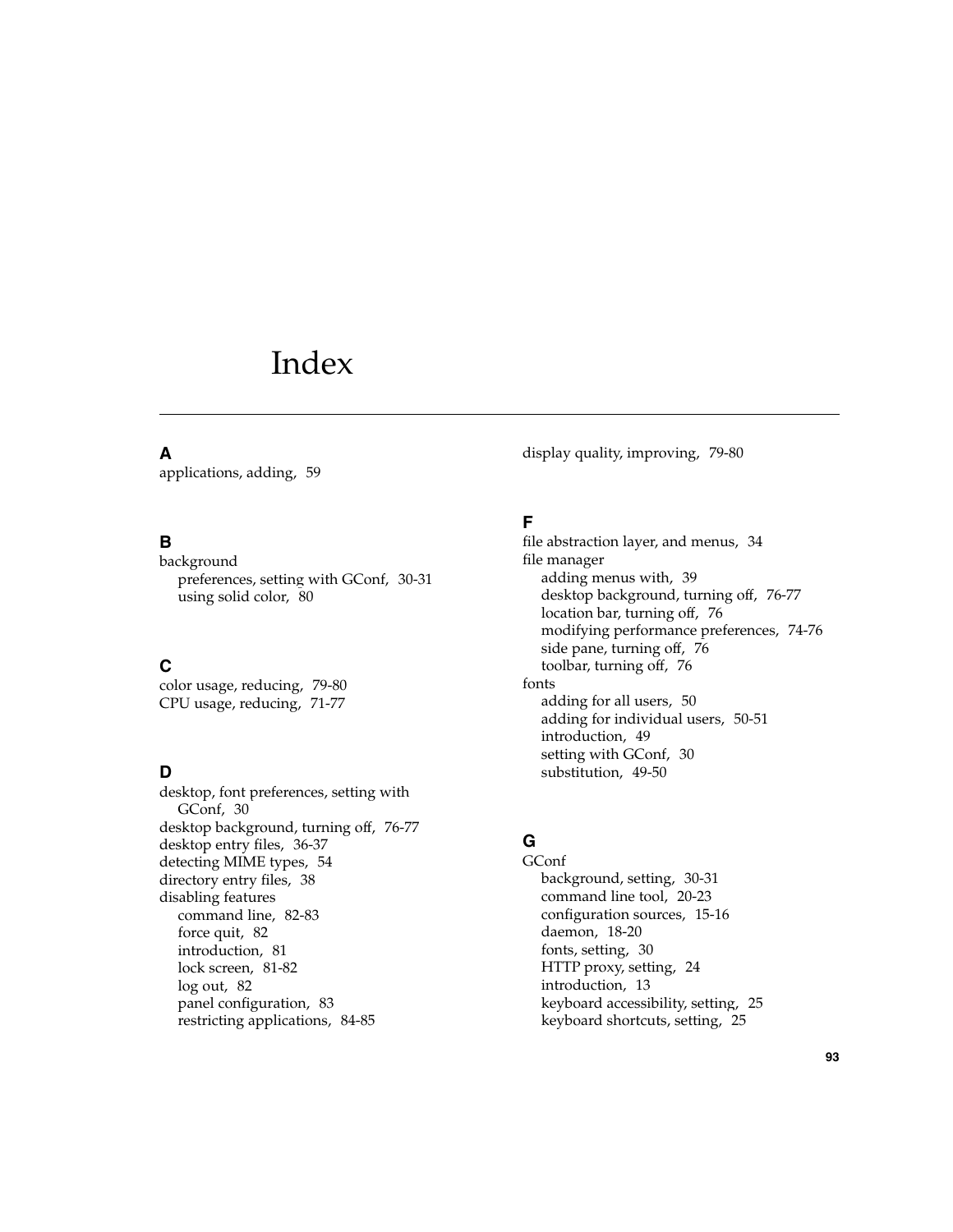GConf (Continued) number of workspaces, setting, [24-25](#page-23-0) panel object preferences, setting, [26-30](#page-25-0) panel preferences, setting individual, [26-30](#page-25-0) preference values, setting, [23-24](#page-22-0) repository, [14-18](#page-13-0) restoring default preference values, [31](#page-30-0) schema definition files introduction, [17-18](#page-16-0) panel and panel object, [26-28](#page-25-0) schema keys, [16-17](#page-15-0) schema objects, [16-17](#page-15-0) schemas, [16-17](#page-15-0) splash image, setting, [31](#page-30-0)

### **H**

Help introduction, [67](#page-66-0) JDSHelp, [67](#page-66-0) Yelp OMF files, [68](#page-67-0) ScrollKeeper cataloging system, [68-69](#page-67-0) hidden directories, [87-88](#page-86-0) HTTP proxy, setting with GConf, [24](#page-23-0)

### **K**

keyboard setting accessibility preferences with GConf, [25](#page-24-0) setting shortcut preferences with GConf, [25](#page-24-0)

#### **M**

mediaLib libraries, and CPU usage, [77](#page-76-0) menu icons and color usage, [80](#page-79-0) and CPU usage, [73](#page-72-0) and network traffic, [78](#page-77-0) turning off, [73](#page-72-0) menus adding items to, [40](#page-39-0) adding using file manager, [39](#page-38-0) adding using menu files, [39](#page-38-0)

menus (Continued) configuring menus that users cannot modify, [41](#page-40-0) deleting menu items, [41](#page-40-0) editing, [38-41](#page-37-0) editing menu items, [40](#page-39-0) editing properties of, [40](#page-39-0) file abstraction layer, [34](#page-33-0) introduction, [33](#page-32-0) vfolder information files, [35](#page-34-0) vfolders, [34-36](#page-33-0) MIME types adding applications, [59](#page-58-0) detecting, [54](#page-53-0) introduction, [53](#page-52-0)

#### **N**

network traffic, reducing, [77-78](#page-76-0)

#### **O**

OMF files, [68](#page-67-0)

#### **P**

panels animation, turning off, [74](#page-73-0) preferences, individual, setting with GConf, [26-30](#page-25-0) performance, improving introduction, [71](#page-70-0) reducing CPU usage, [71-77](#page-70-0) preference values restoring to default with GConf, [31](#page-30-0) setting with GConf, [23-24](#page-22-0)

#### **R**

reduced resources mode and CPU usage, [77](#page-76-0) and network traffic, [78](#page-77-0) enabling, [77](#page-76-0)